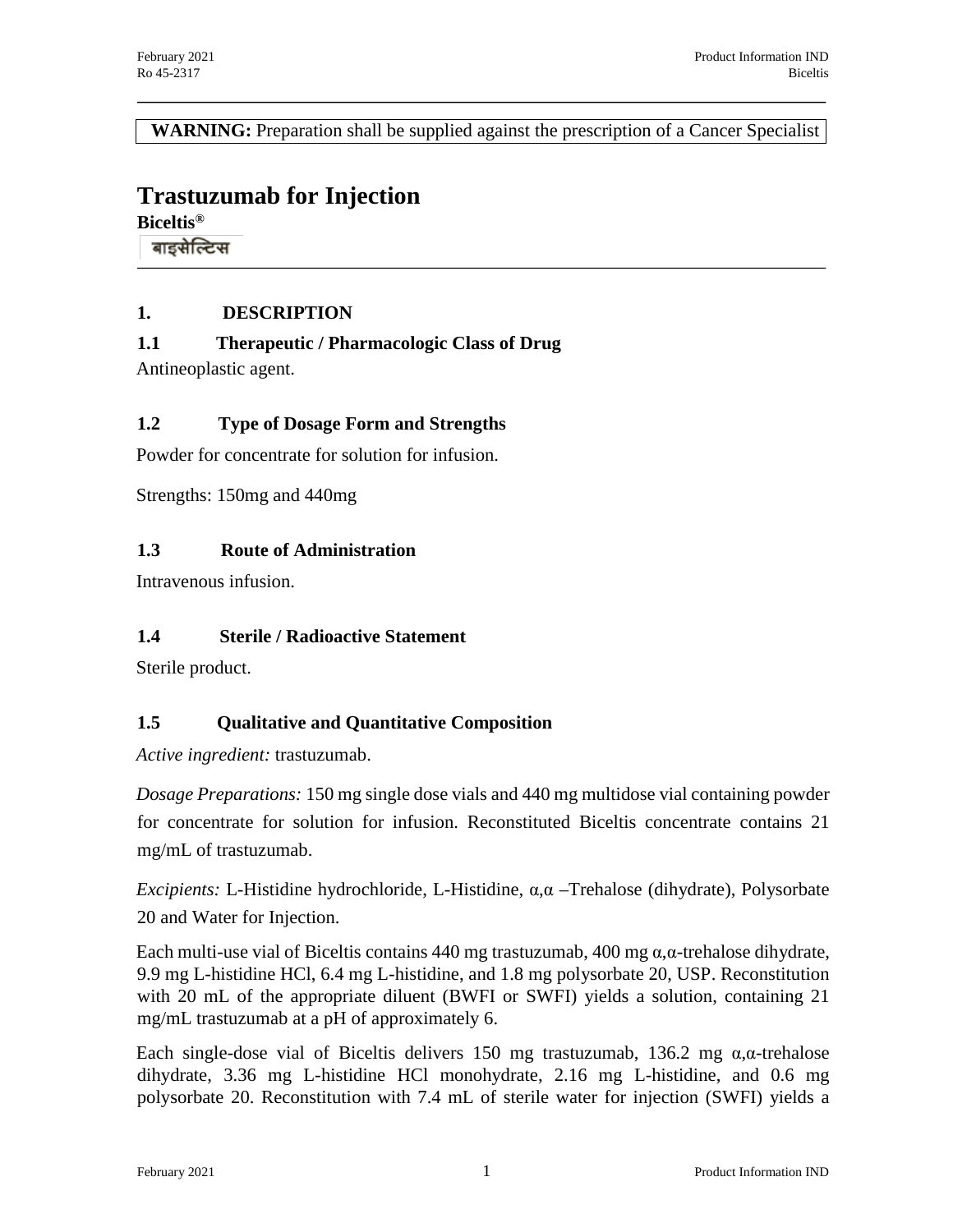solution containing 21 mg/mL trastuzumab that delivers 7.15 mL (150 mg trastuzumab), at a pH of approximately 6.

## **2. CLINICAL PARTICULARS**

### **2.1 Therapeutic Indication**

#### **Breast Cancer**

*Metastatic Breast Cancer:*

- a) Biceltis is indicated for the treatment of patients with metastatic breast cancer who have tumors that overexpress human epidermal growth factor receptor 2 (HER2)
- b) Biceltis in combination with an aromatase inhibitor is indicated for the treatment of patients with HER2-positive and hormone receptor-positive metastatic breast cancer.

### *Early Breast Cancer (EBC)*

Biceltis is indicated for treatment of patients with HER2 positive early breast cancer following surgery, chemotherapy (neoadjuvant or adjuvant) and radiotherapy (if applicable).

Biceltis is also indicated for adjuvant treatment of HER2 over-expressing node positive or node negative (ER/PR negative or with one high risk feature) breast cancer

- a) as part of a treatment regimen consisting of doxorubicin, cyclophosphamide, and either paclitaxel or docetaxel
- b) with docetaxel and carboplatin

Biceltis is indicated for treatment of patients with HER2 positive early breast cancer in combination with neoadjuvant chemotherapy followed by adjuvant Biceltis therapy, for locally advanced (including inflammatory) disease or tumours > 2 cm in diameter.

### **Metastatic Gastric Cancer**

Biceltis in combination with capecitabine or 5-fluorouracil and cisplatin for the treatment of patients with HER2-positive metastatic adenocarcinoma of the stomach or gastro-esophageal junction who have not received prior anti-cancer treatment for their metastatic disease.

Biceltis should only be used in patients with metastatic gastric cancer whose tumours have HER2 overexpression as defined by IHC2+ and a confirmatory FISH+ result, or IHC 3+, as determined by an accurate and validated assay.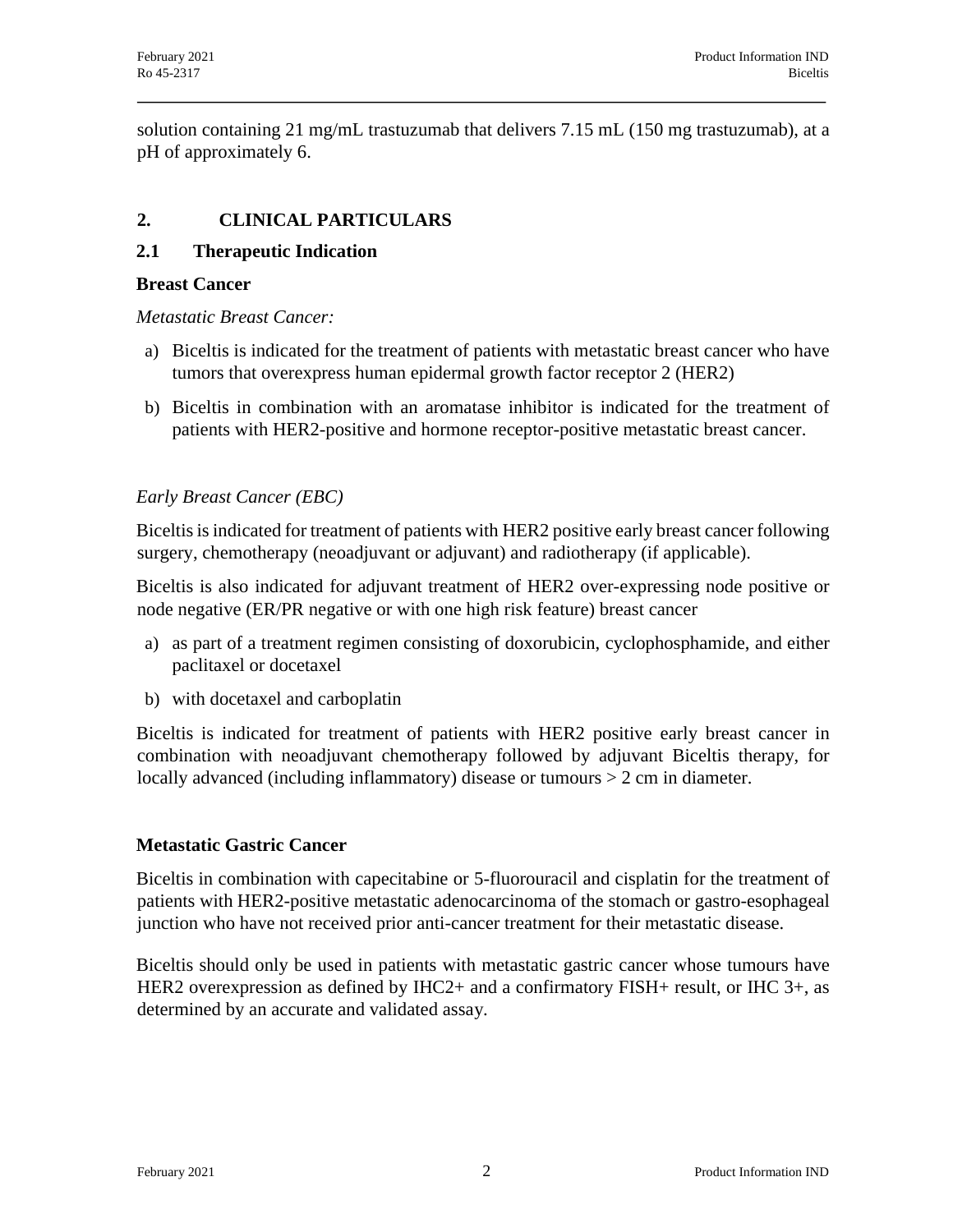### **2.2 Dosage and Administration**

### *General*

HER2 testing is mandatory prior to initiation of Biceltis therapy.

Substitution by any other biological medicinal product requires the consent of the prescribing physician. The benefit-risk of alternating or switching between Biceltis and products that are biosimilar but not deemed interchangeable needs to be carefully considered when the safety and efficacy of alternating or switching has not been established.

Biceltis should be administered by a qualified health care professional.

It is important to check the product labels to ensure that the correct formulation (Biceltis IV) is being administered to the patient as prescribed.

In order to prevent medication errors it is important to check the vial labels to ensure that the drug being prepared and administered is Biceltis (trastuzumab) and not Kadcyla (trastuzumab emtansine).

Biceltis IV is not to be used for subcutaneous administration and should be administered as intravenous infusion.

Do not administer as an intravenous push or bolus.

### *Weekly schedule:*

*Loading dose:* The recommended initial loading dose is 4 mg/kg body weight. Biceltis administered as a 90-minute intravenous infusion.

*Subsequent doses:* The recommended weekly dose of Biceltis is 2 mg/kg body weight. If the prior dose was well tolerated, the dose can be administered as a 30-minute infusion.

*Alternative 3-weekly schedule:* Initial loading dose of 8 mg/kg body weight, followed by 6 mg/kg body weight 3 weeks later and then 6 mg/kg repeated at 3-weekly intervals administered as infusions over approximately 90 minutes. If the prior dose was well tolerated, the dose can be administered as a 30-minute infusion.

### *Duration of treatment*

Patients with metastatic breast cancer or metastatic gastric cancer should be treated with Biceltis until progression of disease or unmanageable toxicity. Patients with EBC should be treated for 1 year or until disease recurrence or unmanageable toxicity, whichever occurs first. Extending treatment in EBC beyond one year is not recommended (*see section 3.1.2 Clinical / Efficacy Studies*).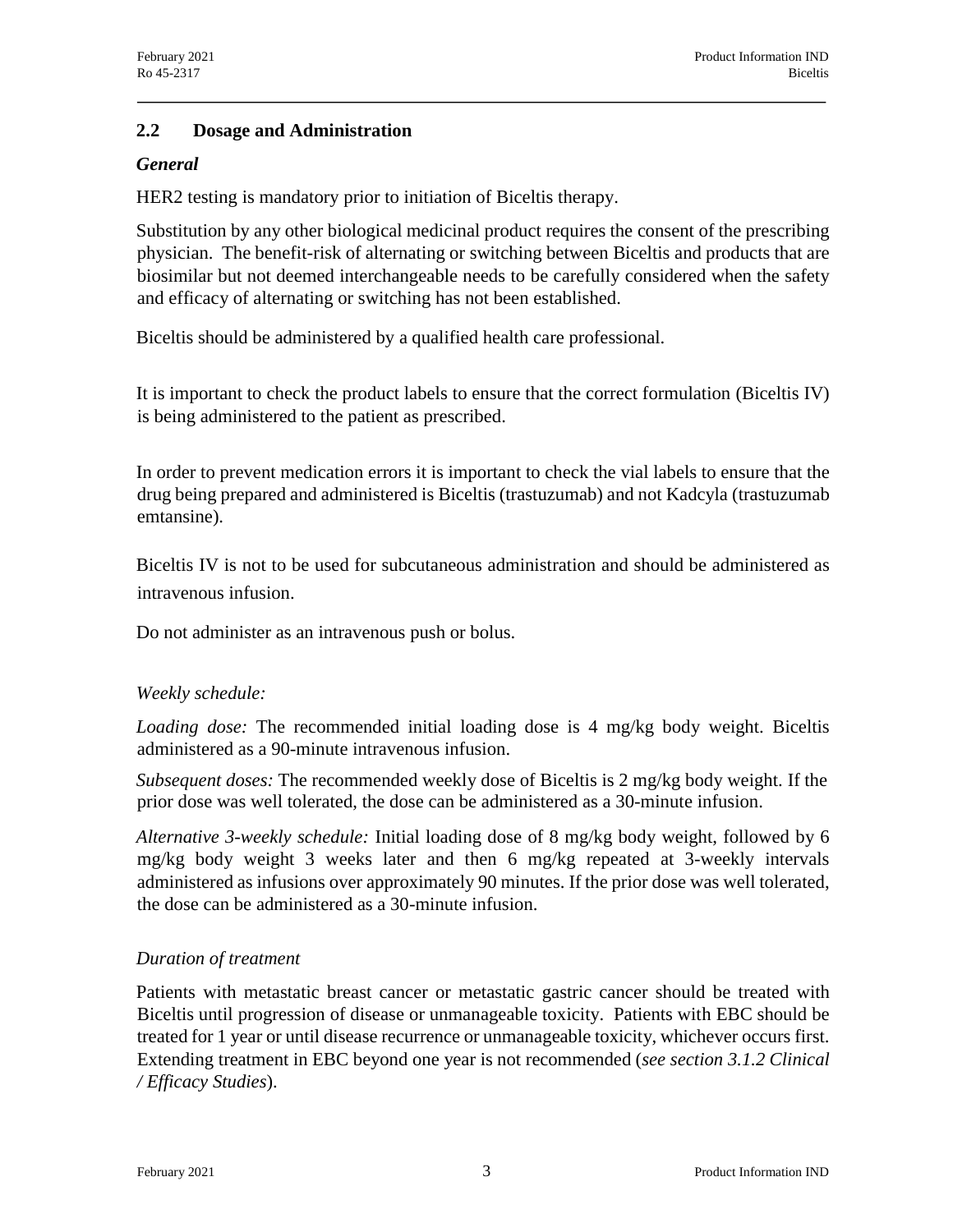### *Missed doses*

If the patient has missed a dose of Biceltis by one week or less, then the usual maintenance dose (weekly regimen: 2 mg/kg; three-weekly regimen: 6 mg/kg) should be administered as soon as possible. Do not wait until the next planned cycle. Subsequent maintenance doses should be administered 7 days or 21 days later according to the weekly or three-weekly schedules, respectively.

If the patient has missed a dose of trastuzumab by more than one week, a re-loading dose of Biceltis should be administered over approximately 90 minutes (weekly regimen: 4 mg/kg; three weekly regimen: 8 mg/kg) as soon as possible. Subsequent Biceltis maintenance doses (weekly regimen: 2 mg/kg; three-weekly regimen 6 mg/kg respectively) should be administered 7 days or 21 days later according to the weekly or three-weekly schedules respectively.

### *Dose modification*

If the patient develops an infusion-related reaction (IRR), the infusion rate of Biceltis IV may be slowed or interrupted (*see section 2.4 Warnings and Precautions*).

No reductions in the dose of Trastuzumab Injection were made during clinical trials. Patients may continue therapy during periods of reversible, chemotherapy-induced myelosuppression but they should be monitored carefully for complications of neutropenia during this time. The specific instructions to reduce or hold the dose of chemotherapy should be followed.

### **2.2.1 Special Dosage Instructions**

#### *Geriatric use*

Data suggest that the disposition of Trastuzumab Injection is not altered based on age (see Pharmacokinetics in Special Populations). In clinical trials, patients  $\geq 65$  years of age did not receive reduced doses of Trastuzumab Injection.

#### *Paediatric use*

The safety and efficacy of Biceltis in paediatric patients  $<$  18 years of age has not been established.

### **2.3 Contraindications**

Biceltis is contraindicated in patients with known hypersensitivity to trastuzumab or to any of its excipients.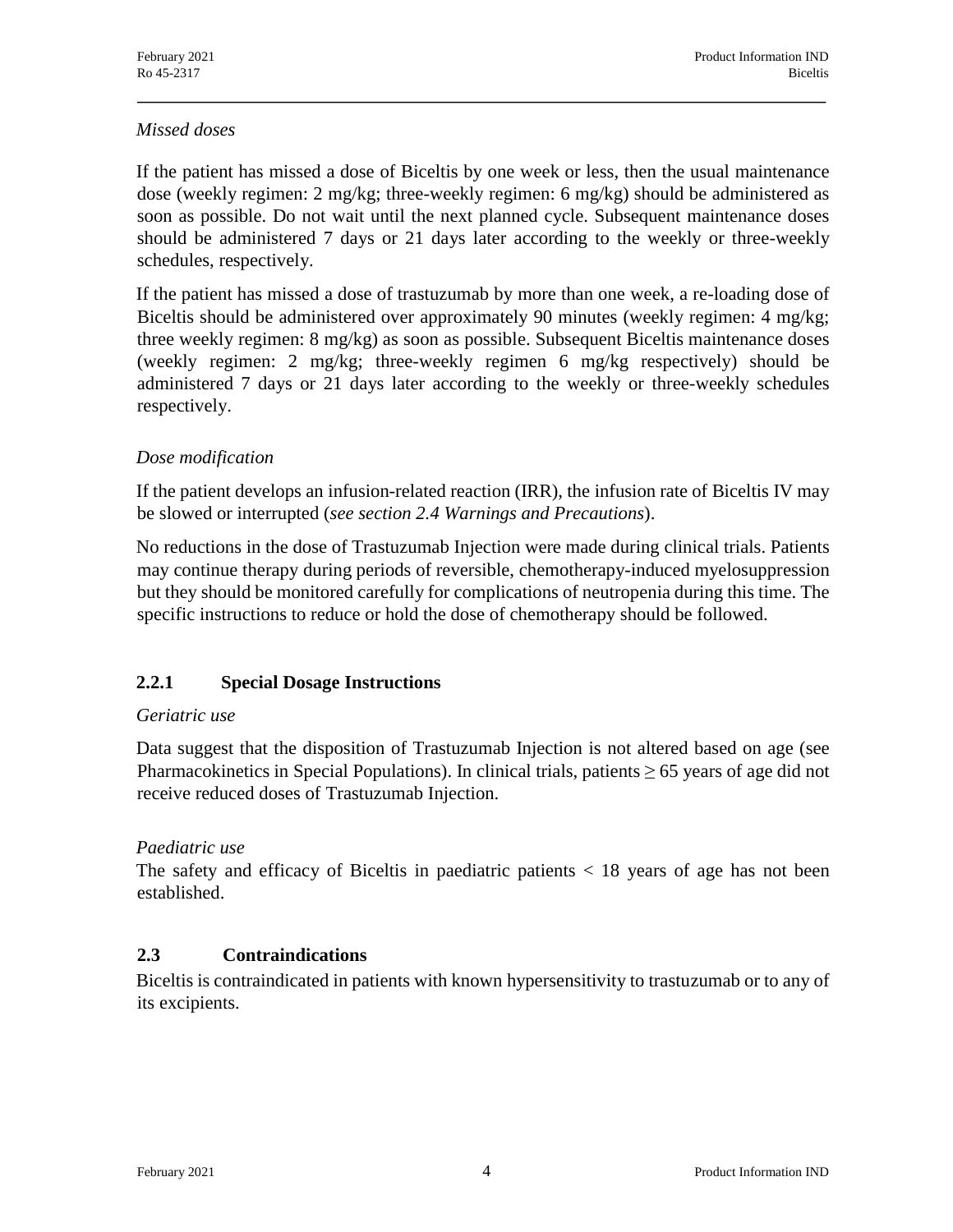### **2.4 Warnings and Precautions**

### **2.4.1 General**

In order to improve traceability of biological medicinal products, the trade name and the batch number of the administered product should be clearly recorded (or stated) in the patient file.

Biceltis therapy should only be initiated under supervision of a physician experienced in the treatment of cancer patients.

### **Infusion related reactions (IRRs)**

IRRs are known to occur with the administration of Trastuzumab Injection *(see section 2.6. Undesirable Effects*).

IRRs may be clinically difficult to distinguish from hypersensitivity reactions.

Pre-medication may be used to reduce risk of occurrence of IRRs.

Serious IRRs to Trastuzumab Injection including dyspnoea, hypotension, wheezing, bronchospasm, tachycardia, reduced oxygen saturation and respiratory distress, supraventricular tachyarrhythmia and urticaria have been reported (*see section 2.6. Undesirable Effects*). Patients should be observed for IRRs. Interruption of an IV infusion may help control such symptoms and the infusion may be resumed when symptoms abate. These symptoms can be treated with an analgesic/antipyretic such as meperidine or paracetamol, or an antihistamine such as diphenhydramine. Serious reactions have been treated successfully with supportive therapy such as oxygen, beta-agonists and corticosteroids. In rare cases, these reactions are associated with a clinical course culminating in a fatal outcome. Patients who are experiencing dyspnoea at rest due to complications of advanced malignancy or co-morbidities may be at increased risk of a fatal infusion reaction. Therefore, these patients should not be treated with Biceltis.

### **Pulmonary reactions**

Severe pulmonary events have been reported with the use of Trastuzumab Injection IV in the post-marketing setting. These events have occasionally resulted in fatal outcome and may occur as part of an IRR or with a delayed onset. In addition, cases of interstitial lung disease including lung infiltrates, acute respiratory distress syndrome, pneumonia, pneumonitis, pleural effusion, respiratory distress, acute pulmonary oedema and respiratory insufficiency have been reported.

Risk factors associated with interstitial lung disease include prior or concomitant therapy with other anti-neoplastic therapies known to be associated with it such as taxanes, gemcitabine, vinorelbine and radiation therapy. Patients with dyspnoea at rest due to complications of advanced malignancy and co-morbidities may be at increased risk of pulmonary events. Therefore, these patients should not be treated with Biceltis.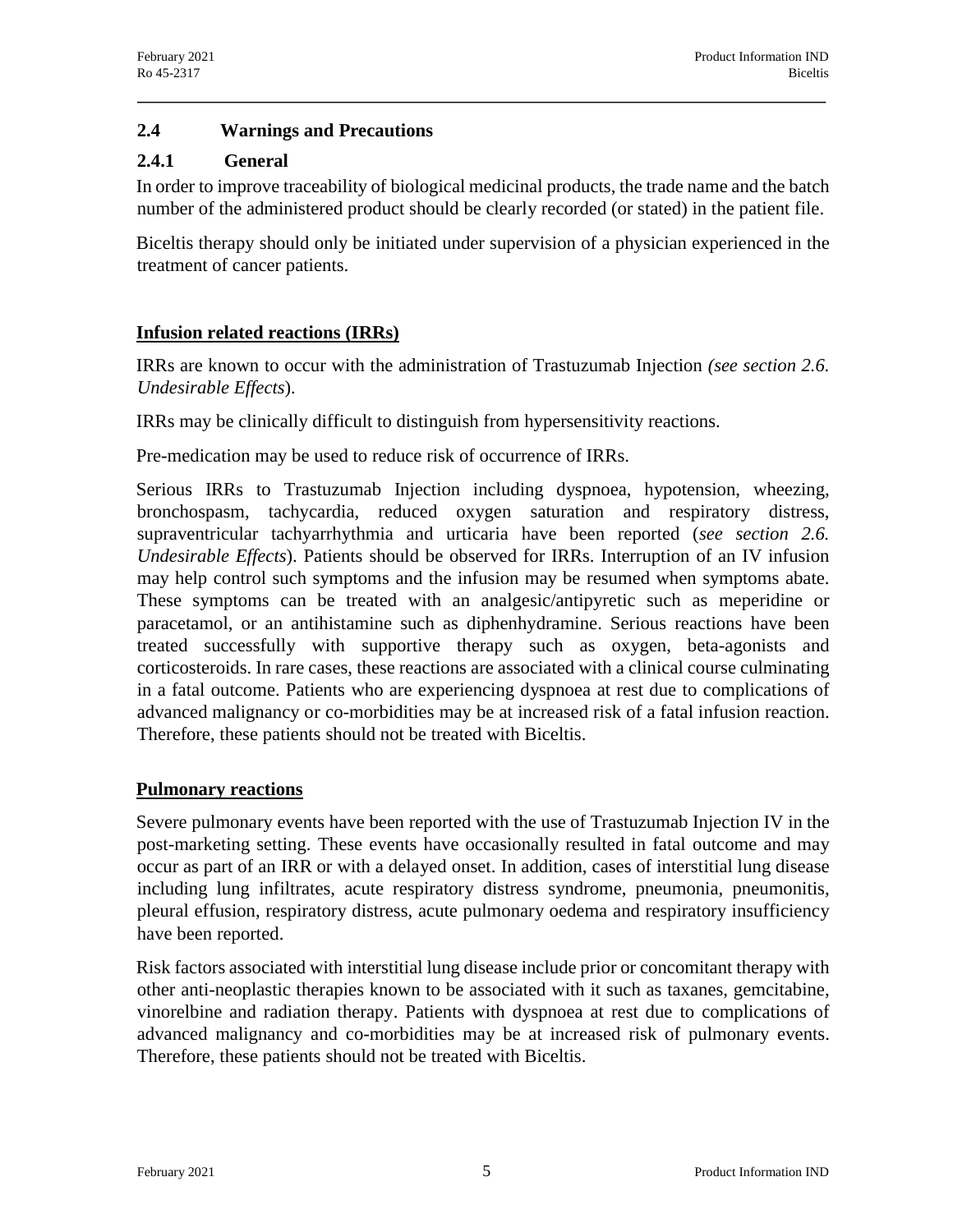### **Cardiac dysfunction**

#### *General considerations*

Patients treated with Trastuzumab Injection are at increased risk of developing congestive heart failure (CHF) (New York Heart Association [NYHA] Class II-IV) or asymptomatic cardiac dysfunction. These events have been observed in patients receiving Trastuzumab Injection therapy alone or in combination with taxane following anthracycline (doxorubicin or epirubicin)–containing chemotherapy. This may be moderate to severe and has been associated with death (*see section 2.6 Undesirable Effects*). In addition, caution should be exercised in treating patients with increased cardiac risk, e.g. hypertension, documented coronary artery disease, CHF, diastolic dysfunction, older age.

Population pharmacokinetic model simulations indicate that trastuzumab may persist in the circulation for up to 7 months after stopping Biceltis treatment (*see section 3.2 Pharmacokinetic Properties*). Patients who receive anthracycline after stopping Trastuzumab Injection may also be at increased risk of cardiac dysfunction.

If possible, physicians should avoid anthracycline-based therapy for up to 7 months after stopping Biceltis. If anthracyclines are used, the patient's cardiac function should be monitored carefully.

Candidates for treatment with Biceltis, especially those with prior exposure to an anthracycline, should undergo baseline cardiac assessment including history and physical examination, electrocardiogram (ECG) and echocardiogram or multigated acquisition scanning (MUGA) scan. Monitoring may help to identify patients who develop cardiac dysfunction, including signs and symptoms of CHF. Cardiac assessments, as performed at baseline, should be repeated every 3 months during treatment and every 6 months following discontinuation of treatment until 24 months from the last administration of Biceltis.

If LVEF percentage drops 10 points from baseline and to below 50%, Biceltis should be withheld and a repeat LVEF assessment performed within approximately 3 weeks. If LVEF has not improved, or has declined further, or if clinically significant CHF has developed, discontinuation of Biceltis should be strongly considered, unless the benefits for the individual patient are deemed to outweigh the risks.

Patients who develop asymptomatic cardiac dysfunction may benefit from more frequent monitoring (e.g. every 6 - 8 weeks). If patients have a continued decrease in left ventricular function, but remain asymptomatic, the physician should consider discontinuing therapy unless the benefits for the individual patient are deemed to outweigh the risks.

The safety of continuation or resumption of Trastuzumab Injection in patients who experience cardiac dysfunction has not been prospectively studied. If symptomatic cardiac failure develops during Biceltis therapy, it should be treated with standard medications for heart failure (HF). In the pivotal trials, most patients who developed HF or asymptomatic cardiac dysfunction improved with standard HF treatment consisting of an angiotensin-converting enzyme (ACE) inhibitor or angiotensin receptor blocker (ARB) and a β-blocker. The majority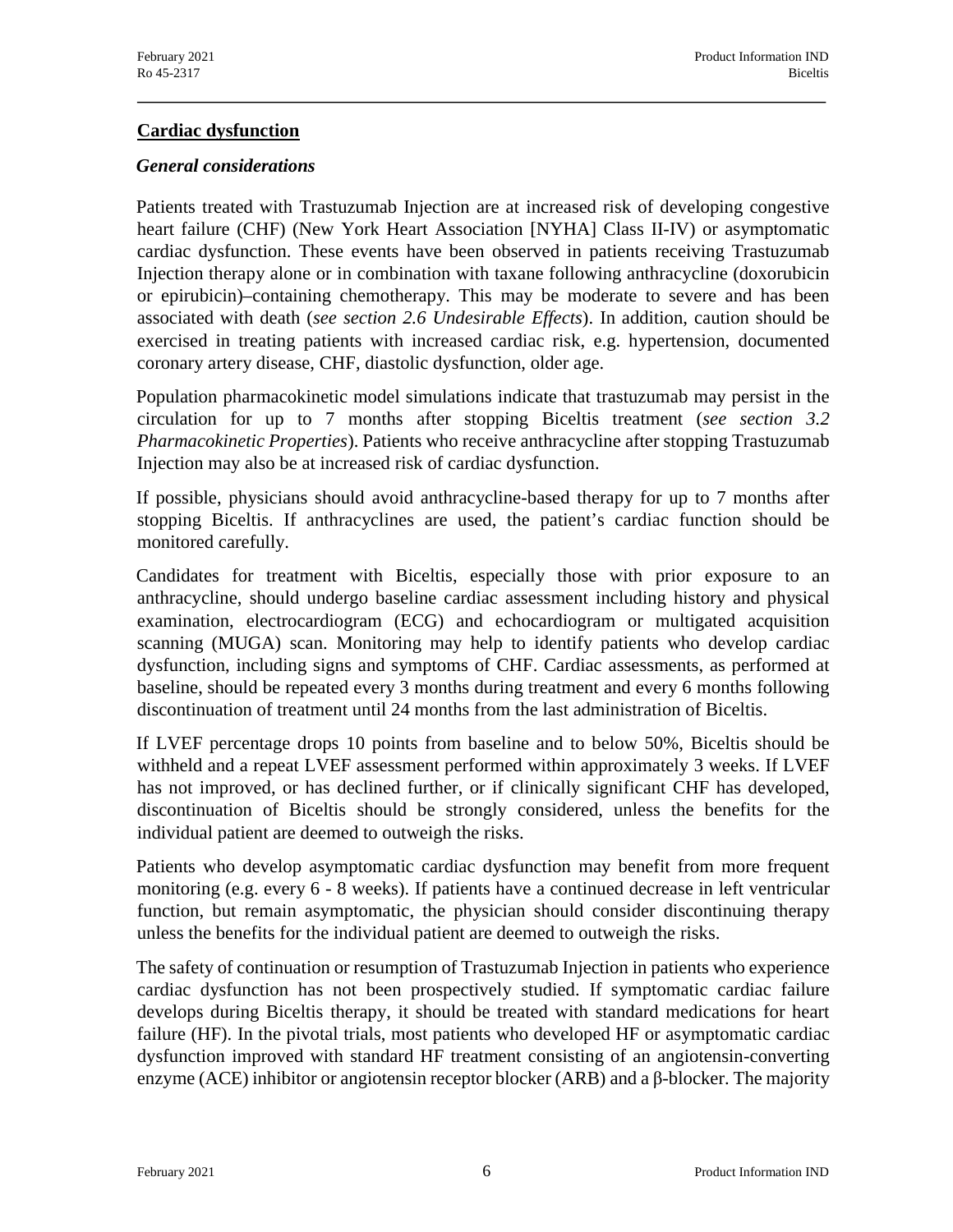of patients with cardiac symptoms and evidence of a clinical benefit of Trastuzumab Injection treatment continued with Trastuzumab Injection without additional clinical cardiac events.

### *Metastatic breast cancer (MBC)*

Trastuzumab Injection and anthracyclines should not be given concurrently in the metastatic breast cancer setting.

### *Early breast cancer (EBC)*

For patients with EBC, cardiac assessments, as performed at baseline, should be repeated every 3 months during treatment and every 6 months following discontinuation of treatment until 24 months from the last administration of Biceltis. In patients who receive anthracycline containing chemotherapy further monitoring is recommended, and should occur yearly up to 5 years from the last administration of Biceltis, or longer if a continuous decrease of LVEF is observed.

Patients with history of myocardial infarction (MI), angina pectoris requiring medication, history of or present CHF (NYHA Class II –IV), other cardiomyopathy, cardiac arrhythmia requiring medication, clinically significant cardiac valvular disease, poorly controlled hypertension (hypertension controlled by standard medication eligible), and hemodynamic effective pericardial effusion were excluded from adjuvant breast cancer clinical trials with Trastuzumab Injection.

### *Adjuvant treatment*

Biceltis and anthracyclines should not be given concurrently in the adjuvant treatment setting.

In patients with EBC an increase in the incidence of symptomatic and asymptomatic cardiac events was observed when Trastuzumab Injection IV was administered after anthracycline containing chemotherapy compared to administration with a non-anthracycline regimen of docetaxel and carboplatin. The incidence was more marked when Trastuzumab Injection IV was administered concurrently with taxanes than when administered sequentially to taxanes. Regardless of the regimen used, most symptomatic cardiac events occurred within the first 18 months.

Risk factors for a cardiac event identified in four large adjuvant studies included advanced age ( $> 50$  years), low level of baseline and declining LVEF ( $< 55\%$ ), low LVEF prior to or following the initiation of paclitaxel treatment, Trastuzumab Injection treatment, and prior or concurrent use of anti-hypertensive medications. In patients receiving Trastuzumab Injection after completion of adjuvant chemotherapy the risk of cardiac dysfunction was associated with a higher cumulative dose of anthracycline given prior to initiation of Trastuzumab Injection and a high body mass index (BMI >  $25 \text{ kg/m}^2$ ).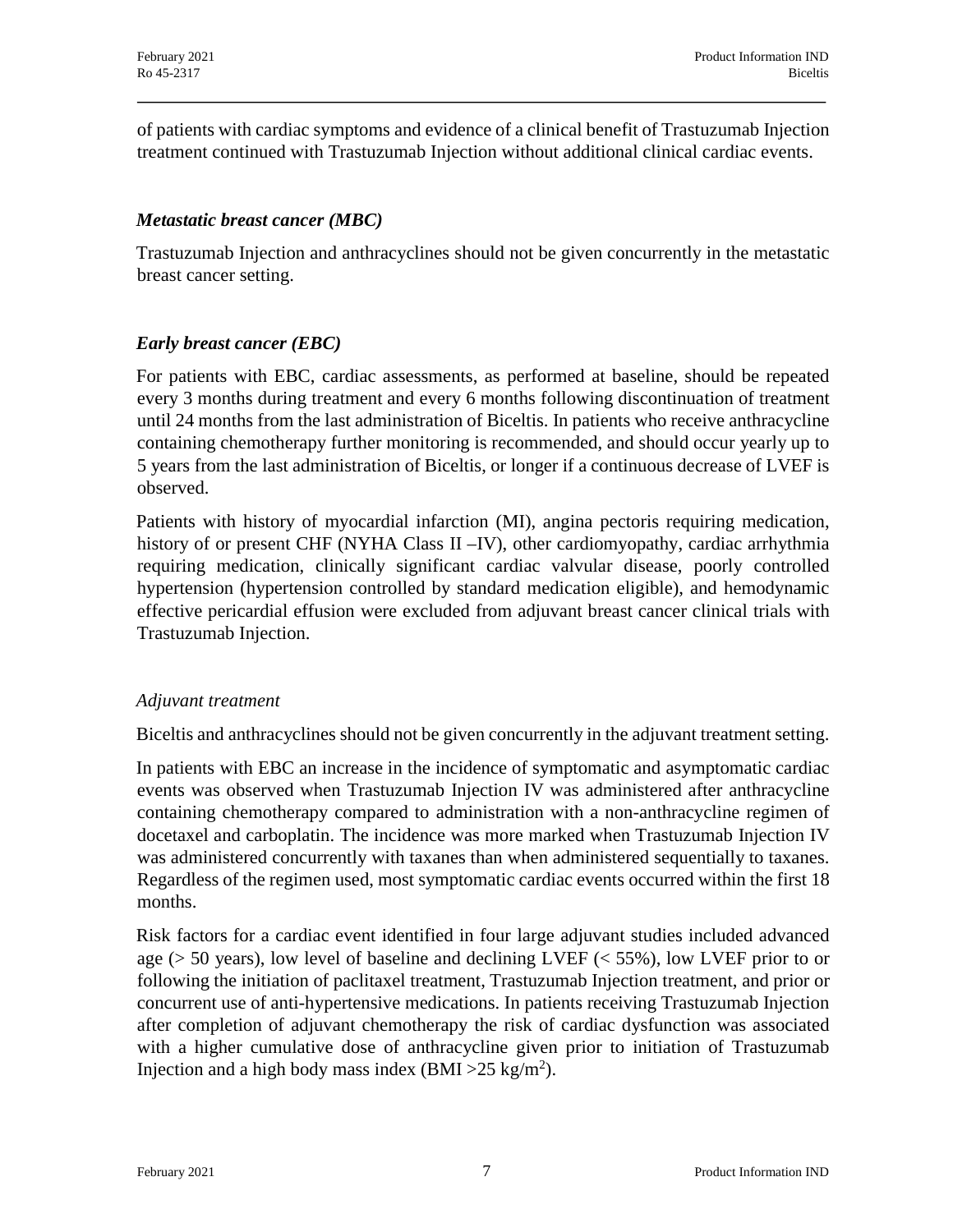### *Neoadjuvant-adjuvant treatment*

In patients with EBC eligible for neoadjuvant-adjuvant treatment, Biceltis concurrently with anthracyclines should be used with caution and only in chemotherapy-naive patients. The maximum cumulative doses of the low-dose anthracycline regimens should not exceed 180 mg/m<sup>2</sup> (doxorubicin) or 360 mg/m<sup>2</sup> (epirubicin).

If patients have been treated concurrently with low-dose anthracyclines and Biceltis in the neoadjuvant setting, no additional cytotoxic chemotherapy should be given after surgery.

Clinical experience in the neoadjuvant-adjuvant setting is limited in patients above 65 years of age.

## **Benzyl alcohol**

Benzyl alcohol, used as a preservative in bacteriostatic water for injection in the 440 mg multidose vial, has been associated with toxicity in neonates and children up to 3 years old. When administering Biceltis to a patient with a known hypersensitivity to benzyl alcohol, Biceltis should be reconstituted with water for injection, and only one dose per Biceltis vial should be used. Any unused portion must be discarded. Sterile water for injection, used to reconstitute 150 mg single dose vials, does not contain benzyl alcohol.

### **2.4.2 Drug Abuse and Dependence**

No data to report.

## **2.4.3 Ability to Drive and Use Machines**

Biceltis has a minor influence on the ability to drive and use machines. Dizziness and somnolence may occur during treatment with Biceltis (*see section 2.6 Undesirable effects*). Patients experiencing infusion-related symptoms (*see section 2.4 Warnings and Precautions*) should be advised not to drive or use machines until symptoms resolve completely.

## **2.5 Use in Special Populations**

# **2.5.1 Females and Males of Reproductive Potential**

# *Fertility*

It is not known whether Biceltis can affect reproductive capacity. Animal reproduction studies revealed no evidence of impaired fertility or harm to the foetus (see *section 3.3.4 Reproductive toxicity*).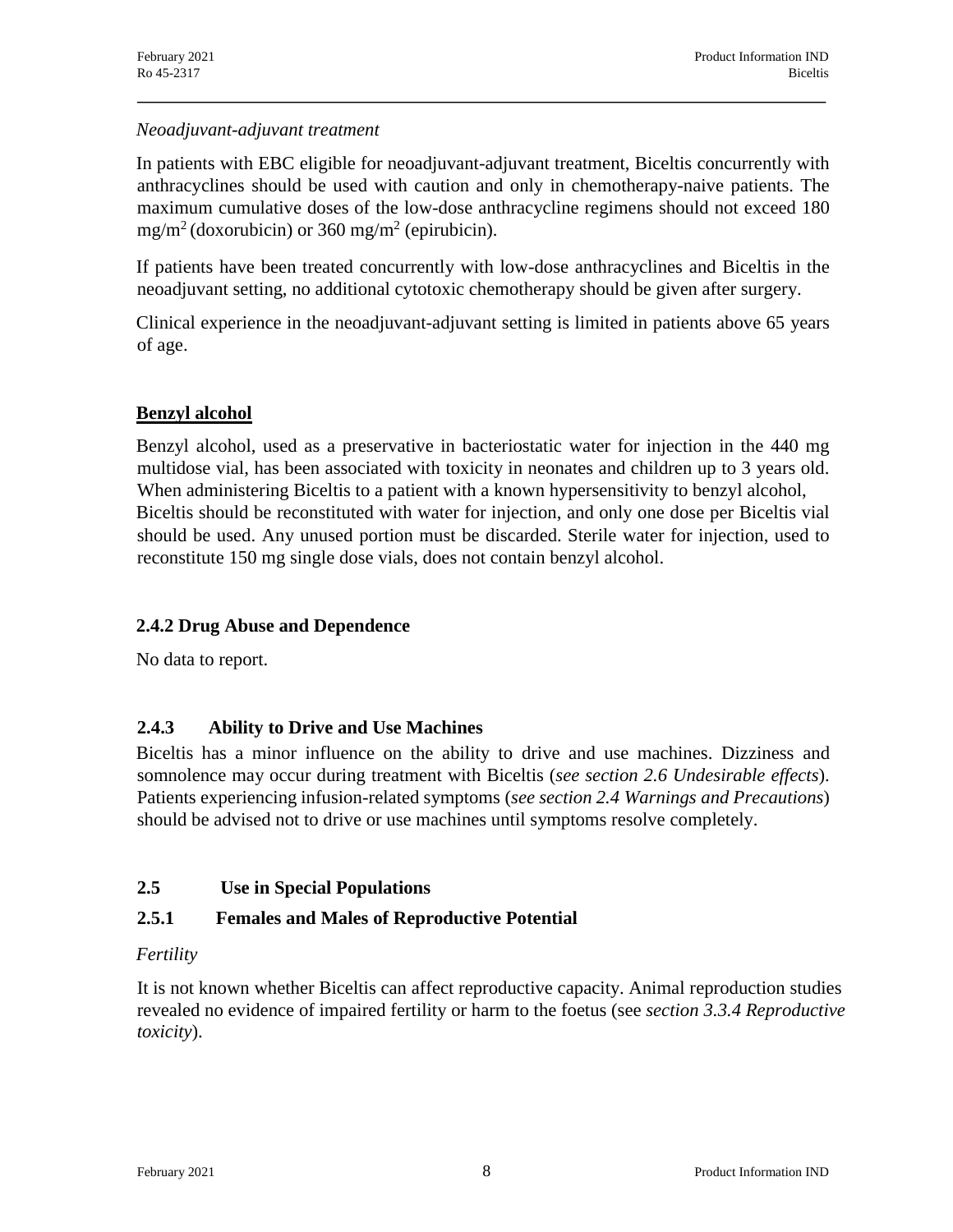### *Contraception*

Women of childbearing potential should be advised to use effective contraception during treatment with Biceltis IV and for 7 months after treatment has concluded (*see section 3.2 Pharmacokinetic Properties*).

## **2.5.2 Pregnancy**

Biceltis should be avoided during pregnancy unless the potential benefit for the mother outweighs the potential risk to the fetus. In the post marketing setting, cases of foetal renal growth and/or function impairment in association with oligohydramnios, some of which resulted in fatal pulmonary hypoplasia of the foetus, have been reported in pregnant women receiving Trastuzumab Injection.

Women who become pregnant should be advised of the possibility of harm to the foetus. If a pregnant woman is treated with Biceltis, or if a patient becomes pregnant while receiving Biceltis or within 7 months following last dose of Biceltis, close monitoring by a multidisciplinary team is desirable.

*Labour and Delivery*

No data to report

## **2.5.3 Lactation**

It is not known whether trastuzumab is secreted in human milk. As human immunoglobulin G (IgG) is secreted into human milk, and the potential for harm to the infant is unknown, breastfeeding should be avoided during Biceltis therapy (*see section 3.2.3 on Other, Lactation*].

### **2.5.4 Paediatric Use**

The safety and efficacy of Biceltis in paediatric patients below the age of 18 have not been established.

## **2.5.5 Geriatric Use**

Data suggest that the disposition of Biceltis is not altered based on age (*see section 3.2.5 Pharmacokinetics in Special Populations*).

## **2.5.6 Renal Impairment**

In a population pharmacokinetic analysis, renal impairment was shown not to affect trastuzumab disposition.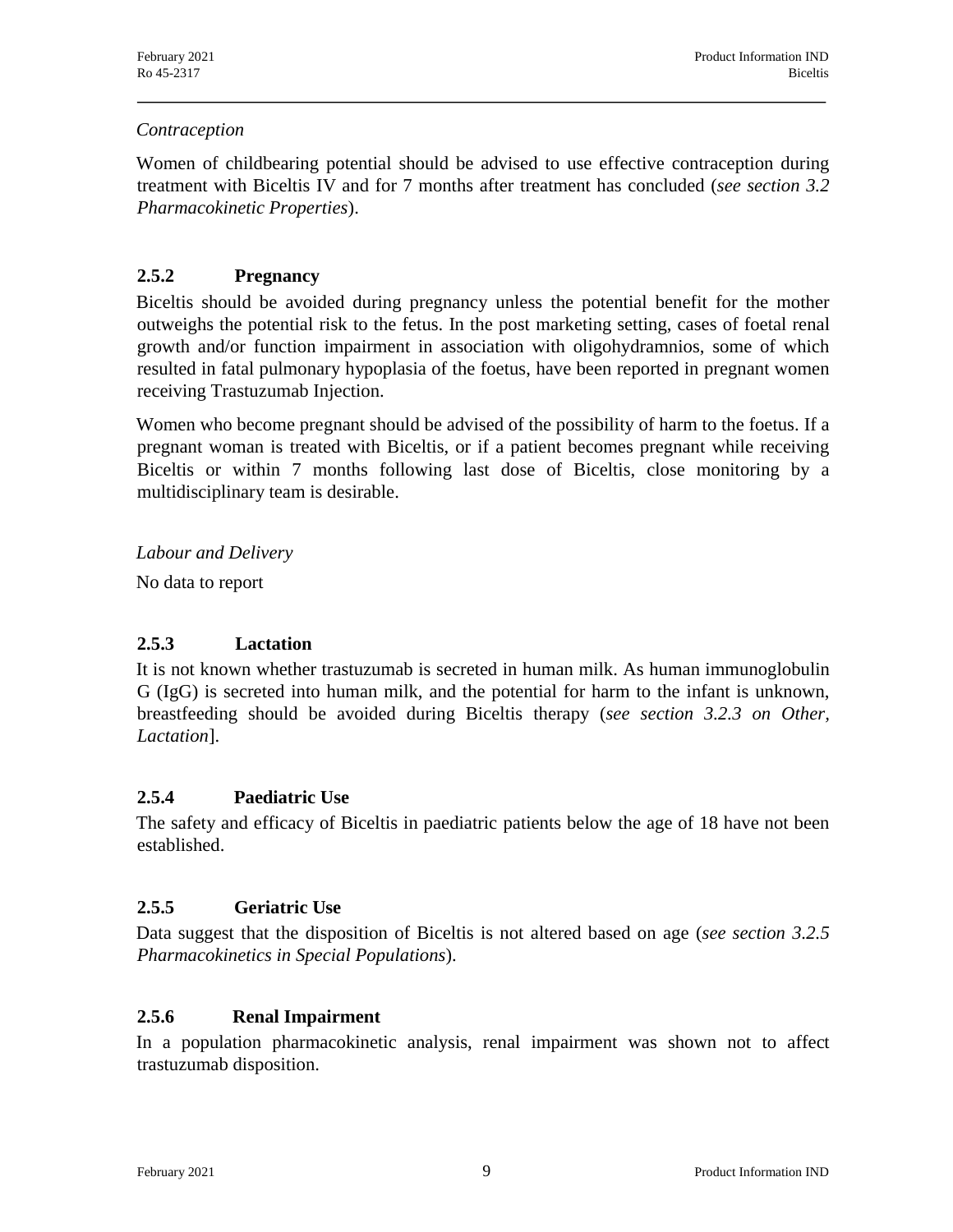### **2.5.7 Hepatic Impairment**

No data to report.

### **2.6 Undesirable Effects**

### **2.6.1 Clinical Trials**

Table 1 summarizes the adverse drug reactions (ADRs) that have been reported in association with the use of Biceltis alone or in combination with chemotherapy in pivotal clinical trials. All the terms included are based on the highest percentage seen in pivotal clinical trials.

As Biceltis is commonly used with other chemotherapeutic agents and radiotherapy it is often difficult to ascertain the causal relationship of an adverse event to a particular drug/radiotherapy.

The corresponding frequency category for each adverse drug reaction is based on the following convention: very common (>1/10), common (>1/100 to < 1/10), uncommon (> 1/1,000 to < 1/100), rare ( $\geq$  1/10,000 to < 1/1,000), very rare (< 1/10,000), not known (cannot be estimated from the available data). Within each frequency grouping, adverse reactions should be presented in order of decreasing seriousness.

### **Table 1 Summary of adverse drug reactions occurring in patients treated with Biceltis in clinical trials**

| System organ class  | <b>Adverse reaction*</b>          | <b>Frequency</b> |
|---------------------|-----------------------------------|------------------|
| Infections and      | Very Common<br>Nasopharyngitis    |                  |
| infestations        | Infection                         | Very common      |
|                     | Influenza                         | Common           |
|                     | Neutropenic sepsis                | Common           |
|                     | Pharyngitis                       | Common           |
|                     | <b>Sinusitis</b>                  | Common           |
|                     | Rhinitis                          | Common           |
|                     | Upper respiratory tract infection | Common           |
|                     | Urinary tract infection           | Common           |
| Blood and lymphatic | Anaemia                           | Very common      |
| system disorders    | Thrombocytopenia                  | Very common      |
|                     | Febrile neutropenia               | Very common      |
|                     | White blood cell count            | Very Common      |
|                     | decreased/leukopenia              |                  |
|                     | Neutropenia                       | Very Common      |
| Immune system       | Hypersensitivity                  | Common           |
| disorders           | Anaphylactic shock                | rare             |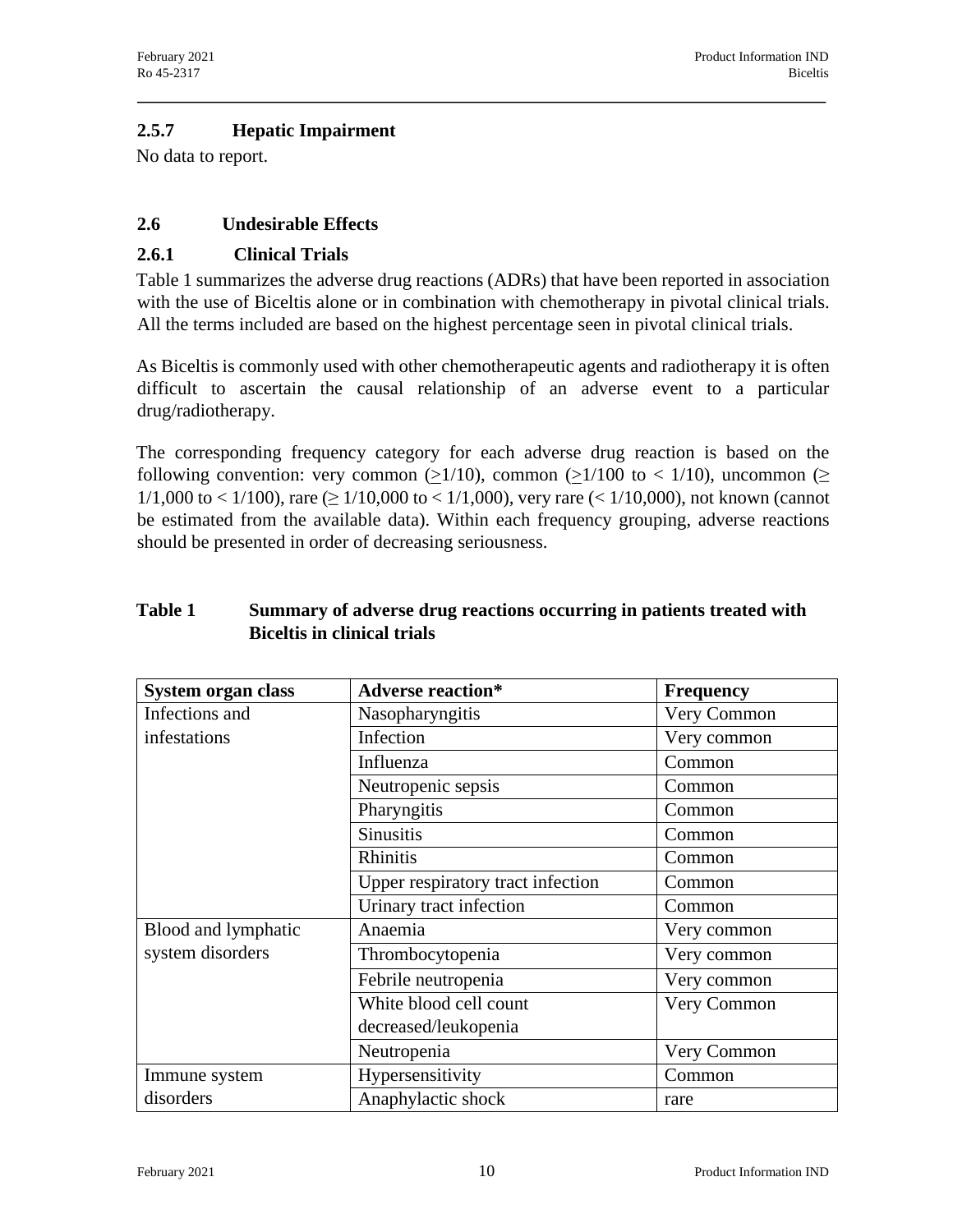| Metabolism and           | Weight decreased<br>Very common                |             |  |
|--------------------------|------------------------------------------------|-------------|--|
| nutrition disorders      | Weight increased<br>Very common                |             |  |
|                          | Decreased appetite                             | Very common |  |
| Psychiatric disorders    | Insomnia                                       | Very common |  |
|                          | Depression                                     | Common      |  |
|                          | Anxiety                                        | Common      |  |
| Nervous system           | <b>Dizziness</b>                               | Very common |  |
| disorders                | Headache                                       | Very common |  |
|                          | Paraesthesia                                   | Very common |  |
|                          | Hypoaesthesia                                  | Very common |  |
|                          | Dysgeusia                                      | Very common |  |
|                          | Hypertonia                                     | Common      |  |
|                          | Peripheral neuropathy                          | Common      |  |
|                          | Somnolence                                     | Common      |  |
| Eye disorders            | Lacrimation increased                          | Very common |  |
|                          | Conjunctivitis                                 | Very common |  |
| Ear and labyrinth        | Deafness                                       | Uncommon    |  |
| disorders                |                                                |             |  |
| Cardiac disorders        | Ejection fraction decreased                    | Very common |  |
|                          | $\frac{1}{1}$ Supraventricular tachyarrhythmia | Common      |  |
|                          | <sup>+</sup> Cardiac failure (congestive)      | Common      |  |
|                          | Cardiomyopathy                                 | Common      |  |
|                          | <sup>1</sup> Palpitation                       | Common      |  |
|                          | Pericardial Effusion                           | Uncommon    |  |
| Vascular disorders       | Lymphoedema                                    | Very common |  |
|                          | Hot flush                                      | Very common |  |
|                          | $^{+1}$ Hypotension                            | Common      |  |
|                          | Hypertension                                   | Common      |  |
|                          | Vasodilation                                   | Common      |  |
| Respiratory,<br>thoracic | *Dyspnoea                                      | Very common |  |
| mediastinal<br>and       | Epistaxis                                      | Very common |  |
| disorders                | Oropharyngeal pain                             | Very common |  |
|                          | Cough                                          | Very common |  |
|                          | Rhinorrhoea                                    | Very common |  |
|                          | Asthma                                         | Common      |  |
|                          | Lung disorder                                  | Common      |  |
|                          | <sup>+</sup> Pleural effusion                  | Common      |  |
|                          | Pneumonia                                      | Common      |  |
|                          | Pneumonitis<br>Uncommon                        |             |  |
|                          | Wheezing                                       | Uncommon    |  |
|                          | Diarrhoea                                      | Very common |  |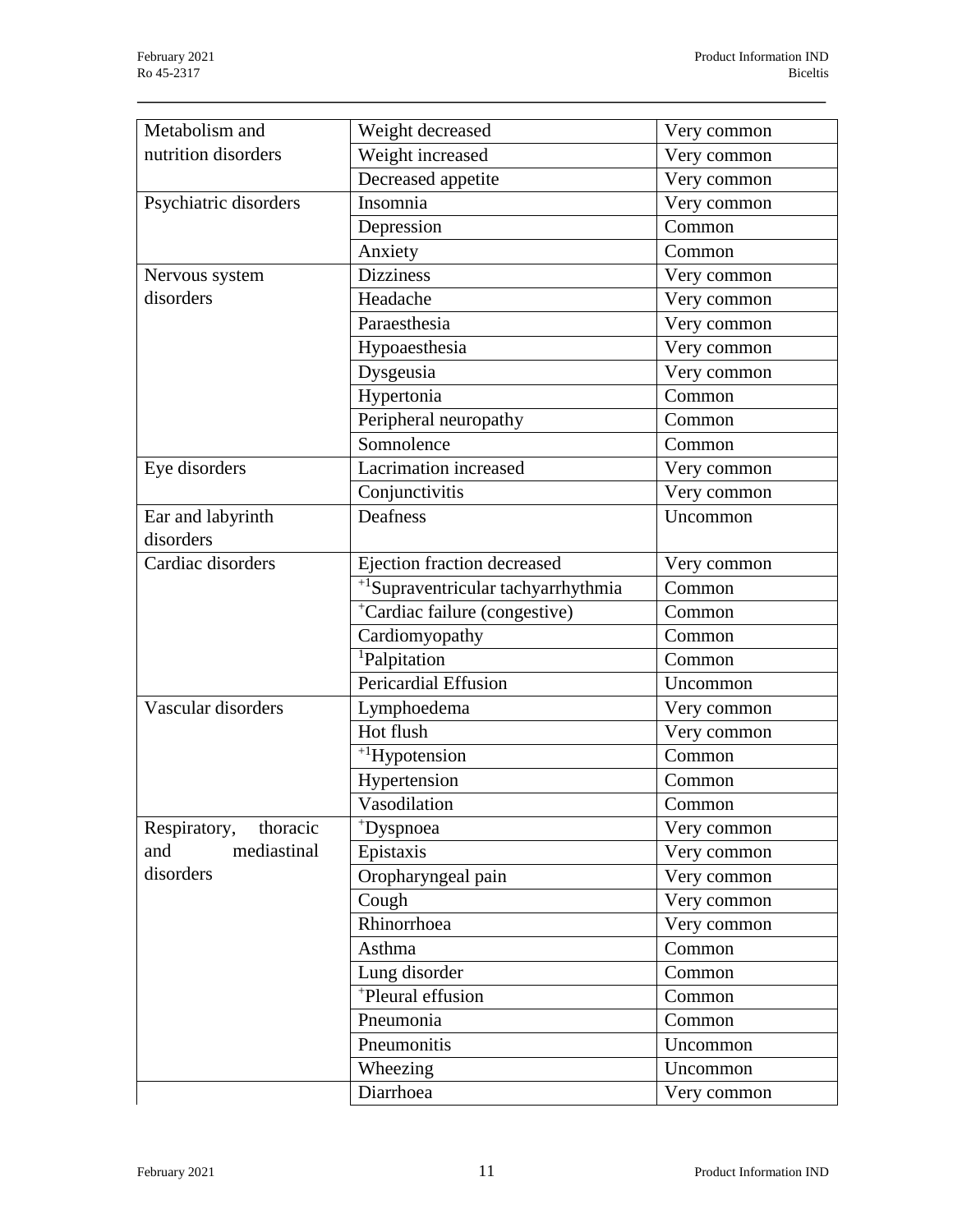| Gastrointestinal         | Vomiting                           | Very common |  |
|--------------------------|------------------------------------|-------------|--|
| disorders                | Nausea                             | Very common |  |
|                          | Abdominal pain                     | Very common |  |
|                          | Dyspepsia                          | Very common |  |
|                          | Constipation                       | Very common |  |
|                          | <b>Stomatitis</b>                  | Very common |  |
| Hepatobiliary disorders  | Hepatocellular injury              | Common      |  |
|                          | Jaundice                           | Rare        |  |
| Skin and subcutaneous    | Erythema                           | Very common |  |
| tissue disorders         | Rash                               | Very common |  |
|                          | Alopecia                           | Very common |  |
|                          | Palmar-plantar erythrodysaesthesia | Very common |  |
|                          | syndrome                           |             |  |
|                          | Nail disorder                      | Very common |  |
|                          | Acne                               | Common      |  |
|                          | Dermatitis                         | Common      |  |
|                          | Dry skin                           | Common      |  |
|                          | Hyperhydrosis                      | Common      |  |
|                          | Maculopapular rash                 | Common      |  |
|                          | Pruritus                           | Common      |  |
|                          | Onychoclasis                       | Common      |  |
|                          | Urticaria                          | Uncommon    |  |
| Musculoskeletal<br>and   | Arthralgia                         | Very common |  |
| connective<br>tissue     | Myalgia                            | Very common |  |
| disorders                | <b>Arthritis</b>                   | Common      |  |
|                          | Back pain                          | Common      |  |
|                          | Bone pain                          | Common      |  |
|                          | Muscle spasms                      | Common      |  |
|                          | Neck pain                          | Common      |  |
|                          | Pain in extremity                  | Common      |  |
| General disorders<br>and | Asthenia                           | Very common |  |
| administration<br>site   | Chest pain                         | Very common |  |
| conditions               | Chills                             | Very common |  |
|                          | Fatigue                            | Very common |  |
|                          | Influenza-like illness             | Very common |  |
|                          | Infusion/Administration related    | Very common |  |
|                          | reaction                           |             |  |
|                          | Pain                               | Very common |  |
|                          | Pyrexia                            |             |  |
|                          |                                    | Very common |  |
|                          | Peripheral oedema                  | Very common |  |
|                          | Mucosal inflammation               | Very common |  |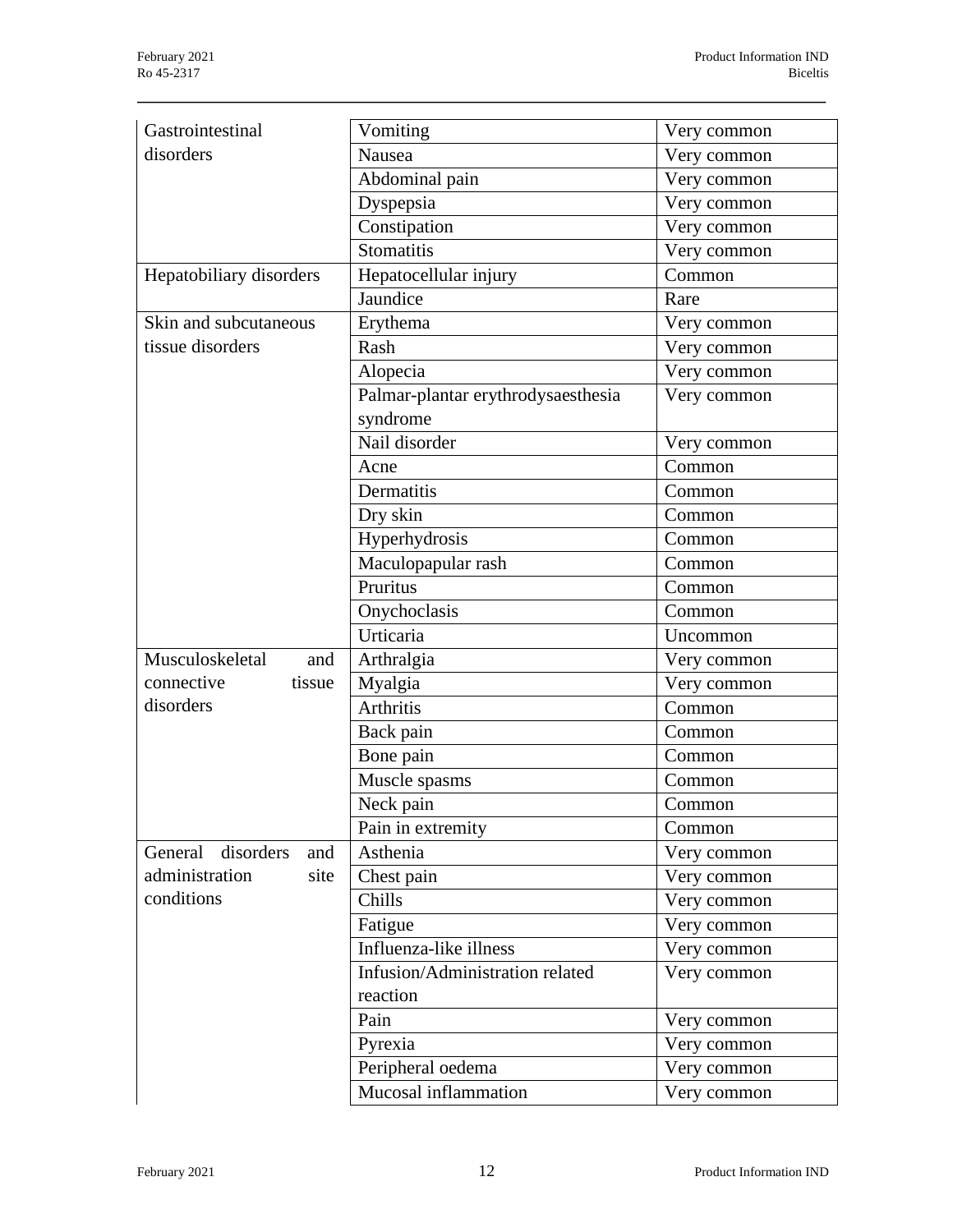|                                     | Oedema                            | Common      |  |
|-------------------------------------|-----------------------------------|-------------|--|
|                                     | Injection site pain <sup>**</sup> | Common      |  |
|                                     | Malaise                           | Common      |  |
| Injury, poisoning and Nail toxicity |                                   | Very common |  |
| procedural complications            |                                   |             |  |

\* Adverse drug reactions (ADRs) were identified as events that occurred with at least a 2% difference compared to the control arm in at least one of the major randomised clinical trials.

\*\* Injection site pain was identified as an ADR in the SC arm in the BO22227 study. ADRs were added to the appropriate system organ class (SOC) category and are presented in a single table according to the highest incidence seen in any of the major clinical trials.

<sup>+</sup> Denotes adverse reactions that have been reported in association with a fatal outcome.

<sup>1</sup> Denotes adverse reactions that are reported largely in association with Infusion-related reactions. Specific percentages for these are not available.

#### *Additional information for selected adverse drug reactions*

#### *Infusion/Administration-related reactions (IRRs/ARRs) / Hypersensitivity*

IRRs/ARRs such as chills and/or fever, dyspnoea, hypotension, wheezing, bronchospasm, tachycardia, reduced oxygen saturation and respiratory distress were seen in all trastuzumab clinical trials and for the IV and the SC formulation (*see section 2.4 Warnings and Precautions*).

IRRs/ARRs may be clinically difficult to distinguish from hypersensitivity reactions.

The rate of IRRs/ARRs of all grades varied between studies depending on the indication, whether trastuzumab was given concurrently with chemotherapy or as monotherapy and data collection methodology.

In MBC, the rate of IRRs/ARRs ranged from 49% to 54% in the trastuzumab containing arm compared to 36% to 58% in the comparator arm (which may have contained other chemotherapy). Severe (grade 3 and above) ranged from 5% to 7% in the trastuzumab containing arm compared to 5 to 6% in the comparator arm.

In EBC, the rate of IRRs/ARRs ranged from 18% to 54% in the trastuzumab containing arm compared to 6% to 50% in the comparator arm (which may have contained other chemotherapy). Severe (grade 3 and above) ranged from 0.5% to 6% in the trastuzumab containing arm compared to 0.3 to 5% in the comparator arm.

In the neoadjuvant-adjuvant EBC treatment setting (BO22227), the rates of IRRs/ARRs were in line with the above and were 37.2% in the Biceltis IV arm to 47.8% in the Biceltis SC arm. Severe (grade 3) IRRs/ARRs were 2.0% and 1.7% in the Biceltis IV and Biceltis SC arms, respectively during the treatment phase. There were no grade 4 or 5 IRRs/ARRs.

Anaphylactoid reactions were observed in isolated cases.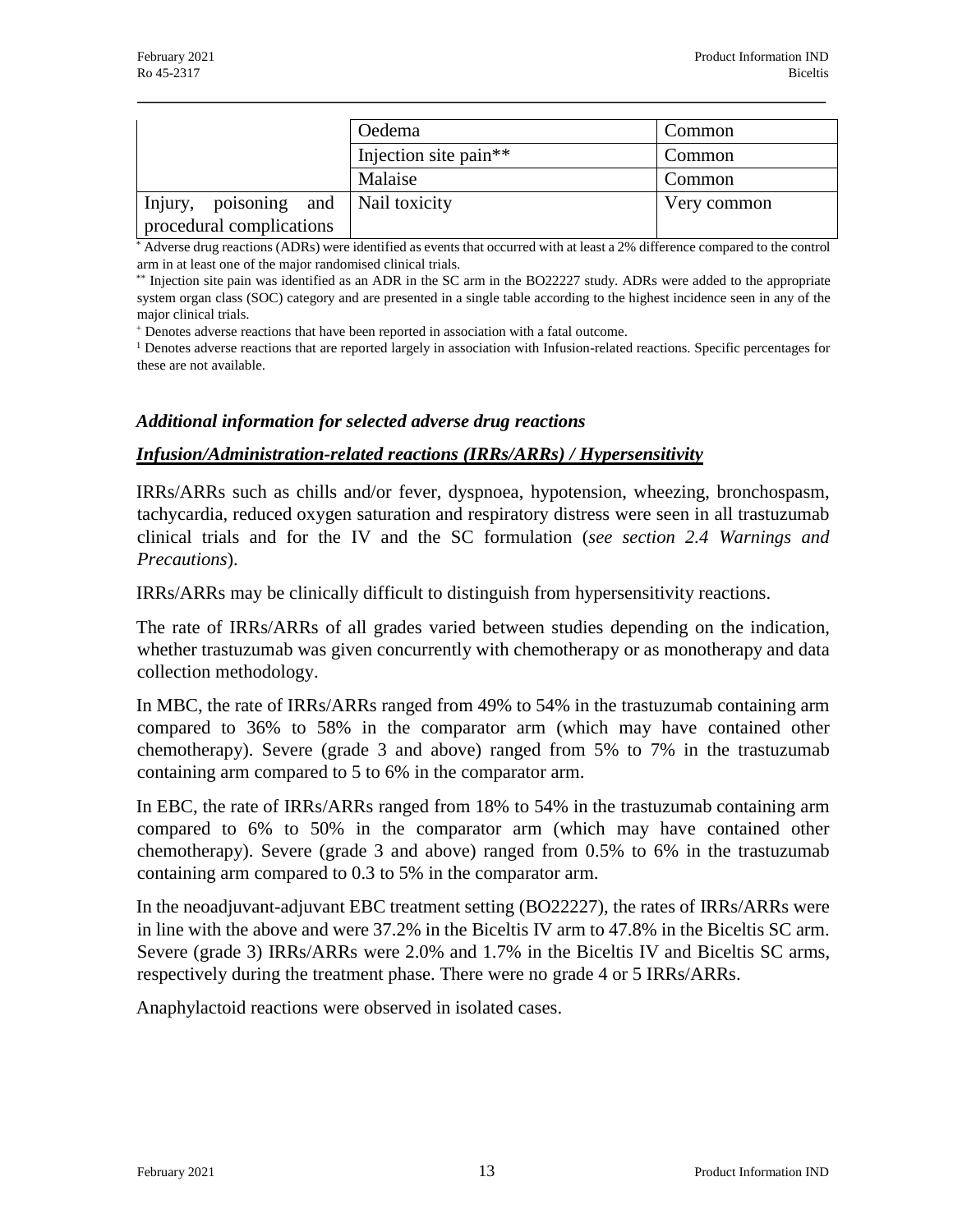### *Cardiac dysfunction*

Congestive heart failure (NYHA Class II-IV) is a common adverse reaction to Trastuzumab Injection. It has been associated with fatal outcome. Signs and symptoms of cardiac dysfunction such as dyspnoea, orthopnoea, increased cough, pulmonary oedema,  $S_3$  gallop, or reduced ventricular ejection fraction, have been observed in patients treated with Trastuzumab Injection (see section 2.4 Warnings and Precautions).

### *Metastatic Breast Cancer*

Depending on the criteria used to define cardiac dysfunction, the incidence in the pivotal metastatic trials varied between 9% and 12% in the Trastuzumab Injection + paclitaxel group, compared with 1% – 4% in the paclitaxel alone group. For Trastuzumab Injection monotherapy, the rate was  $6\% - 9\%$ . The highest rate of cardiac dysfunction was seen in patients receiving concurrent Trastuzumab Injection + anthracycline/cyclophosphamide (27%), and was significantly higher than in the anthracycline/cyclophosphamide alone group (7% – 10%). In a subsequent trial with prospective monitoring of cardiac function, the incidence of symptomatic heart failure was 2.2% in patients receiving Trastuzumab Injection and docetaxel, compared with 0% in patients receiving docetaxel alone. Most of the patients (79%) who developed cardiac dysfunction in these trials experienced an improvement after receiving standard treatment for CHF.

## *Early Breast Cancer (adjuvant setting)*

In three pivotal clinical trials of adjuvant trastuzumab given in combination with chemotherapy the incidence of grade 3/4 cardiac dysfunction (symptomatic CHF) was similar in patients who were administered chemotherapy alone and in patients who were administered Trastuzumab Injection sequentially after a taxane (0.3 - 0.4%). The rate was highest in patients who were administered Trastuzumab Injection concurrently with a taxane (2.0%). At 3 years, the cardiac event rate in patients receiving AC→P (doxorubicin plus cyclophosphamide followed by paclitaxel) + H (trastuzumab) was estimated at  $3.2\%$ , compared with 0.8% in AC→P treated patients. No increase in the cumulative incidence of cardiac events was seen with further follow up at 5 years.

At 5.5 years, the rates of symptomatic cardiac or LVEF events were 1.0%, 2.3%, and 1.1% in the AC→D (doxorubicin plus cyclophosphamide, followed by docetaxel), AC→DH (doxorubicin plus cyclophosphamide, followed by docetaxel plus trastuzumab), and DCarbH (docetaxel, carboplatin and trastuzumab) treatment arms, respectively. For symptomatic CHF (NCI-CTC Grade 3-4), the 5-year rates were 0.6%, 1.9%, and 0.4% in the  $AC\rightarrow D$ ,  $AC\rightarrow DH$ , and DCarbH treatment arms, respectively. The overall risk of developing symptomatic cardiac events was low and similar for patients in the  $AC \rightarrow D$  and  $DCarbH$  arms; relative to both the AC→D and DCarbH arms there was an increased risk of developing a symptomatic cardiac event for patients in the  $AC \rightarrow DH$  arm, being discernable by a continuous increase in the cumulative rate of symptomatic cardiac or LVEF events up to 2.3% compared to approximately 1% in the two comparator arms  $(AC\rightarrow D$  and  $DCarbH)$ .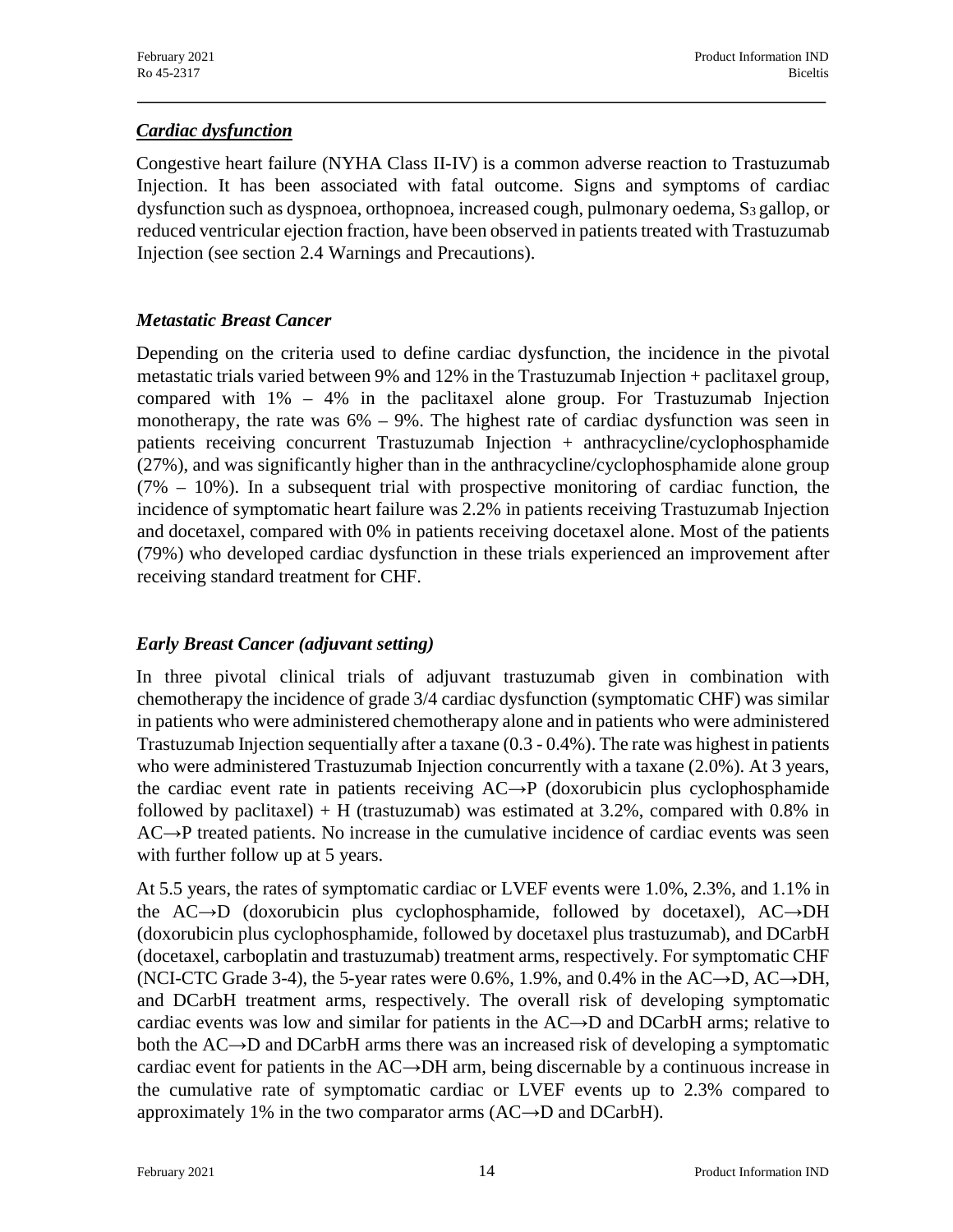When Trastuzumab Injection was administered after completion of adjuvant chemotherapy NYHA Class III-IV heart failure was observed in 0.6% of patients in the one-year arm after a median follow-up of 12 months. After a median follow-up of 3.6 years the incidence of severe CHF and left ventricular dysfunction after 1 year Trastuzumab Injection therapy remained low at 0.8% and 9.8%, respectively.

In study BO16348, after a median follow-up of 8 years the incidence of severe CHF (NYHA Class III-IV) in the Trastuzumab Injection 1 year treatment arm was 0.8%, and the rate of mild symptomatic and asymptomatic left ventricular dysfunction was 4.6 %.

Reversibility of severe CHF (defined as a sequence of at least two consecutive LVEF values  $>50\%$  after the event) was evident for 71.4 % of Trastuzumab Injection-treated patients. Reversibility of mild symptomatic and asymptomatic left ventricular dysfunction was demonstrated for 79.5% of patients. Approximately 17% of cardiac dysfunction related events occurred after completion of Trastuzumab Injection.

In the joint analysis of studies NSABP B-31 and NCCTG N9831, with a median follow-up of 8.1 years for the AC→PH group (doxorubicin plus cyclophosphamide, followed by paclitaxel plus trastuzumab), the per patient incidence of new onset cardiac dysfunction, as determined by LVEF, remained unchanged compared to the analysis performed at a median follow up of 2.0 years in the AC→PH group: 18.5% of AC→PH patients with an LVEF decrease of  $\geq$ 10% to below 50%. Reversibility of left ventricular dysfunction was reported in 64.5% of patients who experienced a symptomatic CHF in the AC→PH group being asymptomatic at latest follow up, and 90.3% having full or partial LVEF recovery.

## *Early Breast Cancer (neoadjuvant-adjuvant setting)*

In the pivotal trial MO16432, Biceltis was administered concurrently with neoadjuvant chemotherapy containing three cycles of doxorubicin (cumulative dose 180 mg/m<sup>2</sup>). The incidence of symptomatic cardiac dysfunction was 1.7 % in the Biceltis arm.

In the pivotal trial BO22227, Biceltis was administered concurrently with neoadjuvant chemotherapy that contained four cycles of epirubicin (cumulative dose 300 mg/m<sup>2</sup>); at a median follow-up exceeding 70 months, the incidence of cardiac failure / congestive cardiac failure was  $0.3\%$  in the Biceltis IV arm. In patients with lower body weights  $\langle$  <59 kg, the lowest body weight quartile) the fixed dose used in the Biceltis SC arm was not associated with an increased risk of cardiac events or significant drop in LVEF.

### *Advanced Gastric Cancer*

In the BO18255 study, at screening, the median LVEF value was 64% (range 48%-90%) in the Fluoropyrimidine/Cisplatin arm (FP) arm and 65% (range 50%-86%) in the Trastuzumab Injection IV plus Fluoropyrimidine/Cisplatin arm (H+FP) arm.

The majority of the LVEF decreases noted in BO18255 study were asymptomatic, with the exception of one patient in the Trastuzumab Injection-containing arm whose LVEF decrease coincided with cardiac failure.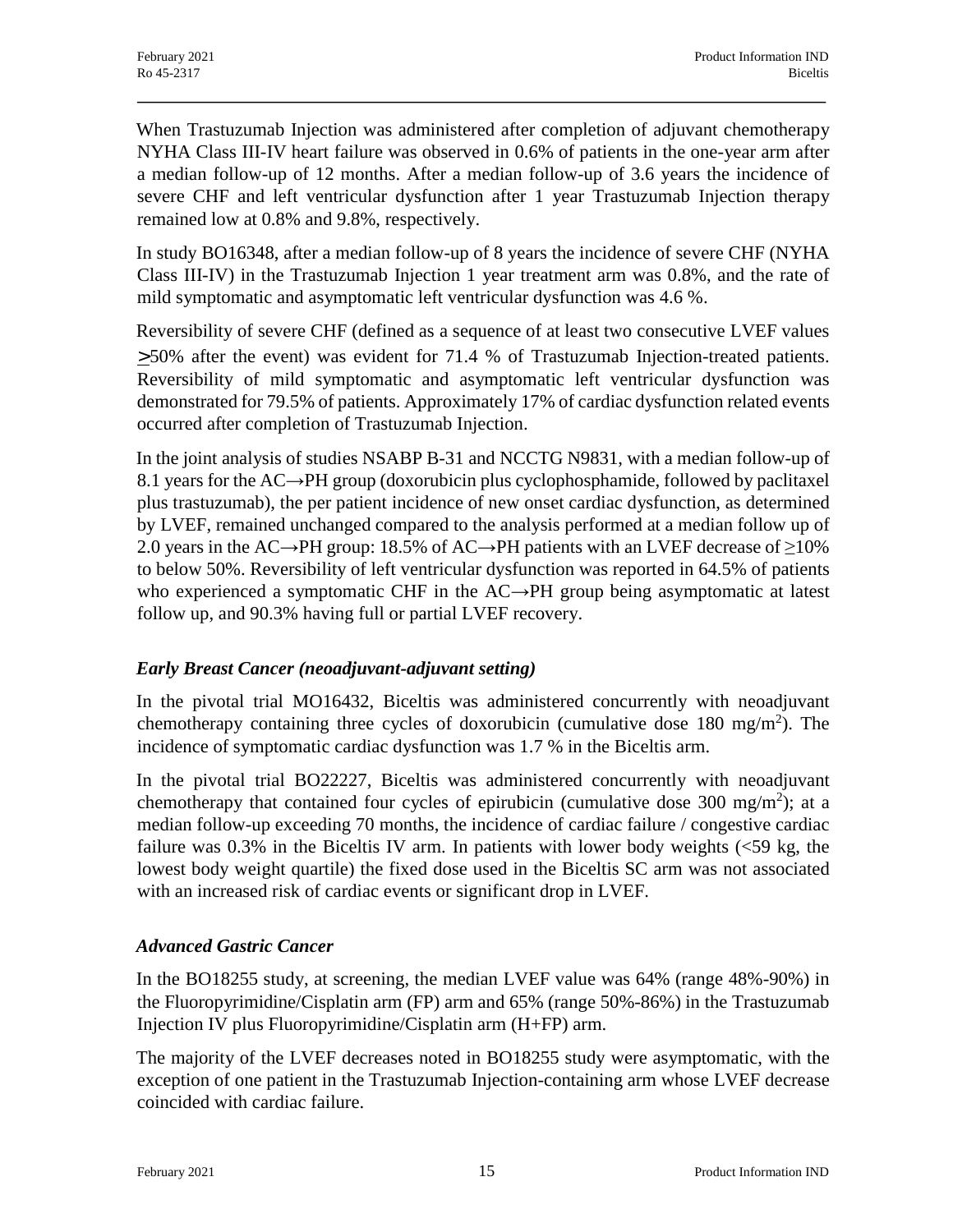### **Table 2: Summary of LVEF Change from baseline (BO18255 study)**

| <b>LVEF Decrease:</b><br><b>Lowest Post</b><br>screening Value | <b>Fluoropyrimidine/Cisplatin</b><br>$(N = 290)$<br>(% of patients in each<br>treatment arm) | Trastuzumab/<br><b>Fluoropyrimidine/ Cisplatin (N</b><br>$= 294$<br>(% of patients in each<br>treatment arm) |
|----------------------------------------------------------------|----------------------------------------------------------------------------------------------|--------------------------------------------------------------------------------------------------------------|
| *LVEF decrease of $\geq$<br>10% to a value of<br>$< 50\%$      | 1.1%                                                                                         | 4.6%                                                                                                         |
| Absolute Value $<$ 50%                                         | 1.1%                                                                                         | 5.9%                                                                                                         |
| *LVEF decrease of<br>$>10\%$ to a value of<br>$> 50\%$         | 11.8%                                                                                        | 16.5%                                                                                                        |

\*Only includes patients whose method of assessment at that visit is the same as at their initial assessments  $(FP, n = 187$  and  $H + FP$ ,  $n = 237$ )

#### **Table 3: Cardiac Adverse Events (BO18255 study)**

|                                | <b>Fluoropyrimidine/Cisplatin</b><br>$(N = 290)$<br>(% of patients in each<br>treatment arm) | Trastuzumab/Fluoropyrimidine/<br>Cisplatin ( $N = 294$ )<br>(% of patients in each treatment<br>arm) |
|--------------------------------|----------------------------------------------------------------------------------------------|------------------------------------------------------------------------------------------------------|
| <b>Total Cardiac Events</b>    | 6%                                                                                           | 6%                                                                                                   |
| $>\text{Grade } 3 \text{ NCI}$ | $*3\%$                                                                                       | $**1%$                                                                                               |
| CTCAE v3.0                     |                                                                                              |                                                                                                      |

\* 9 patients experienced 9 Events

\*\*4 patients experienced 5 Events

Overall, there were no significant differences in cardiac dysfunction between the treatment arm and the comparator arm.

### *Haematological toxicity*

#### *Breast Cancer*

Haematological toxicity is infrequent following the administration of Trastuzumab Injection monotherapy in the metastatic setting, WHO Grade 3 leukopenia, thrombocytopenia and anaemia occurring in < 1% of patients. No WHO Grade 4 toxicities were observed. There was an increase in WHO Grade 3 or 4 haematological toxicity in patients treated with the combination of Trastuzumab Injection and paclitaxel compared with patients receiving paclitaxel alone (34% versus 21%). Haematological toxicity was also increased in patients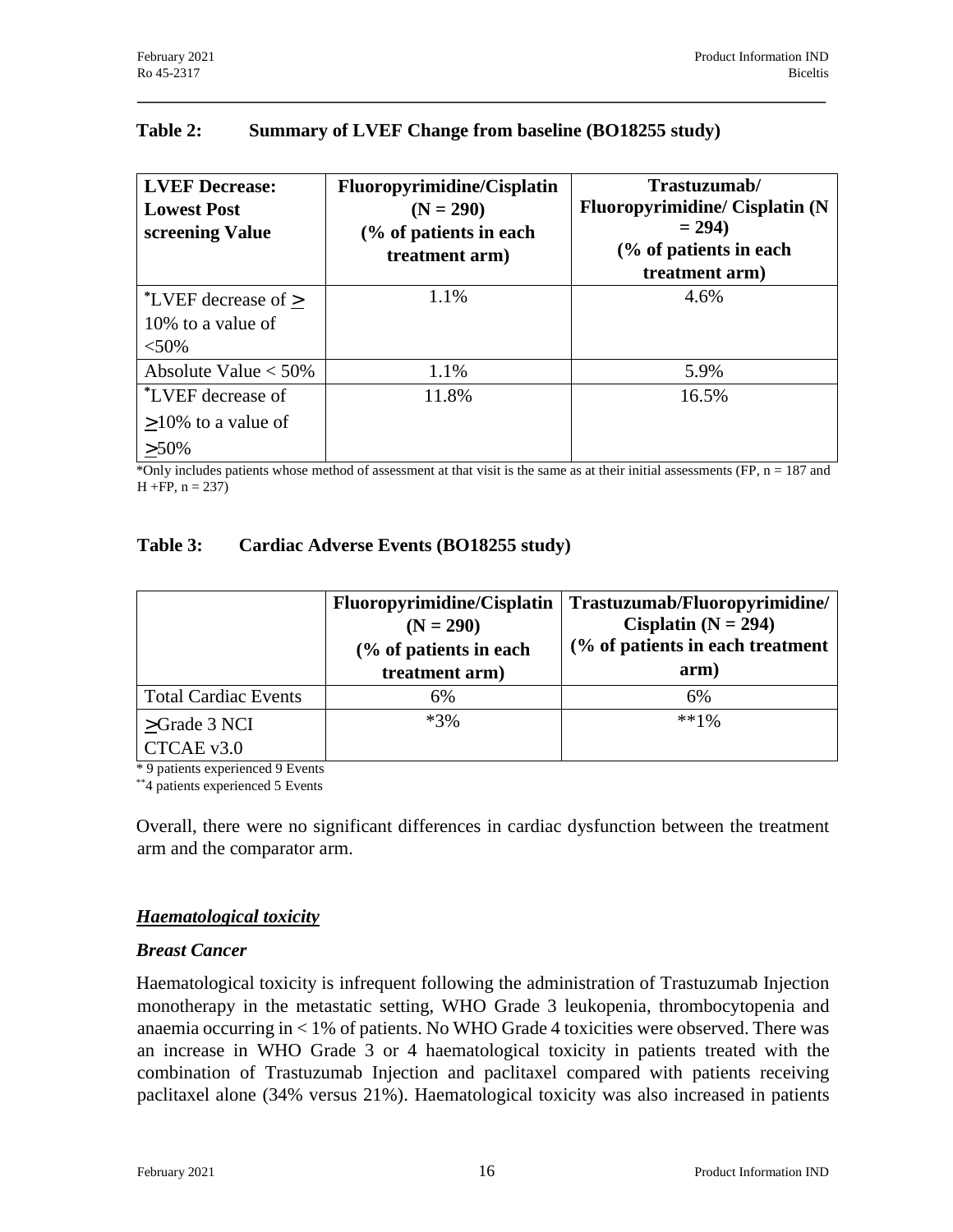receiving Trastuzumab Injection and docetaxel, compared with docetaxel alone (32% grade 3/4 neutropenia versus 22%, using NCI-CTC criteria). The incidence of febrile neutropenia/neutropenic sepsis was also increased in patients treated with Trastuzumab Injection plus docetaxel (23% versus 17% for patients treated with docetaxel alone).

Using NCI-CTC criteria, in the BO16348 study, 0.4% of Trastuzumab Injection-treated patients experienced a shift of 3 or 4 grades from baseline, compared with 0.6% in the observation arm.

### *Advanced Gastric Cancer*

The most frequently reported AEs, of Grade  $\geq$  3 occurring with an incidence rate of at least 1% by trial treatment, that were categorised under the Blood and Lymphatic System Disorders SOC are shown below:

### **Table 4: Frequently reported AEs grade ≥ 3 in blood and lymphatic system disorders SOC**

|                     | <b>Fluoropyrimidine/Cisplatin</b><br>$(N = 290)$<br>(% of patients in each<br>treatment arm) | Trastuzumab/Fluoropyrimidine/<br>Cisplatin ( $N = 294$ )<br>(% of patients in each treatment<br>arm) |
|---------------------|----------------------------------------------------------------------------------------------|------------------------------------------------------------------------------------------------------|
| Neutropenia         | 30%                                                                                          | 27%                                                                                                  |
| Anaemia             | 10%                                                                                          | 12%                                                                                                  |
| Febrile neutropenia | 3%                                                                                           | 5%                                                                                                   |
| Thrombocytopenia    | 3%                                                                                           | 5%                                                                                                   |

The total percentage of patients who experienced an AE of  $\geq$  grade 3 NCI-CTCAE v3.0 that has been categorised under this SOC were 38% in the FP arm and 40% in the FP + H arm.

Overall, there were no significant differences in haematotoxicity between the treatment arm and the comparator arm.

### *Hepatic and renal toxicity*

#### *Breast Cancer*

WHO Grade 3 or 4 hepatic toxicity was observed in 12% of patients following administration of Trastuzumab Injection IV as single agent, in the metastatic setting. This toxicity was associated with progression of disease in the liver in 60% of these patients.

WHO Grade 3 or 4 hepatic toxicity was less frequently observed among patients receiving Trastuzumab Injection IV and paclitaxel than among patients receiving paclitaxel alone (7% compared with 15%). No WHO Grade 3 or 4 renal toxicity was observed.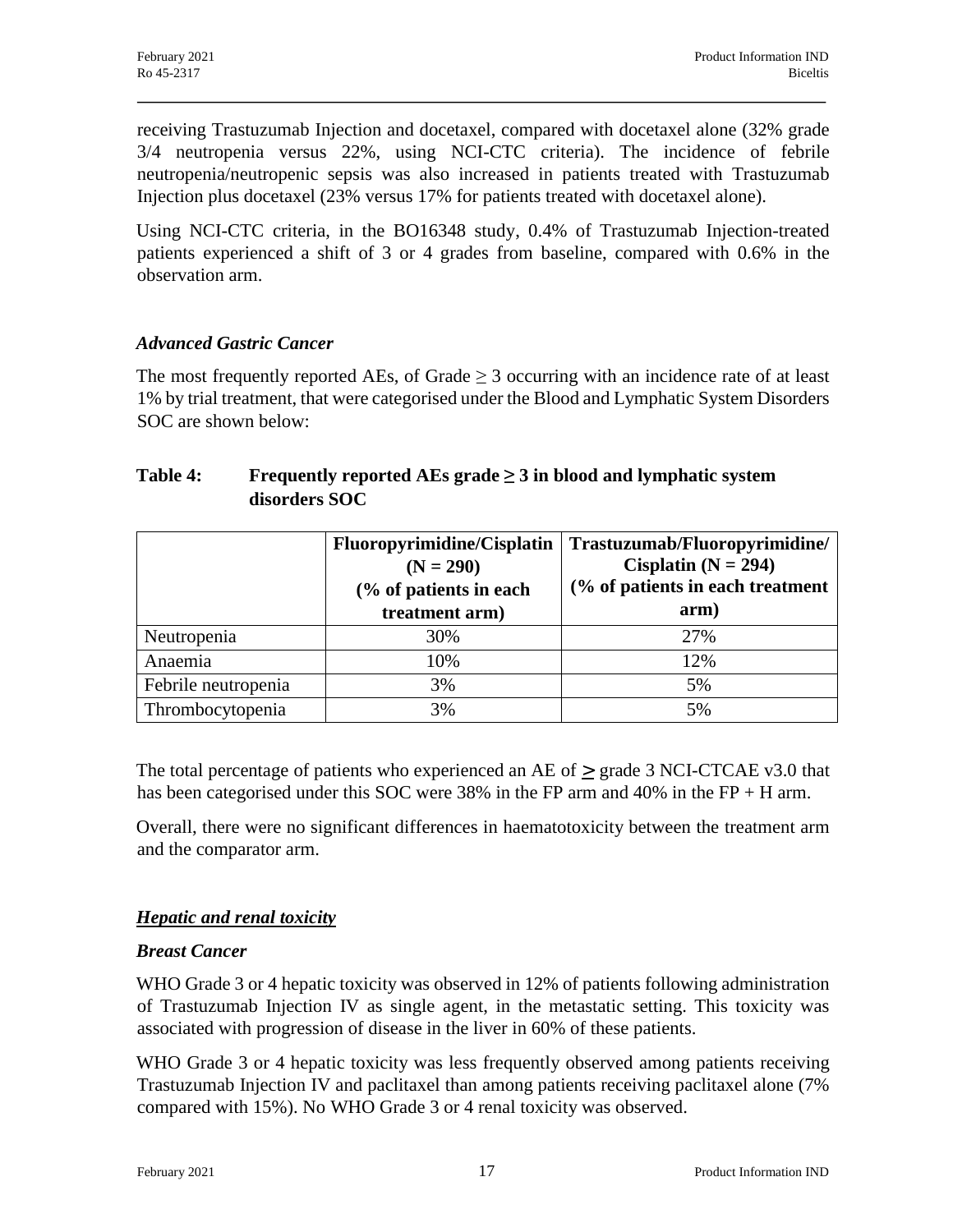### *Advanced Gastric Cancer*

In the BO18255 study no significant differences in hepatic and renal toxicity were observed between the two treatment arms.

NCI-CTCAE (version 3.0) grade  $\geq$ 3 renal toxicity was not significantly higher in patients receiving Trastuzumab Injection IV than those in the F+P arm (3% and 2% respectively).

NCI-CTCAE (version 3.0) grade  $\geq$ 3 adverse event in the Hepatobiliary Disorders SOC: Hyperbilirubinaemia was the only reported AE and was not significantly higher in patients receiving Trastuzumab Injection IV than those in the F+P arm  $(1\%$  and  $< 1\%$  respectively).

### *Diarrhoea*

### *Breast Cancer*

Of patients treated with Trastuzumab Injection IV monotherapy in the metastatic setting 27% experienced diarrhoea. An increase in the incidence of diarrhoea, primarily mild to moderate in severity, has also been observed in patients receiving Trastuzumab Injection in combination with paclitaxel compared with patients receiving paclitaxel alone.

In the BO16348 study, 8% of Trastuzumab Injection-treated patients experienced diarrhoea during the first year of treatment.

### *Advanced Gastric Cancer*

In the BO18255 study, 109 patients (37%) participating in the Trastuzumab Injectioncontaining treatment arm versus 80 patients (28%) in the comparator arm experienced any grade diarrhoea. Using NCI-CTCAE v3.0 severity criteria, the percentage of patients experiencing grade  $\geq$  3 diarrhoea was 4% in the FP arm versus 9% in the FP+H arm.

### *Infection*

An increased incidence of infections, primarily mild upper respiratory infections of minor clinical significance or catheter infections has been observed in patients treated with Trastuzumab Injection.

### *Switching treatment from Biceltis IV to Biceltis SC and vice versa (SC formulation not approved and not available in India)*

Study MO22982 investigated switching from Biceltis IV to Biceltis SC, and vice versa, in patients with HER2 positive EBC, with a primary objective to evaluate patient preference for either Biceltis IV infusion or Biceltis SC injection. In this trial, 2 cohorts (one using Biceltis SC Vial and one using Biceltis SC SID) were investigated using a 2-arm, cross-over design with patients being randomized to one of two different q3w Biceltis treatment sequences (Biceltis IV (Cycles 1-4)  $\rightarrow$  Biceltis SC (Cycles 5-8), or Biceltis SC (Cycles 1-4)  $\rightarrow$  Biceltis IV (Cycles 5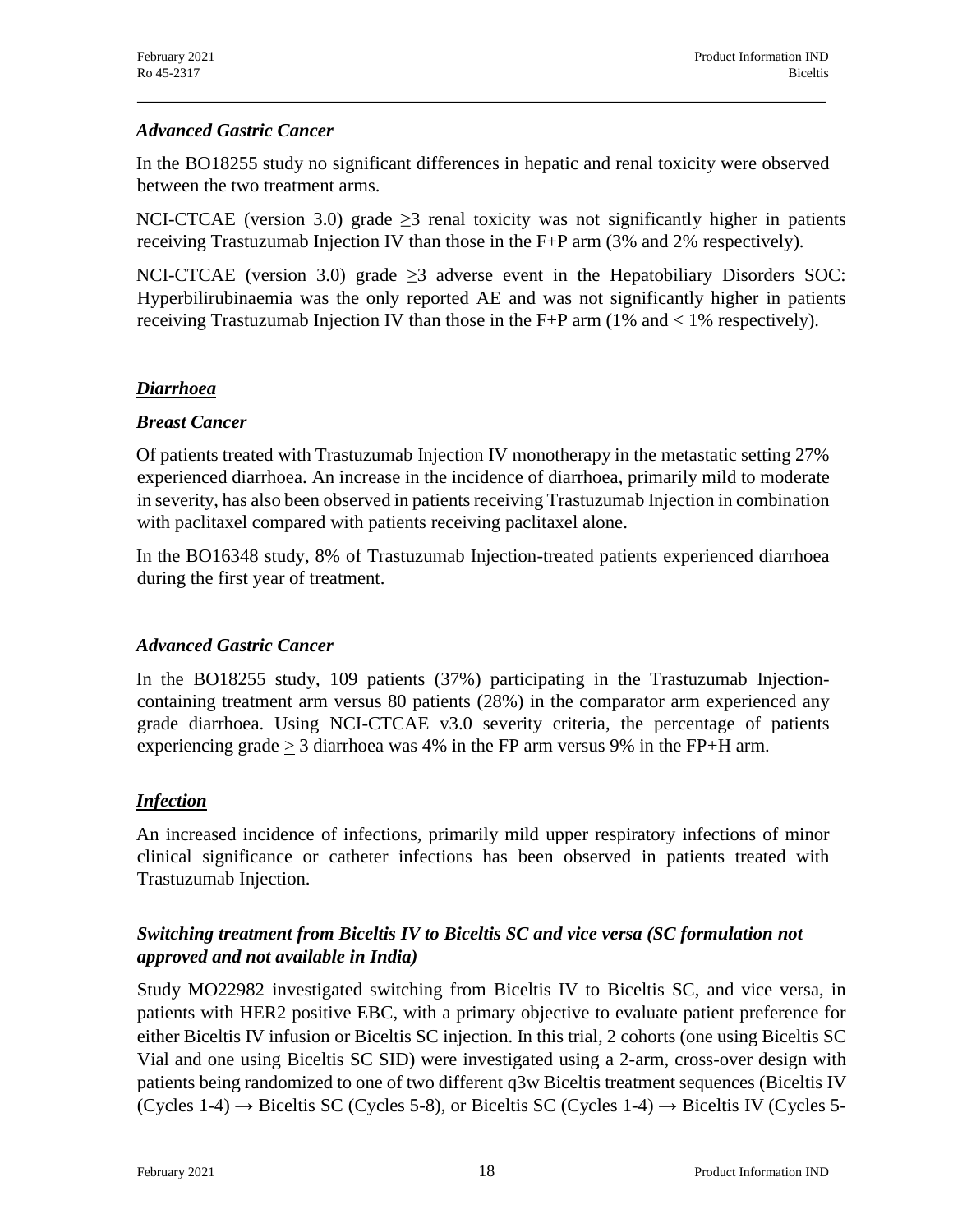8)). Patients were either naïve to Biceltis IV treatment (20.3%) or pre-exposed to Biceltis IV (79.7%) as part of ongoing adjuvant treatment for HER2 positive EBC. Overall, switches from Biceltis IV to Biceltis SC and vice versa were well tolerated. Pre-switch rates (Cycles 1-4) for SAEs, Grade 3 AEs and treatment discontinuations due to AEs were low  $\langle 5\% \rangle$  and similar to post-switch rates (Cycles 5-8). No Grade 4 or Grade 5 AEs were reported.

## *Biceltis SC safety and tolerability in EBC patients (SC formulation not approved and not available in India)*

Study MO28048 investigating the safety and tolerability of Biceltis SC as adjuvant therapy enrolled HER2 positive EBC patients in either a Biceltis SC Vial cohort  $(N=1868)$  patients, including 20 patients receiving neoadjuvant therapy) or a Biceltis SC SID cohort  $(N=710)$ patients, including 21 patients receiving neoadjuvant therapy). The primary analysis included patients with a median follow-up of up to 23.7 months. No new safety signals were observed and results were consistent with the known safety profile for Biceltis IV and Biceltis SC. In addition, treatment of lower body weight patients with Biceltis SC fixed dose in adjuvant EBC was not associated with increased safety risk, AEs and SAEs, compared to the higher body weight patients. The final results of study BO22227 at a median follow-up exceeding 70 months were also consistent with the known safety profile for Biceltis IV and Biceltis SC, and no new safety signals were observed.

## **2.6.2 Post marketing Experience**

The following adverse drug reactions have been identified from post marketing experience with Biceltis (Table 5).

| System organ class                    | <b>Adverse reaction</b>     |
|---------------------------------------|-----------------------------|
| Blood and lymphatic system disorders  | Hypoprothrombinaemia        |
|                                       | Immune thrombocytopenia     |
| Immune system disorders               | Anaphylactoid reaction      |
|                                       | Anaphylactic reaction       |
| Metabolism and nutrition disorders    | Tumour lysis syndrome       |
| Eye disorders                         | Madarosis                   |
| Cardiac disorders                     | Cardiogenic shock           |
|                                       | Tachycardia                 |
| Respiratory, thoracic and mediastinal | Bronchospasm                |
| disorders                             | Oxygen saturation decreased |
|                                       | Respiratory failure         |
|                                       | Interstitial lung disease   |

### **Table 5: Adverse Reactions reported in the post marketing setting**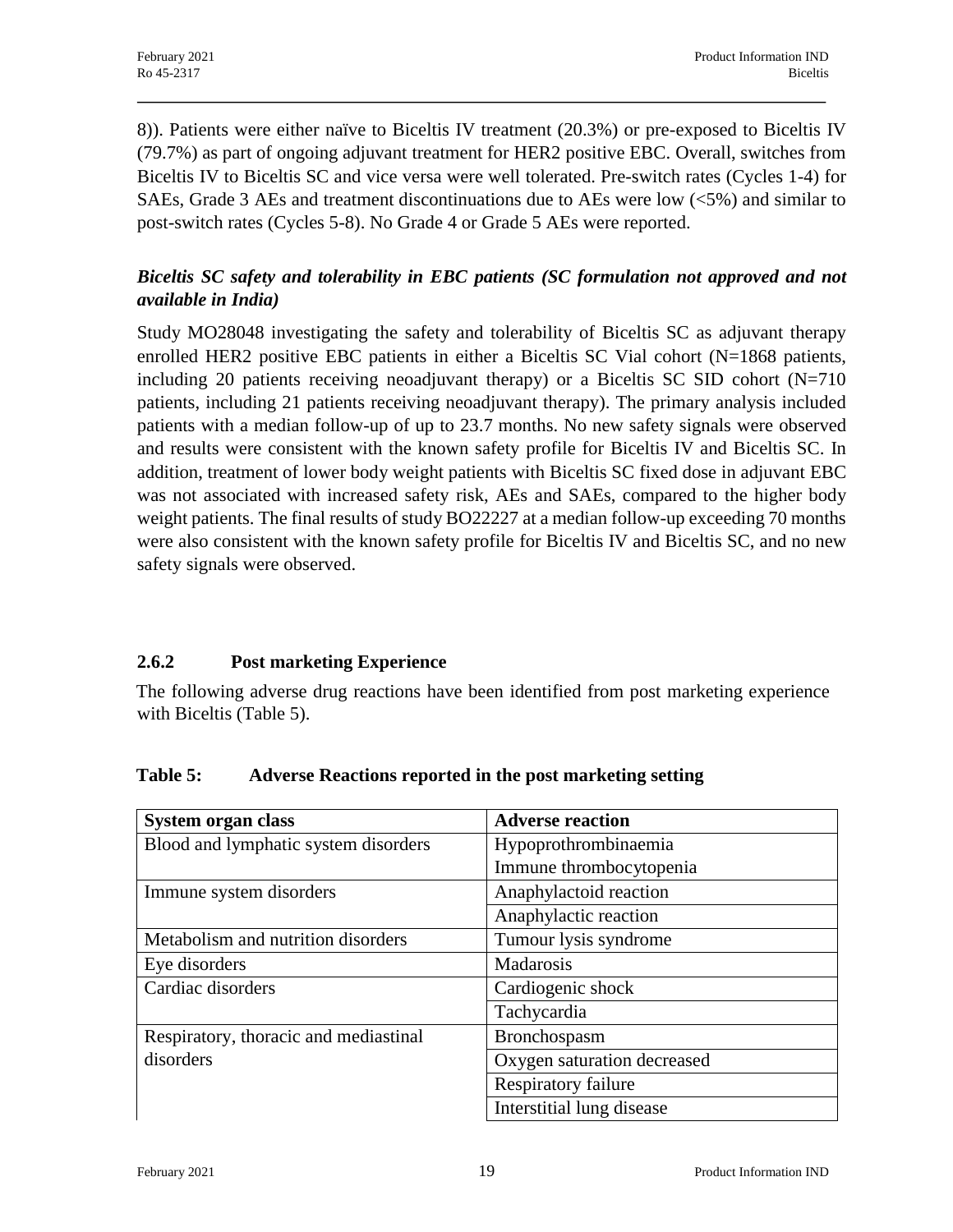|                                     | Lung infiltration                   |
|-------------------------------------|-------------------------------------|
|                                     | Acute respiratory distress syndrome |
|                                     | Respiratory distress                |
|                                     | Pulmonary fibrosis                  |
|                                     | Hypoxia                             |
|                                     | Laryngeal oedema                    |
| Renal and urinary disorders         | Glomerulonephropathy                |
|                                     | Renal failure                       |
| Pregnancy, puerperium and perinatal | Pulmonary hypoplasia                |
| conditions                          | Renal hypoplasia                    |
|                                     | Oligohydramnios                     |

#### **2.6.3 Adverse Events**

Table below indicates adverse events that historically have been reported in patients who have received Trastuzumab Injection. As no evidence of a causal association has been found between Trastuzumab Injection and these events, these events are not considered expected for the purposes of regulatory reporting.

### **Table 6: Adverse Events**

| System organ class                        | <b>Adverse Event</b>     |
|-------------------------------------------|--------------------------|
| Infections and infestations               | Meningitis               |
|                                           | <b>Bronchitis</b>        |
| Blood and lymphatic system disorders      | Leukaemia                |
| Nervous system disorders                  | Cerebrovascular disorder |
|                                           | Lethargy                 |
|                                           | Coma                     |
| Ear and labyrinth disorders               | Vertigo                  |
| Respiratory, Thoracic and Mediastinal     | Hiccups                  |
| system disorders                          | Dyspnoea exertional      |
| Gastrointestinal disorders                | <b>Gastritis</b>         |
|                                           | Pancreatitis             |
| Musculoskeletal and connective tissue     | Musculoskeletal pain     |
| disorders                                 |                          |
| Renal and urinary disorders               | Dysuria                  |
| Reproductive system and breast disorders  | Breast pain              |
| General disorders and administration site | Chest discomfort         |
| conditions                                |                          |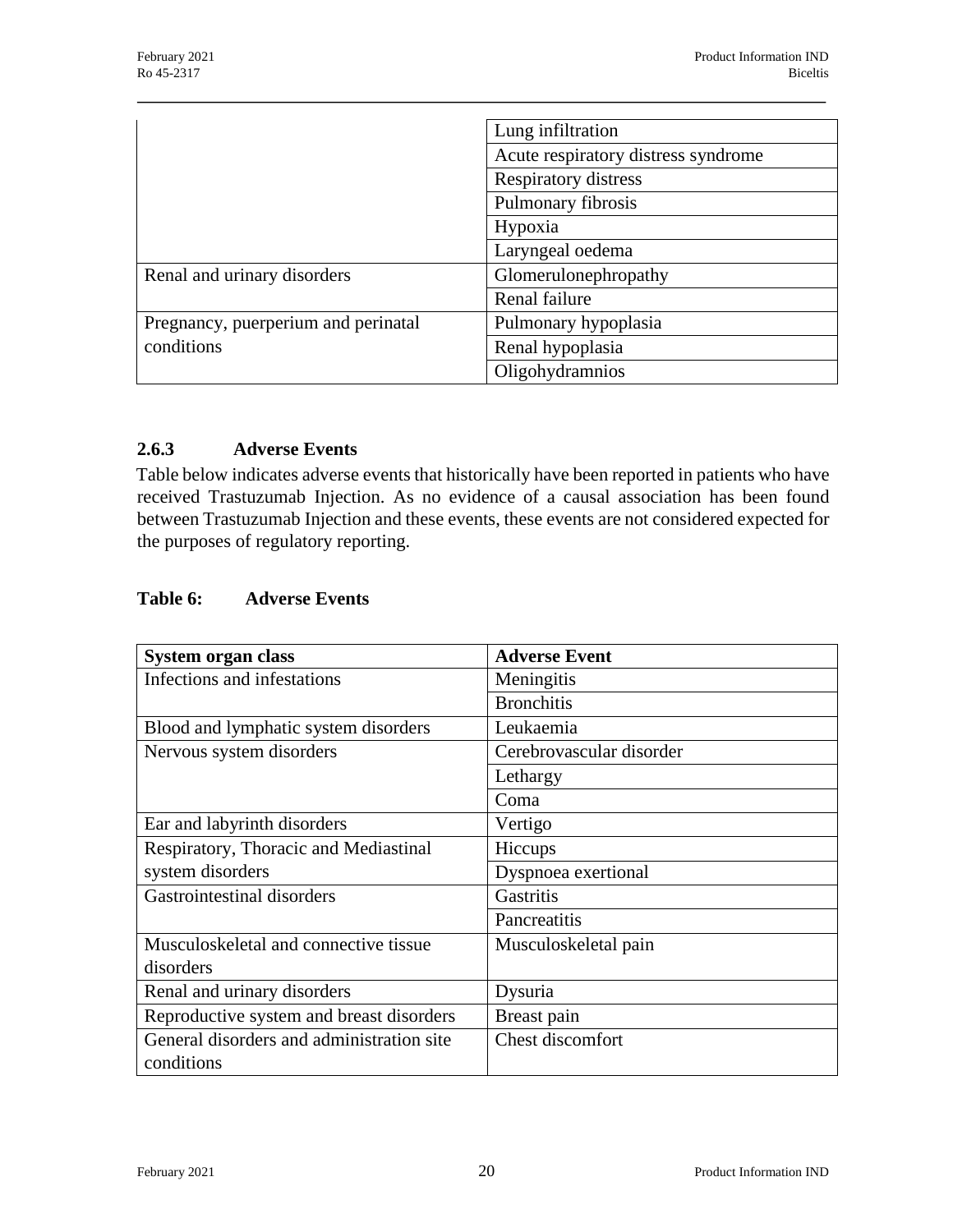### **2.7 Overdose**

There is no experience with overdose in human clinical trials. Single doses higher than 10 mg/kg have not been tested.

### **2.8 Interactions with other medicinal products and other forms of interaction**

There have been no formal drug interaction studies performed with Biceltis in humans. Clinically significant interactions between Biceltis and the concomitant medications used in clinical trials have not been observed (*see section 3.2 Pharmacokinetic Properties*).

In studies where Biceltis was administered in combination with docetaxel, carboplatin, or anastrozole, the pharmacokinetics of these medications was not altered nor was the pharmacokinetics of trastuzumab altered.

Concentrations of paclitaxel and doxorubicin (and their major metabolites  $6-\alpha$ hydroxylpaclitaxel, POH, and doxorubicinol, DOL) were not altered in the presence of trastuzumab. However, trastuzumab may elevate the overall exposure of one doxorubicin metabolite, (7deoxy-13 dihydro-doxorubicinone, D7D). The bioactivity of D7D and the clinical impact of the elevation of this metabolite is unclear. No changes were observed in trastuzumab concentrations in the presence of paclitaxel and doxorubicin.

The results of a drug interaction substudy evaluating the pharmacokinetics of capecitabine and cisplatin when used with or without trastuzumab suggested that the exposure to the bioactive metabolites (e.g. 5-FU) of capecitabine was not affected by concurrent use of cisplatin or by concurrent use of cisplatin plus trastuzumab. However, capecitabine itself showed higher concentrations and a longer half-life when combined with trastuzumab. The data also suggested that the pharmacokinetics of cisplatin were not affected by concurrent use of capecitabine or by concurrent use of capecitabine plus Trastuzumab.

## **3. PHARMACOLOGICAL PROPERTIES AND EFFECTS**

### **3.1 Pharmacodynamic Properties**

### **3.1.1 Mechanism of Action**

Trastuzumab is a recombinant humanised monoclonal antibody that selectively targets the extracellular domain of the human epidermal growth factor receptor 2 protein (HER2). The antibody is an  $IgG_1$  isotype that contains human framework regions with the complementarity determining regions of a murine anti-p185 HER2 antibody that binds to human HER2.

The HER2 proto-oncogene or c-erbB2 encodes for a single transmembrane spanning, receptor like protein of 185 kDa, which is structurally related to the epidermal growth factor receptor. Overexpression of HER2 is observed in 15%-20% of primary breast cancer The overall rate of HER2 positivity in advanced gastric cancers as observed during screening for study BO18255 is 15% for IHC3+ and IHC2+/FISH+ or 22.1% when applying the broader definition of IHC3+ or FISH+. A consequence of HER2 gene amplification is an increase in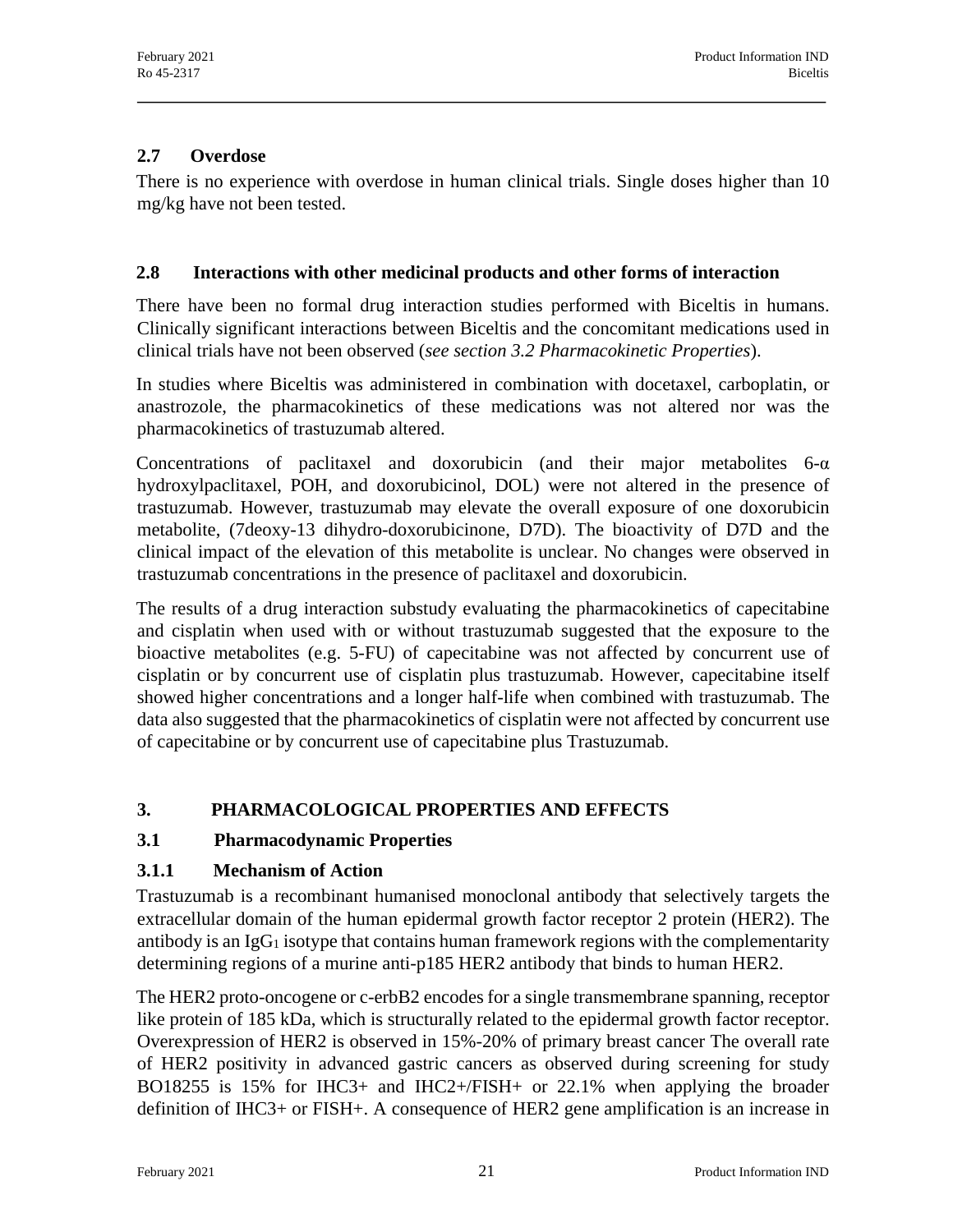HER2 protein expression on the surface of these tumour cells, which results in a constitutively activated HER2 protein.

Studies indicate that breast cancer patients whose tumors have amplification or overexpression of HER2 have a shortened disease-free survival compared to patients whose tumors do not have amplification or overexpression of HER2.

Trastuzumab has been shown, both in in-vitro assays and in animals, to inhibit the proliferation of human tumor cells that overexpress HER2. In vitro, trastuzumab-mediated antibody dependent cell-mediated cytotoxicity (ADCC) has been shown to be preferentially exerted on HER2 overexpressing cancer cells compared with cancer cells that do not overexpress HER2.

### **3.1.2 Clinical / Efficacy Studies**

#### **Breast Cancer**

#### **Metastatic Breast Cancer**

Trastuzumab Injection monotherapy has been used in clinical trials for patients with metastatic breast cancer who have tumors that overexpress HER2 and who have failed one or more chemotherapy regimens for their metastatic disease.

Trastuzumab Injection has also been used in clinical trials in combination with paclitaxel or an anthracycline (doxorubicin or epirubicin) plus cyclophosphamide as first line therapy for patients with metastatic breast cancer who have tumors that overexpress HER2.

Patients who had previously received anthracycline-based adjuvant chemotherapy were treated with paclitaxel  $(175 \text{ mg/m}^2)$  infused over 3 hours) with or without Trastuzumab Injection. Patients could be treated with Trastuzumab Injection until progression of disease.

Trastuzumab Injection monotherapy, when used as second- or third-line treatment of women with metastatic breast cancer which overexpresses HER-2, results in an overall tumor response rate of 15% and a median survival of 13 months.

The use of Trastuzumab Injection in combination with paclitaxel as first-line treatment of women with metastatic breast cancer that overexpresses HER-2 significantly prolongs the median time to disease progression, compared with patients treated with paclitaxel alone. The increase in median time to disease progression for patients treated with Trastuzumab Injection and paclitaxel is 3.9 months (6.9 months vs. 3.0 months). Tumor response and one year survival rate are also increased for Trastuzumab Injection in combination with paclitaxel versus paclitaxel alone.

Trastuzumab Injection has also been studied in a randomised, controlled trial, in combination with docetaxel, as first-line treatment of women with metastatic breast cancer. The combination of Trastuzumab Injection and docetaxel significantly increased response rate (61% versus 34%) and prolonged the median time to disease progression, (by 5.6 months), compared with patients treated with docetaxel alone. Median survival was also significantly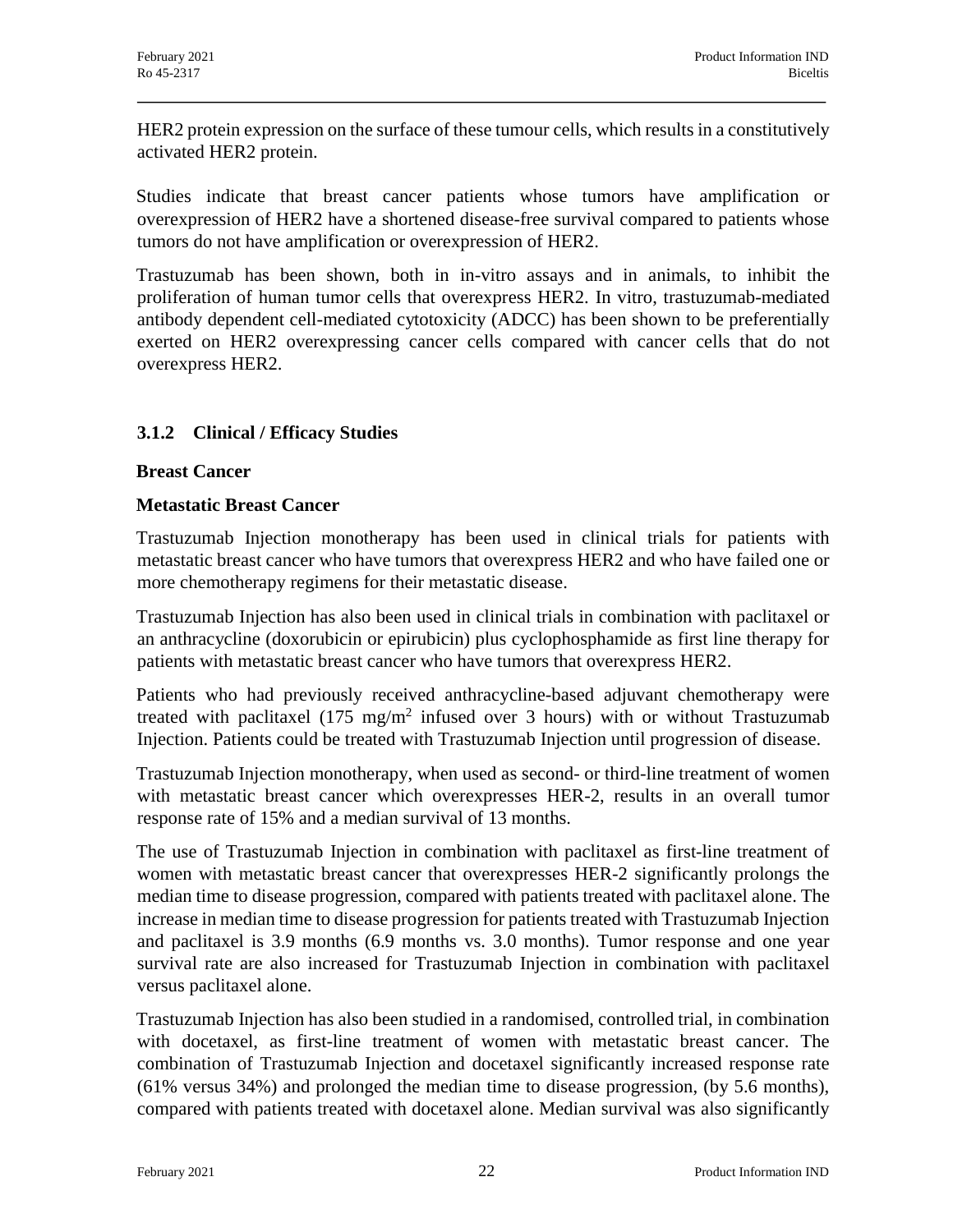increased in patients receiving the combination, compared with those receiving docetaxel alone (31.2 months versus 22.7 months).

#### *Combination treatment with Trastuzumab Injection and anastrozole*

Trastuzumab Injection has been studied in combination with anastrozole for first line treatment of metastatic breast cancer in HER2 overexpressing, hormone-receptor (i.e. estrogen-receptor (ER) and/or progesterone-receptor (PR)) positive patients. Progression free survival was doubled in the Trastuzumab Injection plus anastrozole arm compared to anastrozole (4.8 months versus 2.4 months). For the other parameters the improvements seen for the combination were; for overall response (16.5% versus 6.7%); clinical benefit rate (42.7% versus 27.9%); time to progression (4.8 months versus 2.4 months). For time to response and duration of response no difference could be recorded between the arms. The median overall survival was extended by 4.6 months for patients in the combination arm. The difference was not statistically significant, however more than half of the patients in the anastrozole alone arm crossed over to a Trastuzumab Injection containing regimen after progression of disease. Fifty two percent of the patients taking Trastuzumab Injection plus anastrozole survived for at least 2 years compared to 45% taking anastrozole alone.

#### **Early Breast Cancer**

In the adjuvant treatment setting, Trastuzumab Injection was investigated in 4 large multicenter, randomised, phase 3 trials:

- Study BO16348 was designed to compare one and two years of three-weekly Trastuzumab Injection treatment versus observation in patients with HER2-positive early breast cancer following surgery, established chemotherapy and radiotherapy (if applicable). In addition, a comparison of two years of Trastuzumab Injection treatment versus one year of Trastuzumab Injection treatment was performed. Patients assigned to receive Trastuzumab Injection were given an initial loading dose of 8 mg/kg, followed by 6 mg/kg every three weeks for either one or two years.
- Studies NSABP B-31 and NCCTG N9831 that comprise the joint analysis were designed to investigate the clinical utility of combining Trastuzumab Injection IV treatment with paclitaxel following AC chemotherapy; additionally the NCCTG N9831 study investigated adding Trastuzumab Injection sequentially to AC-paclitaxel chemotherapy in patients with HER2-positive early breast cancer following surgery.
- · Study BCIRG 006 was designed to investigate combining Trastuzumab Injection IV treatment with docetaxel either following AC chemotherapy or in combination with docetaxel and carboplatin in patients with HER2-positive early breast cancer following surgery.

Early breast cancer in the BO16348 study was limited to operable, primary, invasive adenocarcinoma of the breast, with axillary nodes-positive or axillary nodes-negative tumours of at least 1 cm in diameter.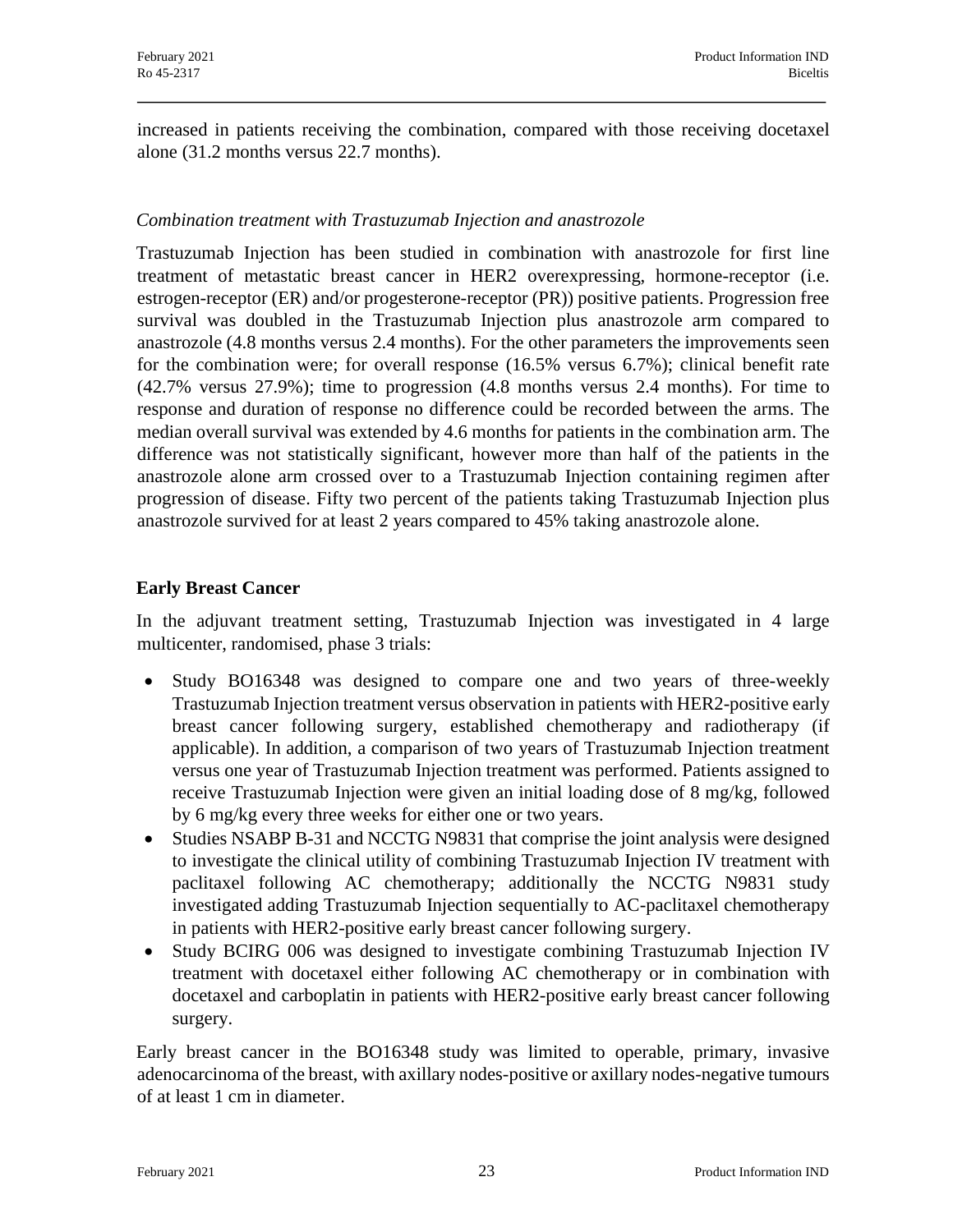The efficacy results from the BO16348 study are summarized in the following table:

### **Table 7: Efficacy Results (BO16348 study): Results at 12months\* and 8 years\*\* of median follow-up**

|                               | Median follow-up 12 months Median follow-up 8 years |             |                |                |
|-------------------------------|-----------------------------------------------------|-------------|----------------|----------------|
| Parameter                     | Observation                                         | Trastuzumab | Observation    | Trastuzumab    |
|                               | $N=1693$                                            | Injection   | $N = 1697$ *** | Injection      |
|                               |                                                     | 1 Year      |                | 1 Year         |
|                               |                                                     | $N = 1693$  |                | $N = 1702$ *** |
| Disease-free survival         |                                                     |             |                |                |
| - No. patients with event     | 219 (12.9%)                                         | 127(7.5%)   | 570 (33.6%)    | 471 (27.7%)    |
| - No. patients without event  | 1474                                                | 1566        | 1127           | 1231           |
|                               | $(87.1\%)$                                          | $(92.5\%)$  | $(66.4\%)$     | (72.3%)        |
| P-value versus Observation    | < 0.0001                                            |             |                | < 0.0001       |
| <b>Hazard Ratio versus</b>    | 0.54                                                |             |                | 0.76           |
| Observation                   |                                                     |             |                |                |
| Recurrence-free survival      |                                                     |             |                |                |
| - No. patients with event     | 208 (12.3%)                                         | 113 (6.7%)  | 506 (29.8%)    | 399 (23.4%)    |
| - No. patients without event  | 1485                                                | 1580        | 1191           | 1303           |
|                               | $(87.7\%)$                                          | $(93.3\%)$  | $(70.2\%)$     | $(76.6\%)$     |
| P-value versus Observation    | < 0.0001                                            |             | < 0.0001       |                |
| <b>Hazard Ratio versus</b>    | 0.51                                                |             | 0.73           |                |
| Observation                   |                                                     |             |                |                |
| Distant disease-free survival |                                                     |             |                |                |
| - No. patients with event     | 184 (10.9%)                                         | 99 (5.8%)   | 488 (28.8%)    | 399 (23.4%)    |
| - No. patients without event  | 1508                                                | 1594        | 1209           | 1303           |
|                               | $(89.1\%)$                                          | $(94.6\%)$  | $(71.2\%)$     | $(76.6\%)$     |
| P-value versus Observation    | < 0.0001                                            |             | < 0.0001       |                |
| <b>Hazard Ratio versus</b>    | 0.50                                                |             |                | 0.76           |
| Observation                   |                                                     |             |                |                |
| Overall survival (death)      |                                                     |             |                |                |
| - No. patients with event     | $40(2.4\%)$                                         | $31(1.8\%)$ | 350 (20.6%)    | 278 (16.3%)    |
| - No. patients without event  | 1653                                                | 1662        | 1347           | 1424           |
|                               | $(97.6\%)$                                          | $(98.2\%)$  | $(79.4\%)$     | (83.7%)        |
| P-value versus Observation    | 0.24                                                |             |                | 0.0005         |
| Hazard Ratio versus           |                                                     | 0.75        |                | 0.76           |
| Observation                   |                                                     |             |                |                |

\*Co-primary endpoint of DFS of 1 year vs observation met the pre-defined statistical boundary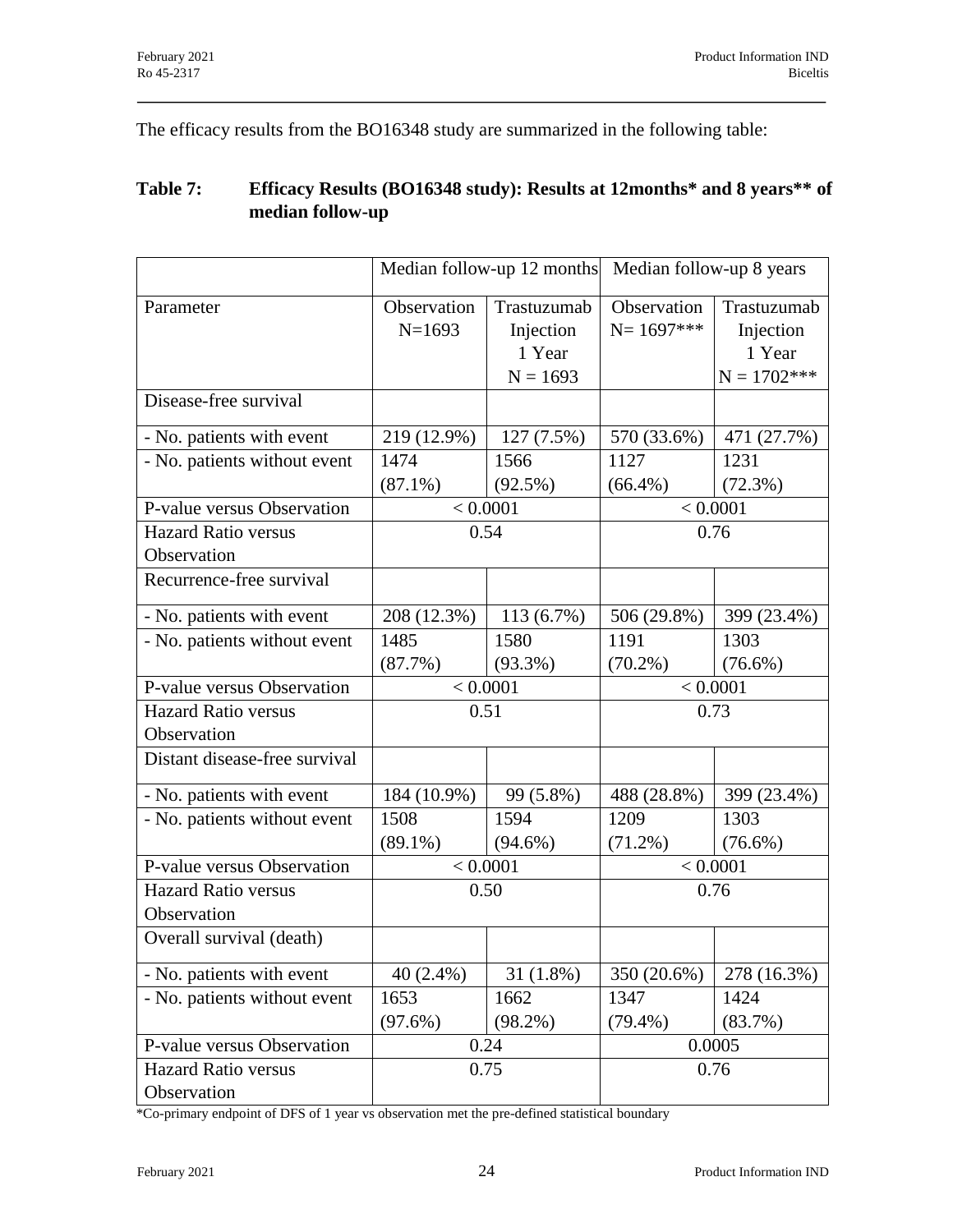\*\*Final analysis (including crossover of 52% of patients from the observation arm to Biceltis) \*\*\* There is a discrepancy in the overall sample size due to a small number of patients who were randomised after the cutoff date for the 12-month median follow-up analysis

The efficacy results from the interim efficacy analysis crossed the protocol pre-specified statistical boundary for the comparison of 1-year of Trastuzumab Injection vs. observation. After a median follow-up of 12 months, the hazard ratio (HR) for disease free survival (DFS) was 0.54 (95% CI 0.44, 0.67) which translates into an absolute benefit, in terms of a 2-year disease-free survival rate, of 7.6 percentage points (85.8% versus 78.2%) in favour of the Trastuzumab Injection arm.

A final analysis was performed after a median follow-up of 8 years, which showed that 1 year Trastuzumab Injection treatment is associated with a 24% risk reduction compared to observation only (HR=0.76, 95% CI 0.67, 0.86). This translates into an absolute benefit in terms of an 8-year disease free survival rate of 6.4 percentage points in favour of 1 year Trastuzumab Injection treatment.

In this final analysis, extending Trastuzumab Injection treatment for a duration of two years did not show additional benefit over treatment for 1 year [DFS HR in the intent to treat (ITT) population of 2 years vs 1 year=0.99 (95% CI: 0.87, 1.13), p-value=0.90 and OS HR=0.98 (0.83, 1.15); p-value= 0.78]. The rate of asymptomatic cardiac dysfunction was increased in the 2-year treatment arm (8.1% versus 4.6% in the 1-year treatment arm). More patients experienced at least one grade 3 or 4 adverse event in the 2-year treatment arm (20.4%) compared with the 1-year treatment arm (16.3%).

In the joint analysis of the NSABP B-31 and NCCTG N9831 studies, early breast cancer was limited to women with operable breast cancer at high risk, defined as HER2-positive and axillary lymph node-positive or HER2-positive and lymph node-negative with high risk features (tumour size  $> 1$  cm and ER negative or tumour size  $> 2$  cm, regardless of hormonal status). Trastuzumab Injection was administered in combination with paclitaxel, following AC chemotherapy. Paclitaxel was administered as follows:

- Intravenous paclitaxel 80 mg/m<sup>2</sup> as a continuous IV infusion, given every week for 12 weeks, or
- Intravenous paclitaxel 175 mg/m<sup>2</sup> as a continuous IV infusion, given every 3 weeks for 4 cycles (day 1 of each cycle).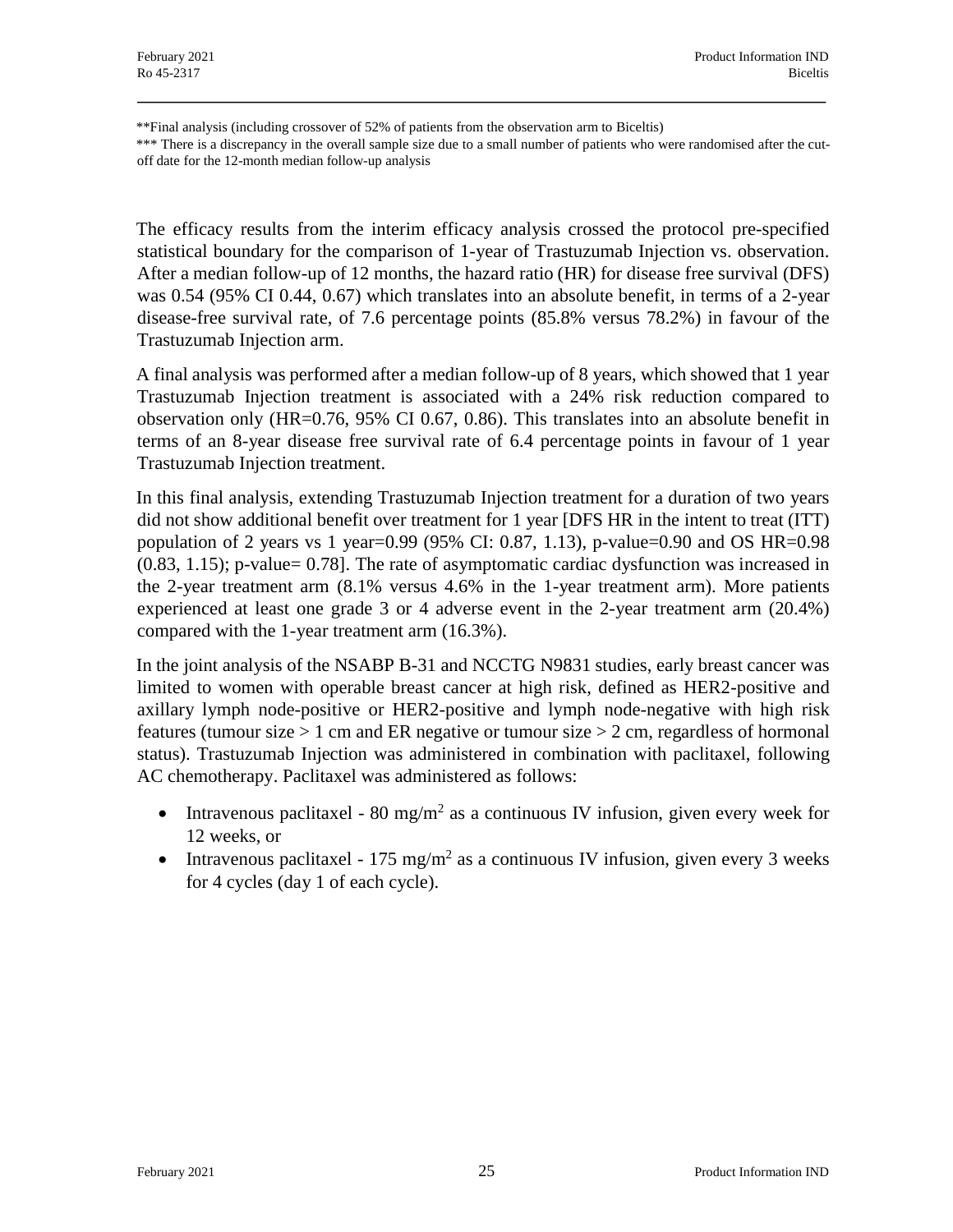## **Table 8: Summary of Efficacy results from the joint analysis studies NSABP B-31 and NCCTG N9831 at the time of the definitive DFS analysis\*:**

| Parameter                 | $AC \rightarrow P$ | $AC \rightarrow PH$ | p-value versus     | <b>Hazard Ratio</b>       |
|---------------------------|--------------------|---------------------|--------------------|---------------------------|
|                           | $(N=1679)$         | $(N=1672)$          | $AC \rightarrow P$ | versus $AC \rightarrow P$ |
|                           |                    |                     |                    | $(95\% \text{ CI})$       |
| Disease-free survival     |                    |                     |                    |                           |
| No. patients with event   |                    |                     |                    | 0.48(0.39,                |
| $(\%)$                    | 261 (15.5)         | 133(8.0)            | < 0.0001           | 0.59)                     |
| <b>Distant Recurrence</b> |                    |                     |                    |                           |
| No. patients with event   |                    |                     |                    | 0.47(0.37,                |
| $(\%)$                    | 193(11.5)          | 96(5.7)             | < 0.0001           | 0.60)                     |
| Death (OS event):         |                    |                     |                    |                           |
| No. patients with event   |                    |                     |                    | 0.67(0.48,                |
| $(\%)$                    | 92(5.5)            | 62(3.7)             | $0.014**$          | 0.92)                     |

A: doxorubicin; C: cyclophosphamide; P: paclitaxel; H: trastuzumab

\* at median duration of follow up of 1.8 years for the patients in the AC→P arm and 2.0 years for patients in the AC→PH arm

\*\* p value for OS did not cross the pre-specified statistical boundary for comparison of AC→PH vs. AC→P Source: Table 15 Clinical Study Report: Joint Analysis of B-31 and N9831, 04 February 2006, Genentech, Inc.

For the primary endpoint, DFS, the addition of Trastuzumab Injection to paclitaxel chemotherapy resulted in a 52% decrease in the risk of disease recurrence. The hazard ratio translates into an absolute benefit, in terms of a 3-year disease-free survival rate, of 11.8 percentage points (87.2% versus 75.4%) in favour of the AC→PH (Trastuzumab Injection) arm.

The pre-planned final analysis of OS from the joint analysis of studies NSABP B-31 and NCCTG N9831 was performed when 707 deaths had occurred (median follow-up 8.3 years in the AC→PH group). Treatment with AC→PH resulted in a statistically significant improvement in OS compared with  $AC\rightarrow P$  (stratified HR=0.64; 95% CI [0.55, 0.74]; logrank p value  $\lt$  0.0001). At 8 years, the survival rate was estimated to be 86.9% in the AC→PH arm and 79.4% in the AC→P arm, an absolute benefit of 7.4% (95% CI 4.9%, 10.0%).

The final OS results from the joint analysis of studies NSABP B-31 and NCCTG N9831 are summarized in the following table:

### **Table 9: Final Overall Survival Analysis from the joint analysis of trials NSABP B-31 and NCCTG N9831:**

| $AC \rightarrow P$<br><b>Parameter</b><br>$(N=2032)$ | $AC\rightarrow PH$<br>$(N=2031)$ | Hazard Ratio<br>p-value<br>versus $AC \rightarrow P$<br>versus<br>$(95\% \text{ CI})$<br>$AC \rightarrow P$ |  |
|------------------------------------------------------|----------------------------------|-------------------------------------------------------------------------------------------------------------|--|
|------------------------------------------------------|----------------------------------|-------------------------------------------------------------------------------------------------------------|--|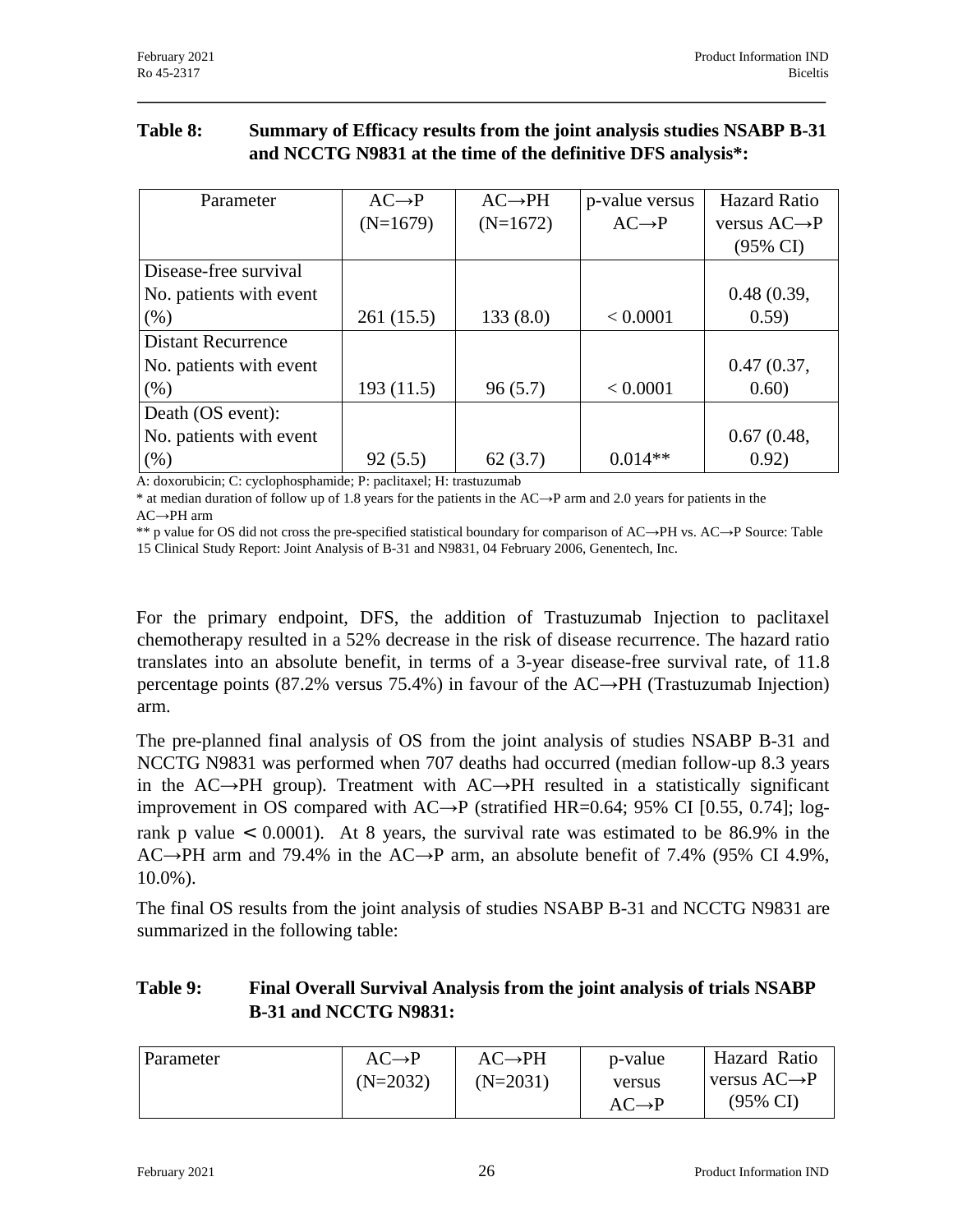| Death (OS event):<br>No. patients with event<br>(% ) | 418<br>$(20.6\%)$ | 289 (14.2%) | < 0.0001 | 0.64(0.55,<br>(0.74) |
|------------------------------------------------------|-------------------|-------------|----------|----------------------|
|                                                      |                   |             |          |                      |

A: doxorubicin; C: cyclophosphamide; P: paclitaxel; H: trastuzumab

In the BCIRG 006 study, HER2-positive, early breast cancer was limited to either lymph node-positive or high risk node-negative patients, defined as negative (pN0) lymph node involvement, and at least 1 of the following factors: tumour size greater than 2 cm, oestrogen receptor and progesterone receptor negative, histologic and/or nuclear grade 2 - 3, or age < 35 years. Trastuzumab Injection was administered either in combination with docetaxel, following AC chemotherapy (AC-DH) or in combination with docetaxel and carboplatin (DCarbH).

Docetaxel was administered as follows:

- intravenously (100 mg/m<sup>2</sup> as an IV infusion over 1 hour) given every 3 weeks for 4 cycles (day 2 of first docetaxel cycle, then day 1 of each subsequent cycle), or
- intravenously  $(75 \text{ mg/m}^2 \text{ as an IV}$  infusion over 1 hour) given every 3 weeks for 6 cycles (day 2 of cycle 1, then day 1 of each cycle).

Docetaxel therapy was followed by carboplatin (at target  $AUC = 6$  mg/ml/min) administered by IV infusion over 30-60 minutes repeated every 3 weeks for a total of 6 cycles

The efficacy results from the BCIRG 006 study are summarized in the following tables:

| Parameter               | $AC \rightarrow D$ | $AC \rightarrow DH$ | p-value versus     | Hazard Ratio              |
|-------------------------|--------------------|---------------------|--------------------|---------------------------|
|                         | $(N=1073)$         | $(N=1074)$          | $AC \rightarrow D$ | versus $AC \rightarrow D$ |
|                         |                    |                     | $(log-rank)$       | $(95\% \text{ CI})$       |
| Disease-free survival   |                    |                     |                    |                           |
| No. patients with event | 195                | 134                 | < 0.0001           | 0.61(0.49,                |
|                         |                    |                     |                    | 0.77)                     |
| Distant recurrence      |                    |                     |                    |                           |
| No. patients with event | 144                | 95                  | < 0.0001           | 0.59(0.46,                |
|                         |                    |                     |                    | 0.77)                     |
| <b>Overall Survival</b> |                    |                     |                    |                           |
| (Death)                 |                    |                     |                    |                           |
| No. patients with event | 80                 | 49                  | 0.0024             | 0.58(0.40,                |
|                         |                    |                     |                    | 0.83)                     |

|  | Table 10: Overview of Efficacy Analyses $AC \rightarrow D$ versus $AC \rightarrow DH$ (BCIRG 006 study) |
|--|---------------------------------------------------------------------------------------------------------|
|  |                                                                                                         |

 $AC \rightarrow D =$  doxorubicin plus cyclophosphamide, followed by docetaxel;  $AC \rightarrow DH =$  doxorubicin plus cyclophosphamide, followed by docetaxel plus trastuzumab; CI = confidence interval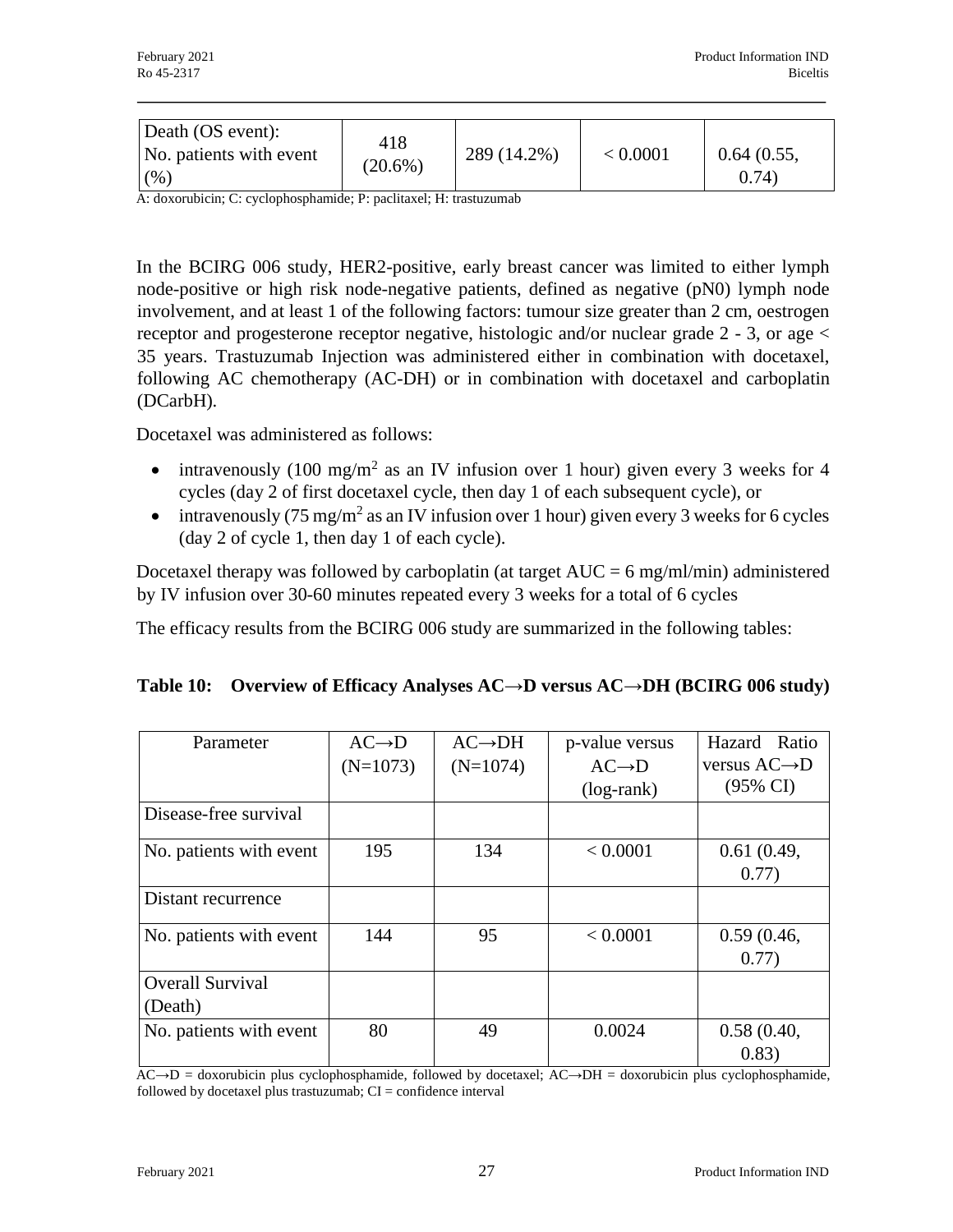| Parameter               | $AC \rightarrow D$ | <b>DCarbH</b> | p-value versus     | Hazard Ratio              |
|-------------------------|--------------------|---------------|--------------------|---------------------------|
|                         | $(N=1073)$         | $(N=1075)$    | $AC \rightarrow D$ | versus $AC \rightarrow D$ |
|                         |                    |               | $(log-rank)$       | $(95\% \text{ CI})$       |
| Disease-free survival   |                    |               |                    |                           |
| No. patients with event | 195                | 145           | 0.0003             | 0.67(0.54,                |
|                         |                    |               |                    | 0.83)                     |
| Distant recurrence      |                    |               |                    |                           |
| No. patients with event | 144                | 103           | 0.0008             | 0.65(0.50,                |
|                         |                    |               |                    | 0.84)                     |
| Death (OS event)        |                    |               |                    |                           |
| No. patients with event | 80                 | 56            | 0.0182             | 0.66(0.47,                |
|                         |                    |               |                    | 0.93)                     |

#### **Table 11: Overview of Efficacy Analyses AC→D versus DCarbH (BCIRG 006 study)**

 $AC \rightarrow D =$  doxorubicin plus cyclophosphamide, followed by docetaxel; DCarbH = docetaxel, carboplatin and trastuzumab; CI = confidence interval

In the BCIRG 006 study for the primary endpoint, DFS, the hazard ratio translates into an absolute benefit, in terms of a 3-year disease-free survival rate, of 5.8 percentage points (86.7% versus 80.9%) in favour of the AC→DH (Trastuzumab Injection) arm and 4.6 percentage points (85.5% versus 80.9%) in favour of the DCarbH (Trastuzumab Injection) arm compared to AC→D.

For the secondary endpoint overall survival, treatment with AC→DH reduced the risk of death by 42% when compared to AC→D (hazard ratio 0.58 [95% CI: 0.40, 0.83] p = 0.0024, logrank test) and the risk of death was reduced by 34% for patients treated with DCarbH compared to patients treated with  $AC\rightarrow D$  (hazard ratio 0.66 [95% CI: 0.47, 0.93], p = 0.0182). In the BCIRG 006 study at the second interim analysis, 185 randomised patients had died: 80 patients (7.5%) in the AC→D arm, 49 patients (4.6%) in the AC→DH arm, and 56 patients (5.2%) in the DCarbH arm. The median duration of follow-up was 2.9 years in the  $AC\rightarrow D$ arm and 3.0 years in both the AC→DH and DCarbH arms.

In the neoadjuvant-adjuvant treatment setting, Trastuzumab Injection was evaluated in two phase 3 trials.

• Study MO16432 investigated a total of 10 cycles of neoadjuvant chemotherapy [an anthracycline and a taxane (AP+H followed by P+H, followed by CMF+H] concurrently with neoadjuvant-adjuvant Biceltis, or neoadjuvant chemotherapy alone, followed by adjuvant Biceltis for up to a total treatment duration of 1 year) in newly diagnosed locally advanced (Stage III) or inflammatory HER2-positive breast cancer patients.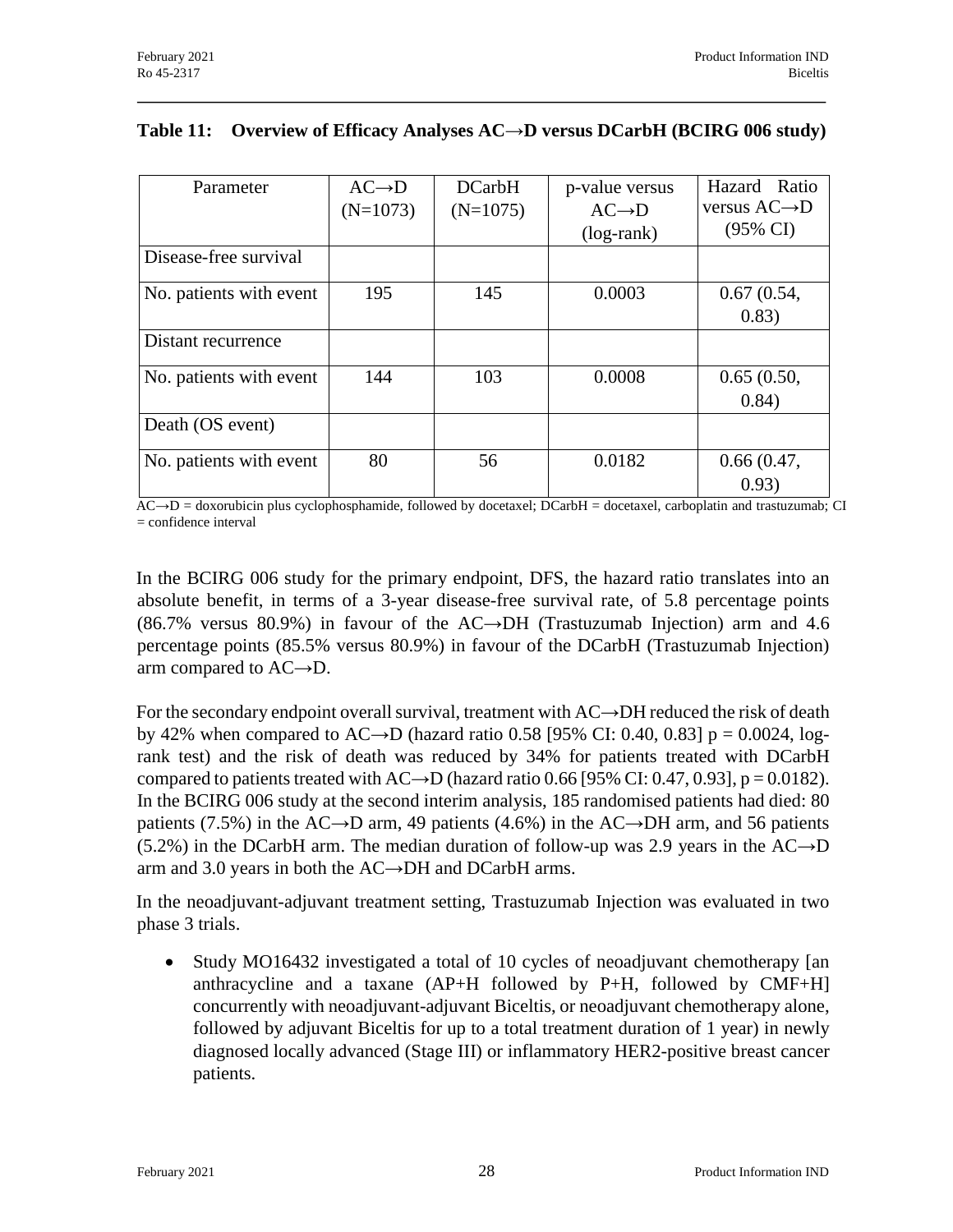• Study BO22227 was designed to demonstrate non-inferiority of treatment with Biceltis SC versus Biceltis IV based on co-primary PK and efficacy endpoints (trastuzumab  $C_{trough}$  at pre-dose Cycle 8, and pCR rate at definitive surgery, respectively). Patients with HER2positive, operable or locally advanced breast cancer (LABC) including inflammatory breast cancer received eight cycles of either Biceltis IV or Biceltis SC concurrently with chemotherapy (docetaxel followed by FEC), followed by surgery, and continued therapy with Biceltis SC or Biceltis IV as originally randomised for an additional 10 cycles, for a total of one year of treatment.

The efficacy results from Study MO16432 are summarized in the table below. The median duration of follow-up in the Trastuzumab Injection arm was 3.8 years.

| Parameter                                                                     | $Chemo +$<br>Trastuzumab<br>Injection<br>$(n=115)$ | Chemo only<br>$(n=116)$ |                                                                          |
|-------------------------------------------------------------------------------|----------------------------------------------------|-------------------------|--------------------------------------------------------------------------|
| Event-free survival<br>No. patients with event                                | 46                                                 | 59                      | Ratio<br>Hazard<br>$(95\% \text{ CI})$<br>0.65(0.44, 0.96)<br>$p=0.0275$ |
| Total<br>pathological 40%<br>complete response* $(95\%   (31.0, 49.6)$<br>CF) |                                                    | 20.7%<br>(13.7, 29.2)   | $p=0.0014$                                                               |

#### **Table 12: Overview of Efficacy Analyses (MO16432 study)**

\* Defined as absence of any invasive cancer both in the breast and axillary nodes

For the primary endpoint, EFS, the addition of Trastuzumab Injection to the neoadjuvant chemotherapy followed by adjuvant Trastuzumab Injection for a total duration of 52 weeks resulted in a 35% reduction in the risk of disease recurrence/progression. The hazard ratio translates into an absolute benefit, in terms of 3-year event-free survival rate estimates of 13 percentage points (65% versus 52%) in favour of the Trastuzumab Injection arm.

In Study BO22227 the analysis of the efficacy co-primary endpoint, pCR, defined as absence of invasive neoplastic cells in the breast, resulted in rates of 40.7% (95% CI: 34.7, 46.9) in the trastuzumab IV arm and 45.4% (95% CI: 39.2%, 51.7%) in the trastuzumab SC arm, a difference of 4.7% in favour of the trastuzumab SC arm. The lower boundary of the one-sided 97.5% confidence interval for the difference in pCR rates was -4.0, whereas the pre-defined non-inferiority margin was -12.5%, establishing the non-inferiority of trastuzumab SC for the co-primary endpoint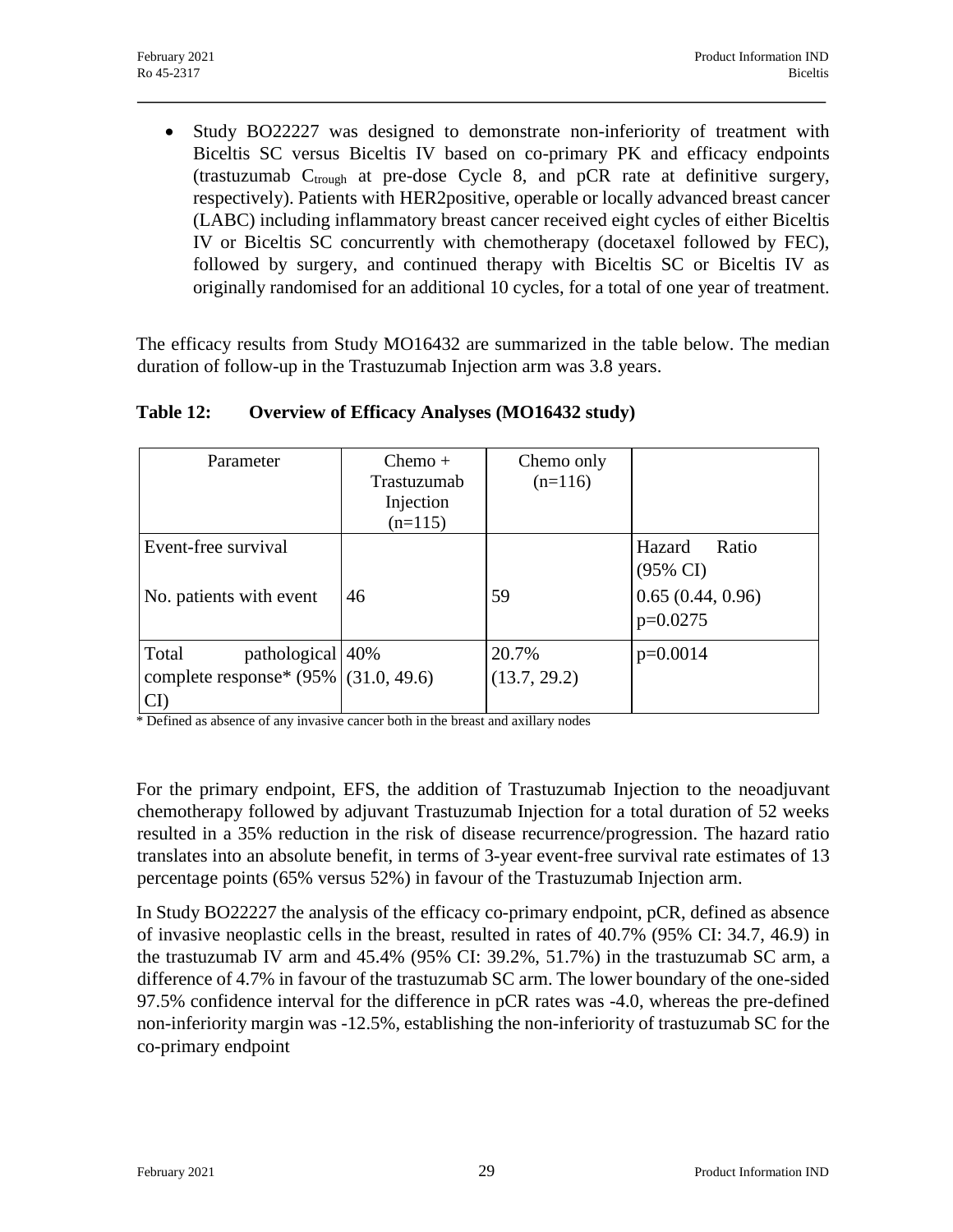| Table 13: | <b>Summary of pathological Complete Response (pCR) (BO22227 HannaH</b> |
|-----------|------------------------------------------------------------------------|
|           | Study)                                                                 |

|                                                      | <b>Biceltis IV</b> | Biceltis SC  |
|------------------------------------------------------|--------------------|--------------|
|                                                      | $(N = 263)$        | $(N=260)$    |
| pCR (absence of invasive neoplastic cells in breast) | 107(40.7%)         | 118 (45.4%)  |
| Non-responders                                       | 156 (59.3%)        | 142 (54.6%)  |
| Exact 95% CI for pCR Rate <sup>1</sup>               | (34.7; 46.9)       | (39.2; 51.7) |
| Difference in pCR (SC minus IV arm)                  |                    | 4.70         |
| Lower bound one-sided 97.5% CI for the difference in |                    | $-4.0$       |
| $pCR^2$                                              |                    |              |

 $\frac{1}{1}$  Confidence interval for one sample binomial using Pearson-Clopper method

 $2$  Continuity correction of Anderson and Hauck (1986) has been used in this calculation

Analyses with longer term follow-up of a median duration exceeding 40 months supported the non-inferior efficacy of Biceltis SC compared to Biceltis IV with comparable results of both EFS and OS (3-year EFS rates of 73% in the Biceltis IV arm and 76% in the Biceltis SC arm, and 3year OS rates of 90% in the Biceltis IV arm and 92% in the Biceltis SC arm).

For non-inferiority of the PK co-primary endpoint, steady-state trastuzumab  $C_{trough}$  value at the end of treatment Cycle 7, refer to section 3.2. Pharmacokinetic Properties.

The final analysis at a median follow-up exceeding 70 months showed similar EFS and OS between patients who received Biceltis IV and those who received Biceltis SC. The 6-year EFS rate was 65% in both arms (ITT population: HR=0.98 [95% CI: 0.74;1.29]) and the OS rate, 84% in both arms (ITT population: HR=0.94 [95% CI: 0.61;1.45]).

#### **Metastatic Gastric Cancer**

The efficacy results from the BO18255 study are summarized in table 14 . Patients were recruited to the trial who were previously untreated for HER2-positive inoperable locally advanced or recurrent and/or metastatic adenocarcinoma of the stomach or gastrooesophageal junction not amenable to curative therapy. The primary endpoint was overall survival which was defined as the time from the date of randomization to the date of death from any cause. At the time of the analysis a total of 349 randomized patients had died: 182 patients (62.8%) in the control arm and 167 patients (56.8%) in the treatment arm (4). The majority of the deaths were due to events related to the underlying cancer.

The overall survival was significantly improved in the Trastuzumab Injection  $+$ capecitabine/5FU and cisplatin arm compared to the capecitabine/5-FU and cisplatin arm (p  $= 0.0046$ , LogRank test). The median survival time was 11.1 months with capecitabine/5-FU and cisplatin and 13.8 months with Trastuzumab Injection + capecitabine/5-FU and cisplatin. The risk of death was decreased by 26% (Hazard Ratio [HR] 0.74 95% CI [0.60-0.91]) for patients in the Trastuzumab Injection arm compared to the capecitabine/5-FU arm.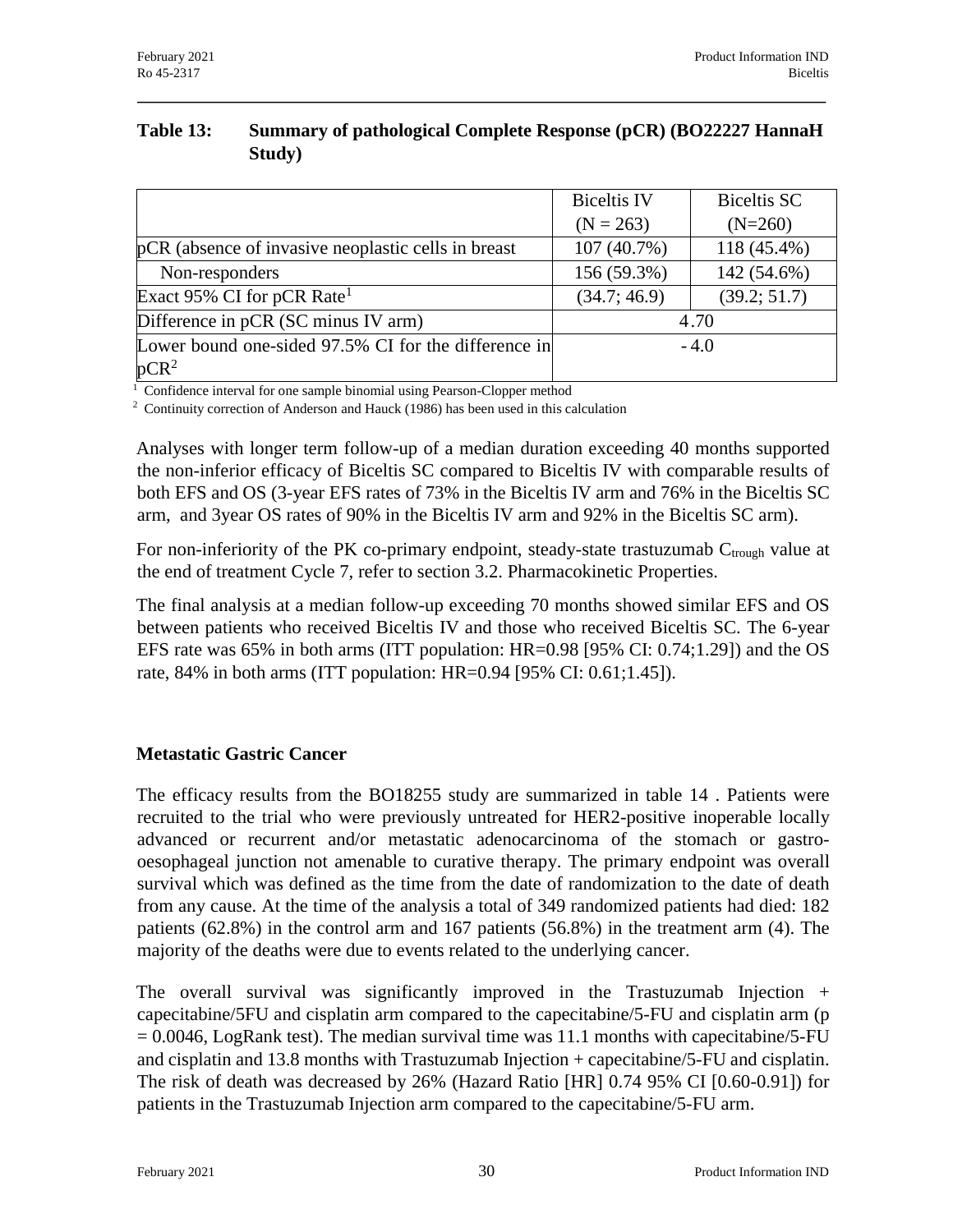Post-hoc subgroup analyses indicate that targeting tumors with higher levels of HER2 protein (IHC 2+/FISH+ and IHC 3+/regardless of the FISH status) results in a greater treatment effect. The median overall survival for the high HER2 expressing group was 11.8 months versus 16 months, HR 0.65 (95%CI 0.51-0.83) and the median progression free survival was 5.5 months vs. 7.6 months, HR 0.64 (95% CI 0.51-0.79) for capecitabine/5-FU and cisplatin and Trastuzumab Injection + capecitabine/5-FU and cisplatin respectively.

In a method comparison study a high degree of concordance (>95%) was observed for SISH and FISH techniques for the detection of HER2 gene amplification in gastric cancer patients.

| <b>Parameter</b>             | <b>FP</b> | $FP+H$    | <b>HR (95% CI)</b>    | p-value  |
|------------------------------|-----------|-----------|-----------------------|----------|
|                              | $N = 290$ | $N = 294$ |                       |          |
| Overall Survival, Median     | 11.1      | 13.8      | $0.74(0.60-$          | 0.0046   |
| months                       |           |           | 0.91)                 |          |
| Progression-Free Survival,   | 5.5       | 6.7       | $0.71(0.59-$          | 0.0002   |
| Median months                |           |           | 0.85)                 |          |
| Time to Disease Progression, | 5.6       | 7.1       | $0.70(0.58 -$         | 0.0003   |
| Median months                |           |           | 0.85)                 |          |
| Overall Response Rate, %     | 34.5%     | 47.3%     | $1.70^{\circ}$ (1.22, | 0.0017   |
|                              |           |           | (2.38)                |          |
| Duration of Response, Median | 4.8       | 6.9       | $0.54(0.40-$          | < 0.0001 |
| months                       |           |           | 0.73)                 |          |

### **Table 14 Summary of Efficacy\* from study BO18255**

FP: Fluoropyrimidine/cisplatin

FP+H: Fluoropyrimidine/cisplatin + Trastuzumab Injection <sup>a</sup> Odds ratio

## **3.1.3 Immunogenicity**

In the neoadjuvant-adjuvant EBC study (BO22227), at a median follow-up exceeding 70 months, 10.1% (30/296) of patients treated with Biceltis IV and 15.9% (47/295) of patients receiving Biceltis SC Vial developed antibodies against trastuzumab. Neutralizing antitrastuzumab antibodies were detected in post-baseline samples in 2 of 30 patients in the Biceltis IV arm and 3 of 47 patients in the Biceltis SC arm.

The clinical relevance of these antibodies is not known. The presence of anti-trastuzumab antibodies had no impact on pharmacokinetics, efficacy [determined by pathological complete response (pCR) and event free survival (EFS)] and safety [determined by occurrence of administration related reactions (ARRs)] of Biceltis IV and Biceltis SC.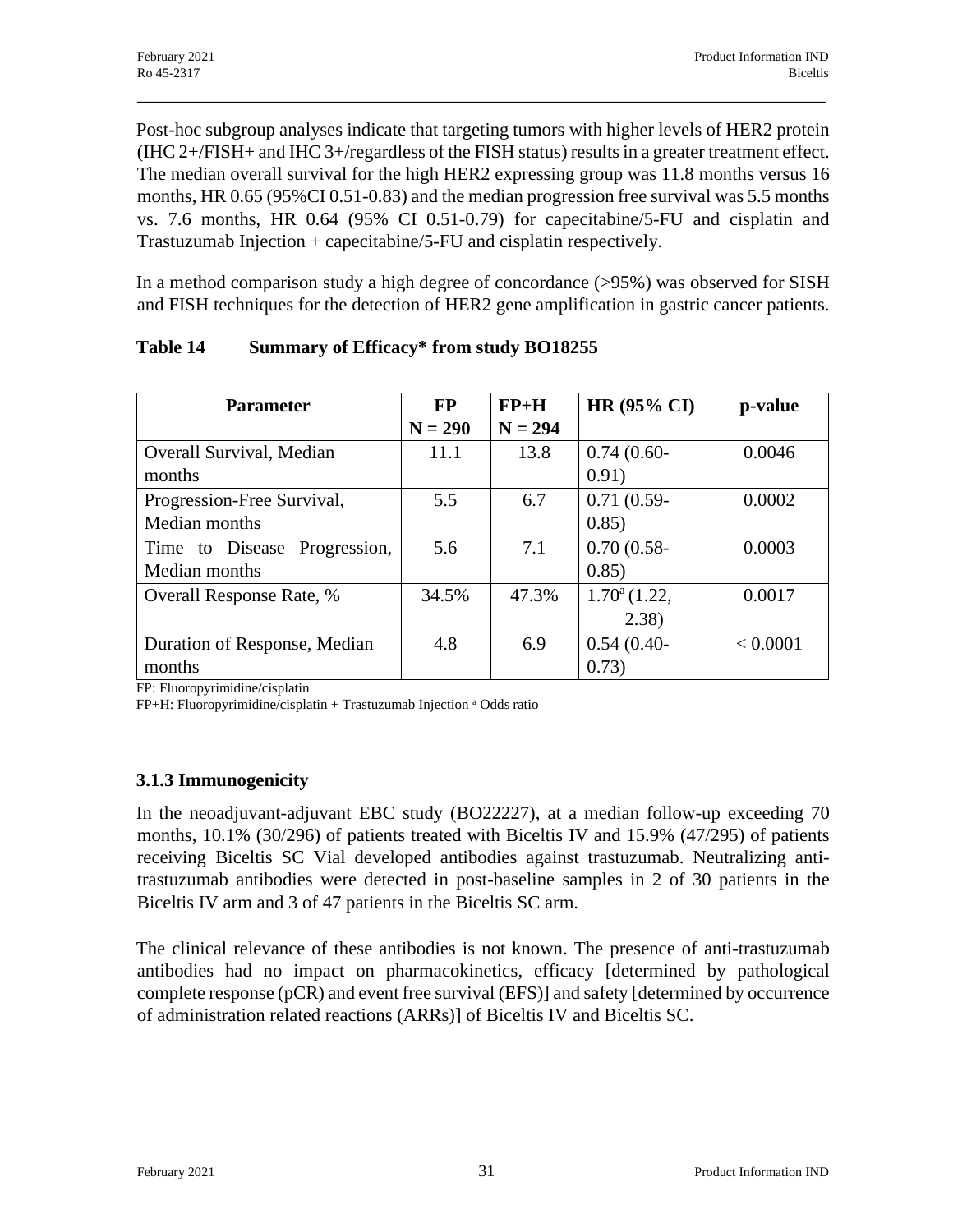### **3.2 Pharmacokinetic Properties**

The pharmacokinetics of trastuzumab were evaluated in a population pharmacokinetic model analysis using pooled data from 1,582 subjects from 18 Phase I, II and III trials receiving Trastuzumab IV. A two-compartment model with parallel linear and non-linear elimination from the central compartment described the trastuzumab concentration-time profile. Due to the nonlinear elimination, total clearance increased with decreasing concentrations. Linear clearance was 0.127 L/day for breast cancer (MBC/EBC) and 0.176 L/day for advanced gastric cancer (AGC). The nonlinear elimination parameter values were 8.81 mg/day for the maximum elimination rate ( $V_{max}$ ) and 8.92 mg/L for the Michaelis-Menten constant (Km). The central compartment volume was 2.62 L for patients with breast cancer and 3.63 L for patients with AGC.

The population predicted PK exposures (with  $5<sup>th</sup>$  -  $95<sup>th</sup>$  Percentiles) and PK parameter value at clinically relevant concentrations  $(C_{\text{max}}$  and  $C_{\text{min}})$  for breast cancer and AGC patients treated with the approved q1w and q3w dosing regimens are shown in Table 15 (Cycle 1) and Table 16 (steady state) below.

| <b>Regimen</b>          | <b>Primary</b><br>tumor<br>type | N    | Cmin<br>$(\mu g/mL)$   | Cmax<br>$(\mu g/mL)$  | <b>AUC</b><br>$(\mu g.day/mL)$ |
|-------------------------|---------------------------------|------|------------------------|-----------------------|--------------------------------|
| $8mg/kg +$              | MBC/EBC                         | 1195 | $29.4(5.8 -$<br>59.5)  | 178 (117 -<br>291)    | 1373 (736 -<br>2245)           |
| $6mg/kg$ q3w            | <b>AGC</b>                      | 274  | $23.1(6.1 -$<br>50.3)  | 132<br>$(84.2 - 225)$ | 1109 (588 -<br>1938)           |
| $4mg/kg +$<br>2mg/kg qw | MBC/EBC                         | 1195 | $37.7(12.3 -$<br>70.9) | 88.3<br>(58 - 144)    | $1066(586 -$<br>1754)          |

#### **Table 15: Population Predicted Cycle 1 PK Exposure Values (with 5th - 95th Percentiles) for IV Regimens in Breast Cancer and AGC Patients**

## **Table 16: Population Predicted Steady State PK Exposure Values (with 5th - 95th Percentiles) for trastuzumab IV Dosing Regimens in Breast Cancer and AGC Patients**

| <b>Regimen</b> | <b>Primary</b><br>tumor<br>type | N | Cmin,ss<br>$(\mu g/mL)$ | <b>Cmax,ss</b><br>$(\mu g/mL)$ | <b>AUCss</b><br>$(\mu g.day/mL)$ | <b>Time</b><br>to<br>steady<br>-state<br>(week) | <b>Total</b><br><b>CL</b><br>range at<br><b>Steady</b><br>state<br>L/day) |
|----------------|---------------------------------|---|-------------------------|--------------------------------|----------------------------------|-------------------------------------------------|---------------------------------------------------------------------------|
|----------------|---------------------------------|---|-------------------------|--------------------------------|----------------------------------|-------------------------------------------------|---------------------------------------------------------------------------|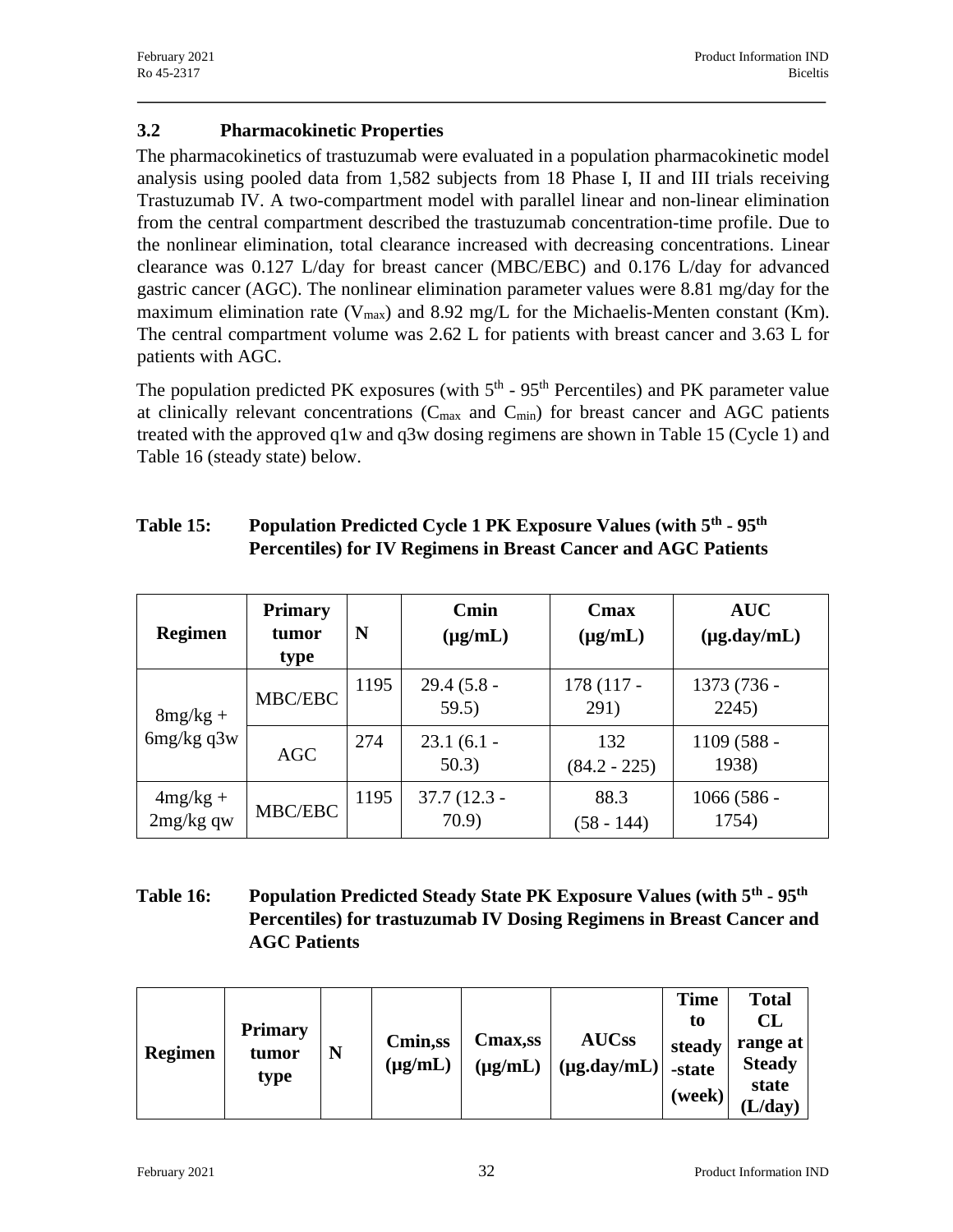| $8mg/kg +$<br>6mg/kg       | MBC/EBC    | 1195 | $47.4(5 -$<br>115)        | 179 (107<br>$-309$       | 1794 (673 -<br>3618) | 12 | $0.173 -$<br>0.283 |
|----------------------------|------------|------|---------------------------|--------------------------|----------------------|----|--------------------|
| q3w                        | <b>AGC</b> | 274  | 32.9                      | 131                      | 1338                 | 9  | $0.189 -$          |
|                            |            |      | $(6.1 -$<br>88.9)         | $(72.5 -$<br>251)        | $(557 - 2875)$       |    | 0.337              |
| $4mg/kg +$<br>2mg/kg<br>qw | MBC/EBC    | 1195 | 66.1<br>$(14.9 -$<br>142) | 109<br>$(51.0 -$<br>209) | 1765 (647 -<br>3578) | 12 | $0.201 -$<br>0.244 |

### *Trastuzumab washout*

Trastuzumab washout time period was assessed following trastuzumab IV administration using the population PK model. The results of these simulations indicate that at least 95% of patients will reach serum trastuzumab concentrations that are  $\langle 1 \mu g/mL$  (approximately 3%) of the population predicted  $C_{\text{min,ss}}$ , or about 97% washout) by 7 months after the last dose.

#### **3.2.1 Absorption**

No text.

**3.2.2 Distribution**

No text.

**3.2.3 Metabolism**

No text.

#### **3.2.4 Elimination**

No text.

#### **3.2.5 Pharmacokinetic in Special Populations**

Detailed pharmacokinetic studies in the geriatric population and those with renal or hepatic impairment have not been carried out.

#### *Renal Impairment*

Detailed pharmacokinetic studies in patients with renal impairment have not been carried out. In a population pharmacokinetic analysis, renal impairment was shown not to affect trastuzumab disposition.

#### *Geriatric population*

Age has been shown to have no effect on the disposition of trastuzumab (see Dosage and administration).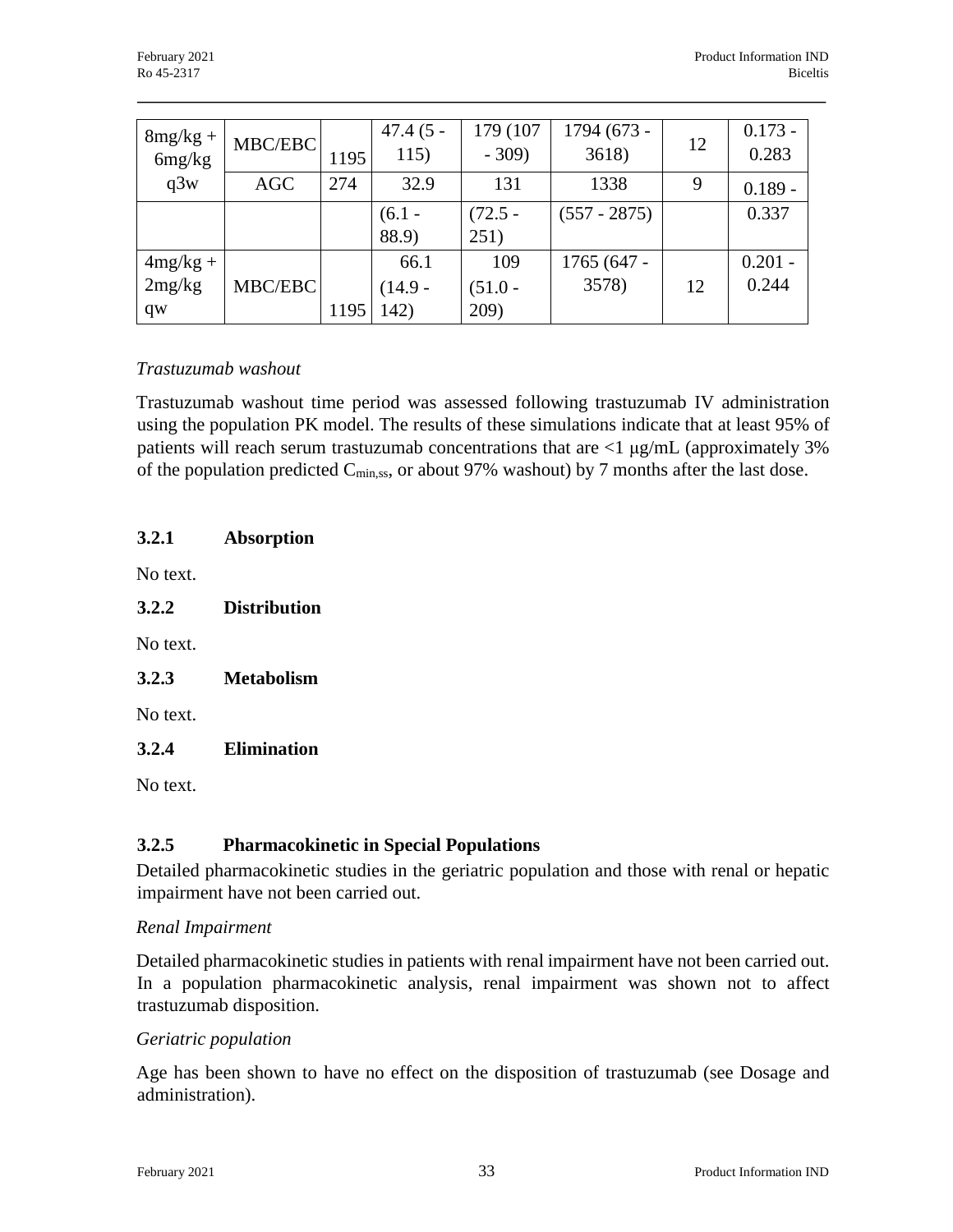### **3.3 Nonclinical safety**

Trastuzumab was well tolerated in mice (non-binding species) and Macaque monkeys (binding species) in single- and repeat-dose toxicity studies of up to 6 months duration, respectively.

There was no evidence of acute or chronic toxicity identified.

## **3.3.1 Carcinogenicity**

No carcinogenicity studies have been performed to establish the carcinogenic potential of Biceltis.

### **3.3.2 Genotoxicity**

No data to report.

## **3.3.3 Impairment of Fertility**

Reproduction studies have been conducted in Cynomolgus monkeys at doses up to 25 times that of the weekly human maintenance dose of 2 mg/kg Biceltis IV and have revealed no evidence of impaired fertility.

## **3.3.4 Reproductive Toxicity**

Reproduction studies have been conducted in Cynomolgus monkeys at doses up to 25 times that of the weekly human maintenance dose of 2 mg/kg Trastuzumab Injection IV and have revealed no evidence of impaired fertility or harm to the foetus. However, when assessing the risk of reproductive toxicity to humans, it is also important to consider the significance of the rodent form of the HER2 receptor in normal embryonic development and the embryonic death in mutant mice lacking this receptor. Placental transfer of trastuzumab during the early (days 20-50 of gestation) and late (days 120-150 of gestation) foetal development period was observed.

### **3.3.5 Other**

### *Lactation*

A study conducted in lactating Cynomolgus monkeys at doses 25 times that of the weekly human maintenance dose of 2 mg/kg Trastuzumab Injection IV from days 100 to 150 of pregnancy demonstrated that trastuzumab is secreted in the milk postpartum. The exposure to trastuzumab in utero and the presence of trastuzumab in the serum of infant monkeys was not associated with any adverse effects on their growth or development from birth to 1 month of age.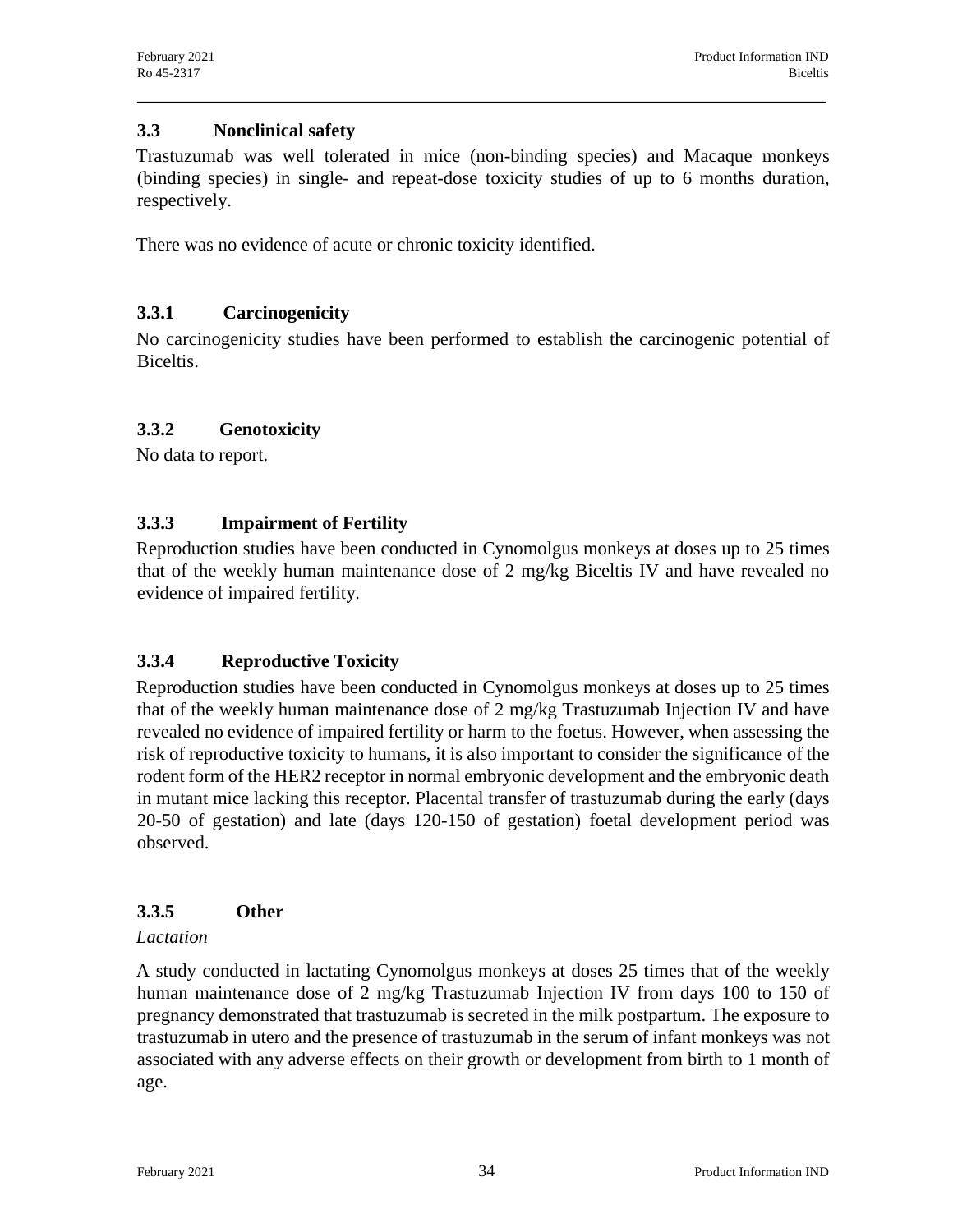### **4. DESCRIPTION**

Trastuzumab is a humanized IgG1 kappa monoclonal antibody that selectively binds with high affinity to the extracellular domain of the human epidermal growth factor receptor 2 protein, HER2. Trastuzumab is produced by recombinant DNA technology in a mammalian cell (Chinese Hamster Ovary) culture which may contain the antibiotic gentamicin. Gentamicin is not detectable in the final product.

Biceltis (trastuzumab) for injection is a sterile, white to pale yellow, preservative-free lyophilized powder with a cake-like appearance, for intravenous administration.

### **5. PHARMACEUTICAL PARTICULARS**

#### **5.1 Storage**

*Vials*

Store vials at 2°C–8°C.

This medicine should not be used after the expiry date (Expiry Date) shown on the pack.

### *Shelf-life of the reconstituted solution*

· *440 mg vials (multidose vials)*

Reconstituted solutions made with bacteriostatic water for injection for the 440 mg vial of Biceltis, as supplied, are stable for 28 days when stored refrigerated at  $2^{\circ}C-8^{\circ}C$ . The reconstituted solution contains preservative and is therefore suitable for multiple use. Any remaining reconstituted solution should be discarded after 28 days.

When administering Biceltis to a patient with a known hypersensitivity to benzyl alcohol (*see section 2.4 Warnings and Precautions / 2.4.1 General / Benzyl alcohol*), Biceltis should be reconstituted with sterile water for injection. In case Biceltis is reconstituted with sterile water for injection, only one dose per Biceltis vial should be used. The reconstituted solution should be used immediately. Any unused portion must be discarded.

Do not freeze the reconstituted solution.

### *Shelf-life of the solution for infusion containing the reconstituted product*

The infusion solution (0.9% sodium chloride infusion solution) containing the reconstituted product is physically and chemically stable for 24 hours at 2°C - 8°C.

From a microbiological point of view, the Biceltis infusion solution should be used immediately. If not used immediately, in-use storage times and conditions prior to use is the responsibility of the user and would normally not be longer than 24 hours at  $2^{\circ}$ C to  $8^{\circ}$ C, unless reconstitution and dilution have taken place in controlled and validated aseptic conditions.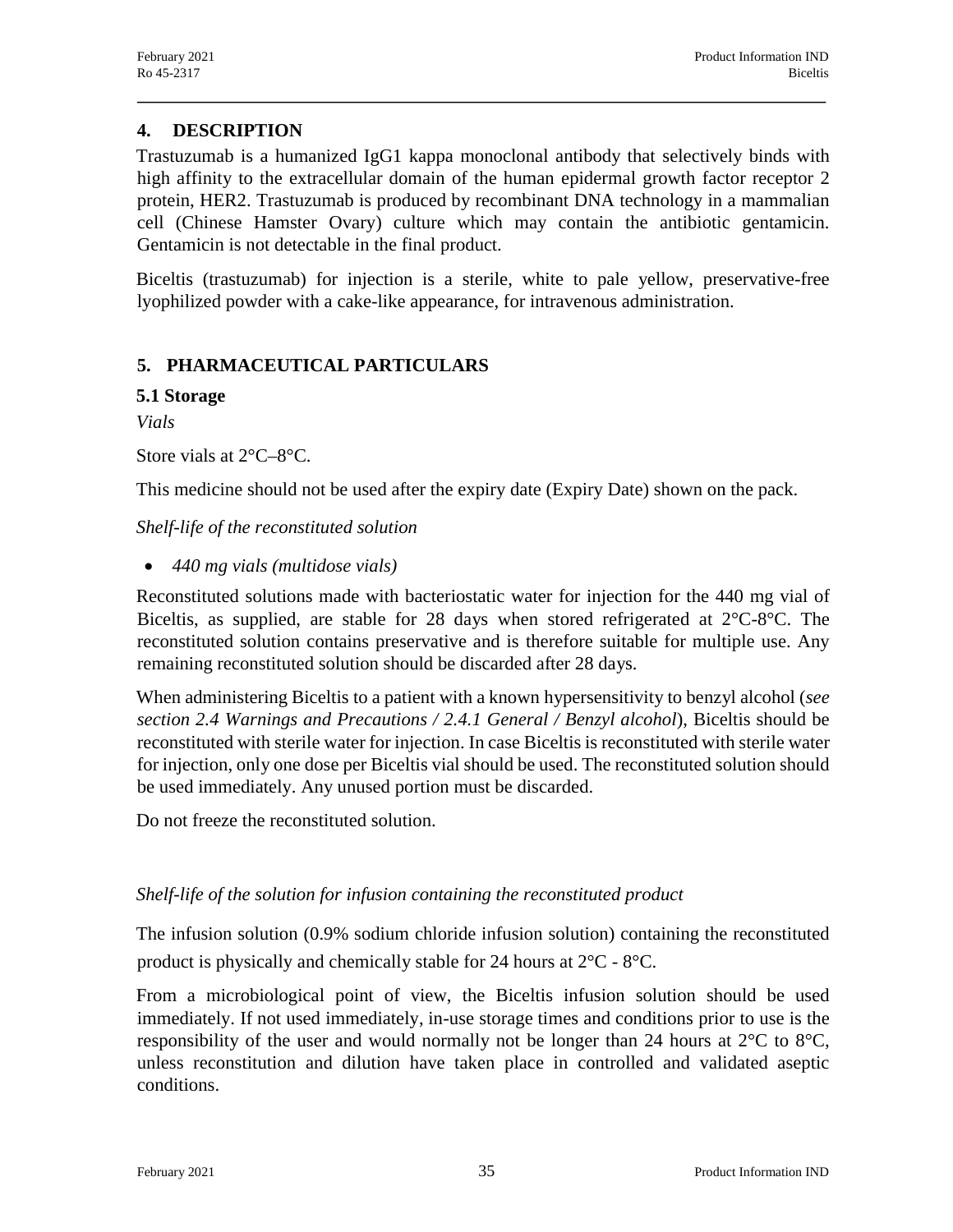· *150 mg vials (single-dose vial) Shelf-life of the reconstituted solution*

The reconstituted product is physically and chemically stable for 48 hours at  $2^{\circ}C$  -  $8^{\circ}C$  after reconstitution with sterile water for injection.

From a microbiological point of view, the reconstituted solution should be further diluted in infusion solution immediately. If not, in-use storage times and conditions prior to use is the responsibility of the user and would normally not be longer than 24 hours at  $2^{\circ}$ C to  $8^{\circ}$ C, unless reconstitution has taken place in controlled and validated aseptic conditions.

Do not freeze the reconstituted solution.

### *Shelf-life of the solution for infusion containing the reconstituted product*

The infusion solution (0.9% sodium chloride infusion solution) containing the reconstituted product is physically and chemically stable up to 7 days at 2°C - 8°C and 24 hours at room temperature (≤30°C).

From a microbiological point of view, the Biceltis infusion solution should be used immediately. If not used immediately, in-use storage times and conditions prior to use is the responsibility of the user and would normally not be longer than 24 hours at  $2^{\circ}$ C to  $8^{\circ}$ C, unless reconstitution and dilution have taken place in controlled and validated aseptic conditions.

## **5.2 Special Instruction for Use, Handing and Disposal**

Appropriate aseptic technique should be used.

The 440 mg vial of Biceltis is reconstituted with 20 ml of Bacteriostatic Water for Injection, containing 1.1% w/v benzyl alcohol I.P. (as a preservative), as supplied. This yields a solution for multiple uses, containing 21 mg/ml trastuzumab, at a pH of approximately 6.0. Use of other reconstitution solvents should be avoided except for sterile water for injection in case of a patient with a known hypersensitivity to benzyl alcohol.

The 150 mg vial of Biceltis is reconstituted with 7.2 mL of sterile water for injection.

Biceltis should be carefully handled during reconstitution. Causing excessive foaming during reconstitution or shaking the reconstituted Biceltis may result in problems with the amount of Biceltis that can be withdrawn from the vial.

### *Instructions for Reconstitution - 440 mg vial:*

- 1. Using a sterile syringe, slowly inject 20 ml of Bacteriostatic Water for Injection into the vial containing the lyophilized Biceltis, directing the stream into the lyophilized cake.
- 2. Swirl vial gently to aid reconstitution. DO NOT SHAKE!

*Instructions for Reconstitution – 150 mg vial:*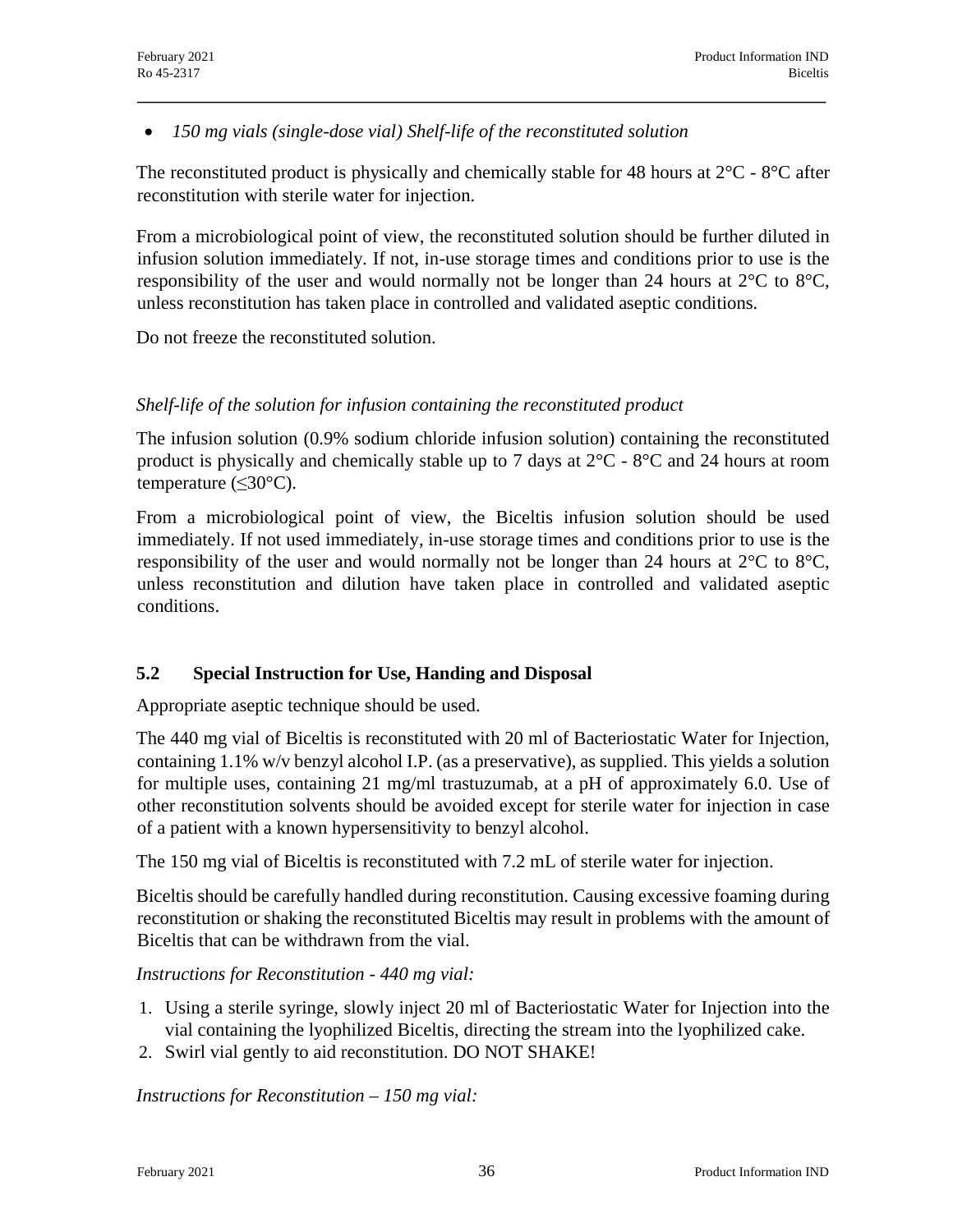- 1. Using a sterile syringe, slowly inject 7.2 mL of sterile water for injection into the vial containing the lyophilized Biceltis, directing the stream into the lyophilized cake.
- 2. Swirl vial gently to aid reconstitution. DO NOT SHAKE!

Slight foaming of the product upon reconstitution is not unusual. Allow the vial to stand undisturbed for approximately 5 minutes. The reconstituted Biceltis results in a colourless to pale yellow transparent solution and should be essentially free of visible particles.

### *Instructions for dilution:*

Determine the volume of the solution required

• based on a loading dose of 4 mg trastuzumab/kg body weight, or a maintenance dose of 2 mg trastuzumab/kg body weight:

Volume (ml) = <u>Body weight (kg) x dose (4 mg/kg</u> for loading or 2 mg/kg for maintenance)

21 (mg/ml, concentration of reconstituted solution)

• based on a loading dose of 8 mg trastuzumab/kg body weight, or a subsequent 3 weekly dose of 6 mg trastuzumab/kg body weight:

Volume (ml) = <u>Body weight (kg) x dose (8 mg/kg</u> for loading or 6 mg/kg for maintenance) 21 (mg/ml, concentration of reconstituted solution)

The appropriate amount of solution should be withdrawn from the vial using a sterile needle and syringe and added to an infusion bag containing 250 ml of 0.9% sodium chloride. Dextrose (5%) solution should not be used (*see section 5.3 Incompatibilities*). The bag should be gently inverted to mix the solution in order to avoid foaming. Care must be taken to ensure the sterility of prepared solutions. Since the medicinal product does not contain any antimicrobial preservative or bacteriostatic agents, aseptic technique must be observed. Parenteral drug products should be inspected visually for particulates and discoloration prior to administration. Once the infusion is prepared it should be administered immediately (*see section on Storage*).

### **5.3 Incompatibilities**

No incompatibilities between Biceltis and polyvinylchloride, polyethylene or polypropylene bags have been observed.

Dextrose (5%) solution should not be used since it causes aggregation of the protein.

Biceltis should not be mixed or diluted with other drugs.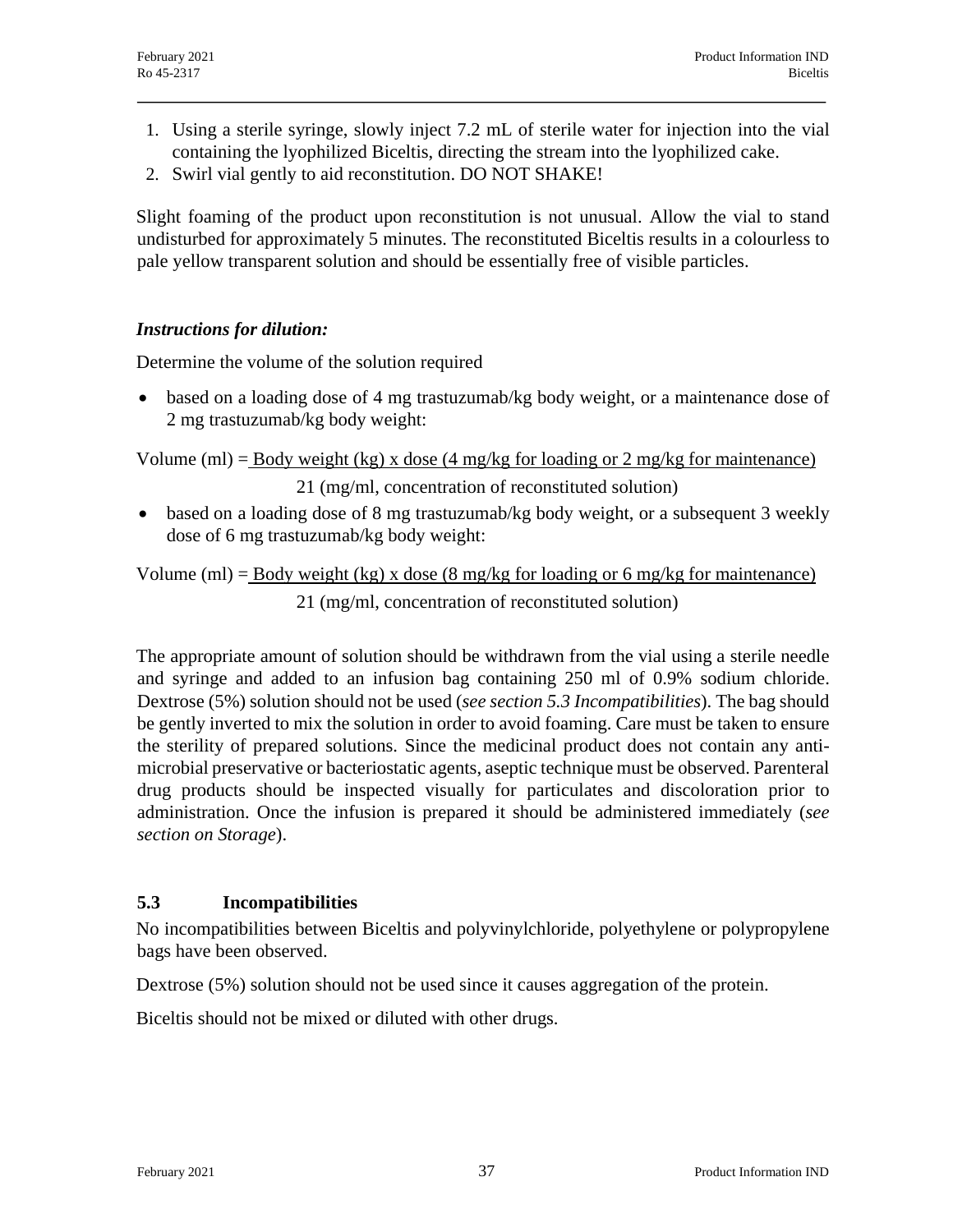### **5.4 Packs**

#### 150 mg vial:

1 pack containing 1 vial of Biceltis with 150 mg trastuzumab Currently, this strength is not marketed in India.

### 440 mg vial:

1 pack containing 1 vial with 440 mg trastuzumab **+** 1 vial with 20 ml Solvent for Trastuzumab 440 mg (bacteriostatic water for injection containing Benzyl alcohol I.P. 1.1% w/v as a preservative)

## **5.5 Shelf-life**

48 months when stored under the recommended storage conditions.

## **5.6 Disposal of unused/expired medicines**

The release of pharmaceuticals in the environment should be minimized. Medicines should not be disposed of via wastewater and disposal through household waste should be avoided. Use established "collection systems", if available in your location.

The following points should be strictly adhered to regarding the use and disposal of syringes and other medicinal sharps:

- Needles and syringes should never be reused.
- · Place all used needles and syringes into a sharps container (puncture-proof disposable container).
- · Dispose of the full container according to local requirements.

## **5.7 Patient counselling information**

Cardiomyopathy

· Advise patients to contact a health care professional immediately for any of the following: new onset or worsening shortness of breath, cough, swelling of the ankles/legs, swelling of the face, palpitations, weight gain of more than 5 pounds in 24 hours, dizziness or loss of consciousness.

Embryo-Fetal Toxicity

· Advise pregnant women and females of reproductive potential that Biceltis exposure during pregnancy or within 7 months prior to conception can result in fetal harm. Advise female patients to contact their healthcare provider with a known or suspected pregnancy.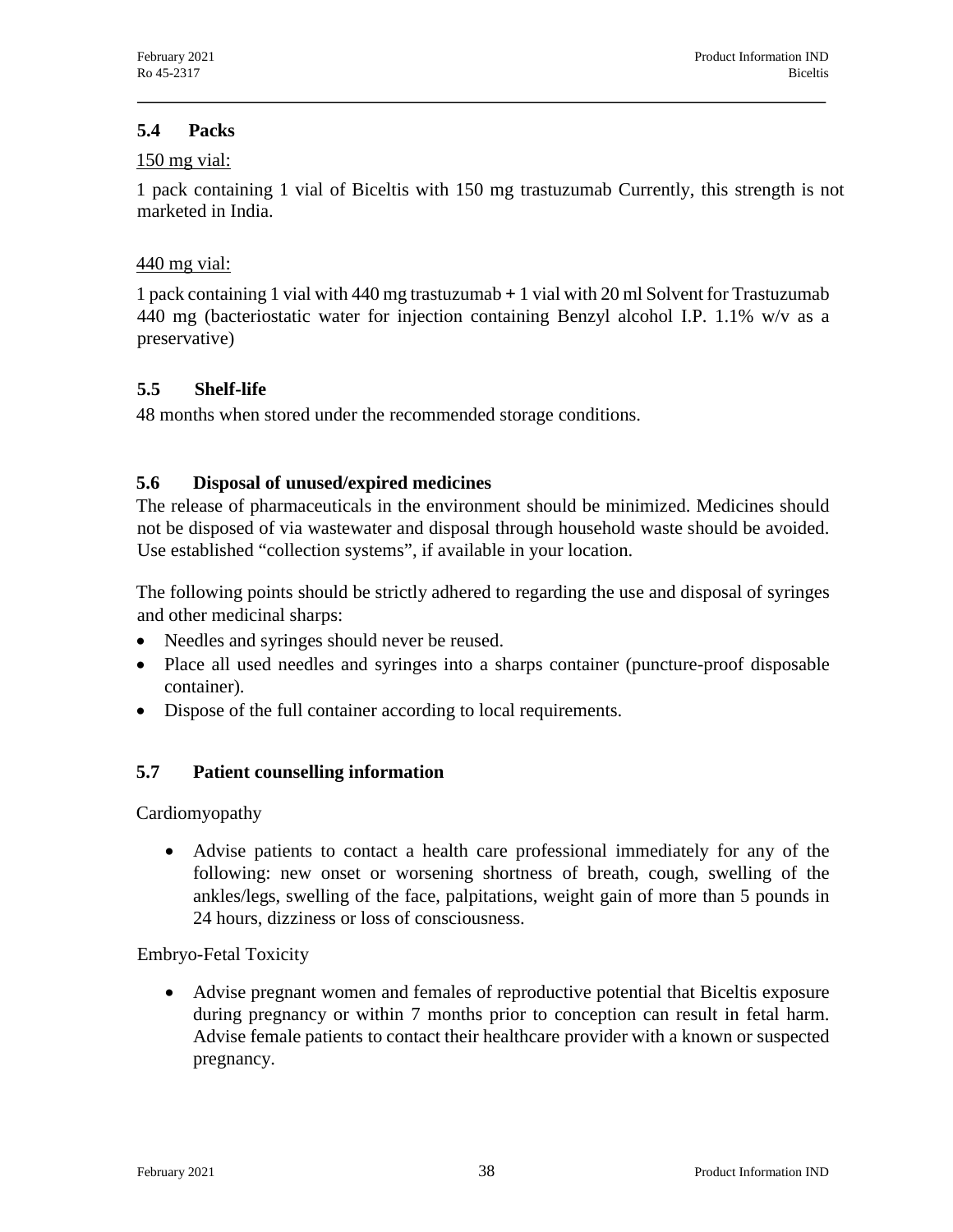- · Advise women who are exposed to Biceltis during pregnancy or who become pregnant within 7 months following the last dose of Biceltis that there is a pregnancy pharmacovigilance program that monitor pregnancy outcomes.
- · Advise females of reproductive potential to use effective contraception during treatment and for 7 months following the last dose of Biceltis.

Keep out of reach of children

### **6. DETAILS OF MANUFACTURER**

### **Manufactured by:**

F. Hoffmann-La Roche Ltd, Grenzacherstrasse 124, CH-4070 Basel, Switzerland at:

- 1. Genentech Inc., 4625 NW Brookwood Parkway, Hillsboro, OR 97124, USA *(Trastuzumab Vial 440mg)*
- 2. Genentech Inc., DNA Way, South San Francisco 94080, California, USA *(Trastuzumab Vial 440mg)*
- 3. F. Hoffmann-La Roche Ltd, Wurmisweg, CH-4303 Kaiseraugst, Switzerland *(Solvent Vial 20ml)*
- 4. M/s. Roche Diagnostics GmbH, Sandhofer Strasse 116, D-68305 Mannheim, Germany *(Trastuzumab Vial 150mg)*

[NOTE: Please refer outer carton and vial label for manufacturing site details of Trastuzumab Vial 440mg]

### **Imported and Marketed by:**

Roche Products (India) Pvt. Ltd., C/O. Parekh Integrated Services Pvt. Ltd, Gala No. A1, First Floor, Warehouse no. 6, BGR Logistics Park, NH-3, Zone 5, Bhiwandi, Maharashtra (India) – 421302

### **Distributed and Marketed by:**

Cipla Ltd. Cipla House, Peninsula Business Park, Ganpatrao Kadam Marg, Lower Parel, Mumbai 400 013, India.

### **7. DETAILS OF PERMISSION OR LICENSE NUMBER WITH DATE**

12-52/2004-DC dated 11 October 2002 (Trastuzumab vial 440mg)

12-46/2000-DC dated 25 January 2008 (Trastuzumab vial 150mg)